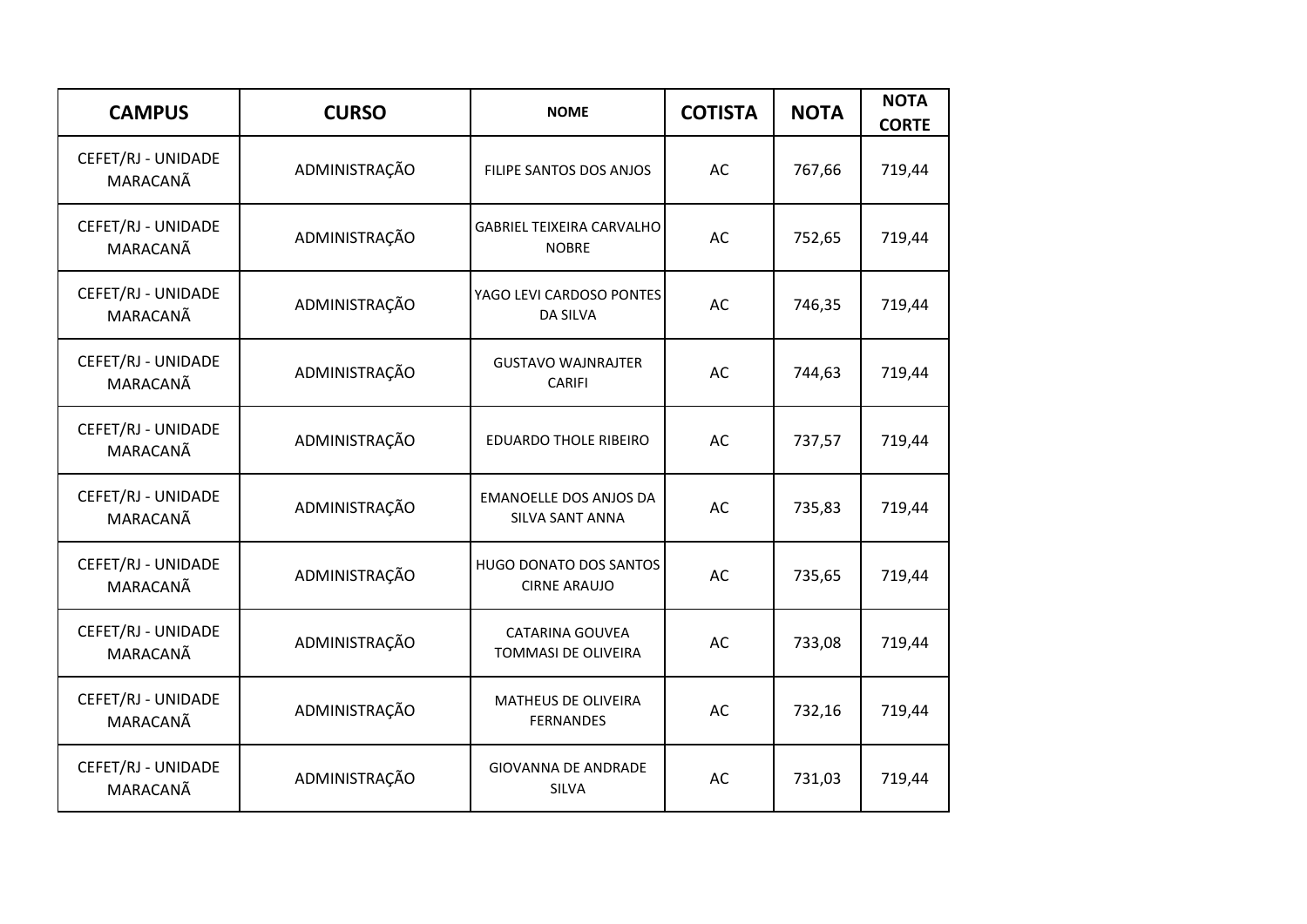| CEFET/RJ - UNIDADE<br>MARACANÃ | ADMINISTRAÇÃO | <b>VICTOR MINGORDO</b><br><b>SOBROSA</b>    | AC | 729,55 | 719,44 |
|--------------------------------|---------------|---------------------------------------------|----|--------|--------|
| CEFET/RJ - UNIDADE<br>MARACANÃ | ADMINISTRAÇÃO | CAUER MARQUES DAS NEVES<br><b>RODRIGUES</b> | AC | 729,38 | 719,44 |
| CEFET/RJ - UNIDADE<br>MARACANÃ | ADMINISTRAÇÃO | RICK PORTO DE MELO SILVA                    | AC | 728,11 | 719,44 |
| CEFET/RJ - UNIDADE<br>MARACANÃ | ADMINISTRAÇÃO | ROBERTA MACHADO<br><b>MARTINS JORGE</b>     | AC | 727,79 | 719,44 |
| CEFET/RJ - UNIDADE<br>MARACANÃ | ADMINISTRAÇÃO | ALVARO NOGUEIRA PINTO<br><b>ROCHEFELLER</b> | AC | 726,55 | 719,44 |
| CEFET/RJ - UNIDADE<br>MARACANÃ | ADMINISTRAÇÃO | DIEGO GONCALVES DOS<br><b>SANTOS TELES</b>  | AC | 724,58 | 719,44 |
| CEFET/RJ - UNIDADE<br>MARACANÃ | ADMINISTRAÇÃO | <b>GABRIELA WAJNRAJTER</b><br><b>CARIFI</b> | AC | 724,45 | 719,44 |
| CEFET/RJ - UNIDADE<br>MARACANÃ | ADMINISTRAÇÃO | FELIPE MARTINS PEREZ                        | AC | 724,18 | 719,44 |
| CEFET/RJ - UNIDADE<br>MARACANÃ | ADMINISTRAÇÃO | <b>CAROLINA DOS SANTOS</b><br>PEREIRA       | AC | 722,97 | 719,44 |
| CEFET/RJ - UNIDADE<br>MARACANÃ | ADMINISTRAÇÃO | PEDRO VILLAS BOAS<br>RODRIGUES PEIXOTO      | AC | 721,75 | 719,44 |
| CEFET/RJ - UNIDADE<br>MARACANÃ | ADMINISTRAÇÃO | JOSHUA RAMOS ESTRELLA<br><b>BRANCO</b>      | AC | 720,75 | 719,44 |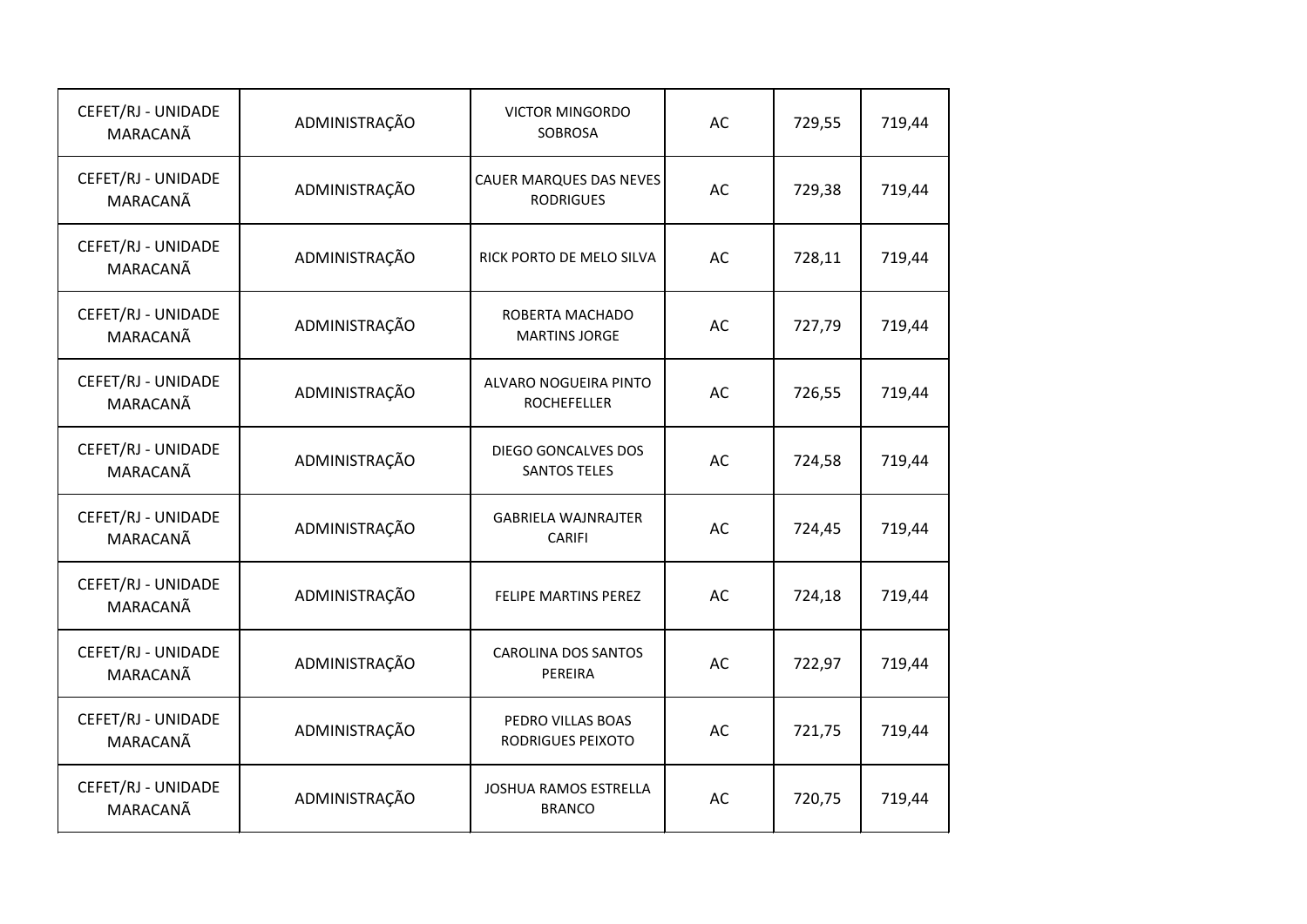| CEFET/RJ - UNIDADE<br>MARACANÃ | ADMINISTRAÇÃO | <b>ILAN KERTZMAN</b>                             | AC  | 720,54 | 719,44 |
|--------------------------------|---------------|--------------------------------------------------|-----|--------|--------|
| CEFET/RJ - UNIDADE<br>MARACANÃ | ADMINISTRAÇÃO | <b>BERNARDO FIGUEIREDO</b><br><b>BASTOS</b>      | AC  | 720,08 | 719,44 |
| CEFET/RJ - UNIDADE<br>MARACANÃ | ADMINISTRAÇÃO | LUCAS AMORIM BORGES                              | AC  | 719,55 | 719,44 |
| CEFET/RJ - UNIDADE<br>MARACANÃ | ADMINISTRAÇÃO | LIVIA MOREIRA BENEMOND                           | AC  | 719,44 | 719,44 |
| CEFET/RJ - UNIDADE<br>MARACANÃ | ADMINISTRAÇÃO | MARIA FERNANDA SATLHER<br><b>CORCINI CORREA</b>  | L1  | 721,7  | 668,9  |
| CEFET/RJ - UNIDADE<br>MARACANÃ | ADMINISTRAÇÃO | AMANDA ALVES MEDEIROS                            | L1  | 717,85 | 668,9  |
| CEFET/RJ - UNIDADE<br>MARACANÃ | ADMINISTRAÇÃO | MARIA APARECIDA DO<br>NASCIMENTO SOUSA           | L1  | 679,96 | 668,9  |
| CEFET/RJ - UNIDADE<br>MARACANÃ | ADMINISTRAÇÃO | ROMULO DE SOUZA E SILVA<br><b>NARCISO JUNIOR</b> | L1  | 674,03 | 668,9  |
| CEFET/RJ - UNIDADE<br>MARACANÃ | ADMINISTRAÇÃO | <b>DAVID IGNACIO DANTAS</b><br><b>TURINO</b>     | L1  | 670,17 | 668,9  |
| CEFET/RJ - UNIDADE<br>MARACANÃ | ADMINISTRAÇÃO | CAMILLA FERNANDES BISPO<br><b>BLAIOTTA</b>       | L1  | 668,9  | 668,9  |
| CEFET/RJ - UNIDADE<br>MARACANÃ | ADMINISTRAÇÃO | <b>GUSTAVO XAVIER DOS</b><br><b>SANTOS</b>       | L14 | 544,83 | 544,83 |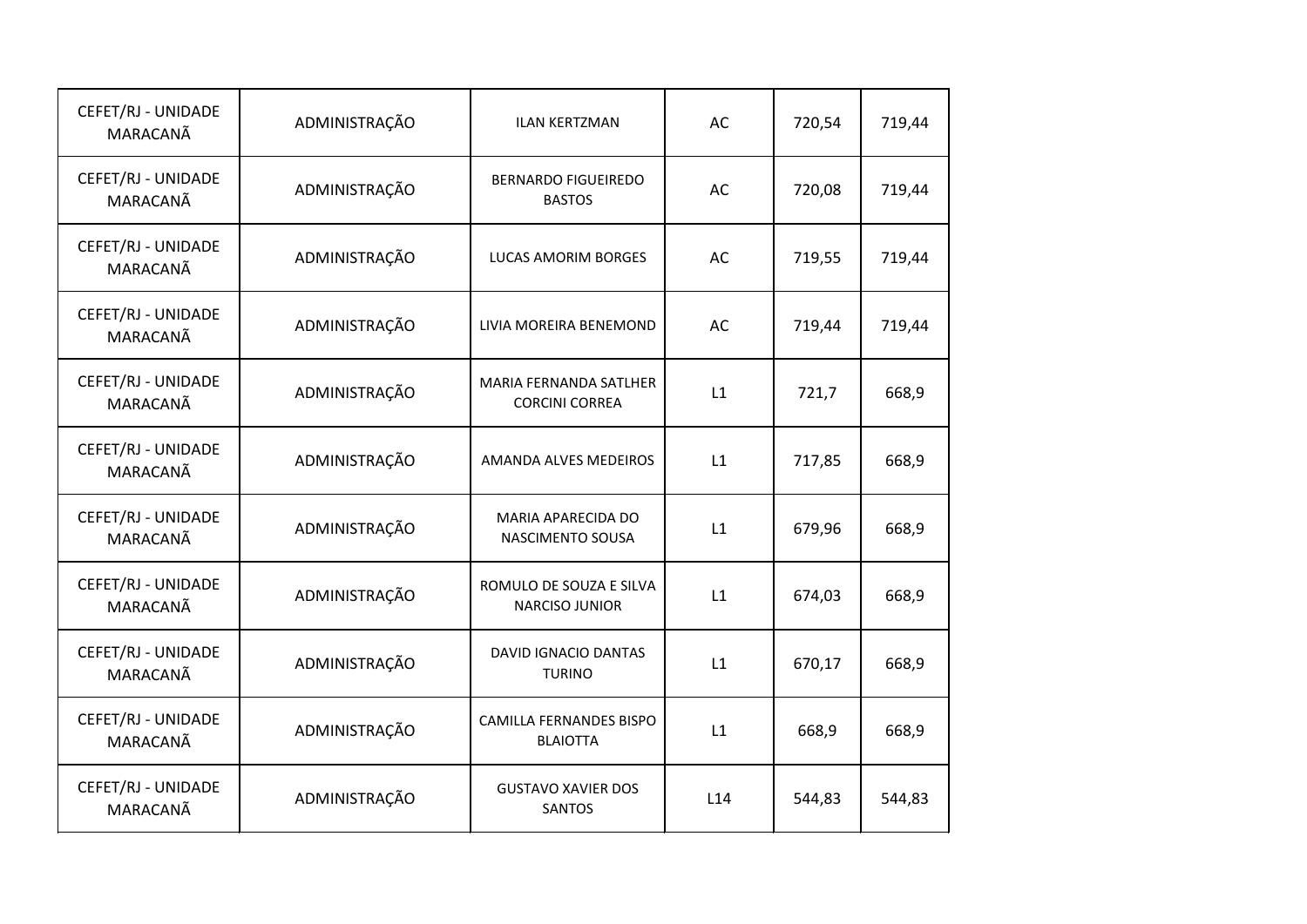| CEFET/RJ - UNIDADE<br>MARACANÃ | ADMINISTRAÇÃO | DEBORA CLAUDIA SILVA DOS<br><b>SANTOS</b>       | L2             | 654,68 | 638,92 |
|--------------------------------|---------------|-------------------------------------------------|----------------|--------|--------|
| CEFET/RJ - UNIDADE<br>MARACANÃ | ADMINISTRAÇÃO | WENDEL LUIS DE OLIVEIRA<br>LEANDRO              | L2             | 652,65 | 638,92 |
| CEFET/RJ - UNIDADE<br>MARACANÃ | ADMINISTRAÇÃO | NATALIA DA SILVA AMORIM                         | L2             | 646,01 | 638,92 |
| CEFET/RJ - UNIDADE<br>MARACANÃ | ADMINISTRAÇÃO | <b>HEMMELY CRISTINA</b><br>RODRIGUES DOS SANTOS | L2             | 645,46 | 638,92 |
| CEFET/RJ - UNIDADE<br>MARACANÃ | ADMINISTRAÇÃO | PEDRO VITOR PEREIRA<br>CARDOSO                  | L2             | 644,82 | 638,92 |
| CEFET/RJ - UNIDADE<br>MARACANÃ | ADMINISTRAÇÃO | LUIZ FERNANDO ROCHA<br>PEQUENO                  | L2             | 638,92 | 638,92 |
| CEFET/RJ - UNIDADE<br>MARACANÃ | ADMINISTRAÇÃO | <b>GUILHERME PICCINI</b>                        | L5             | 707,05 | 693,13 |
| CEFET/RJ - UNIDADE<br>MARACANÃ | ADMINISTRAÇÃO | FELIPE ALVES DE BARROS<br><b>FONSECA</b>        | L <sub>5</sub> | 701,66 | 693,13 |
| CEFET/RJ - UNIDADE<br>MARACANÃ | ADMINISTRAÇÃO | ERICA VIANA DOS SANTOS                          | L <sub>5</sub> | 696,43 | 693,13 |
| CEFET/RJ - UNIDADE<br>MARACANÃ | ADMINISTRAÇÃO | ENZO VIEIRA FERREIRA                            | L5             | 694,25 | 693,13 |
| CEFET/RJ - UNIDADE<br>MARACANÃ | ADMINISTRAÇÃO | MATHEUS VICENTE FERREIRA                        | L5             | 693,13 | 693,13 |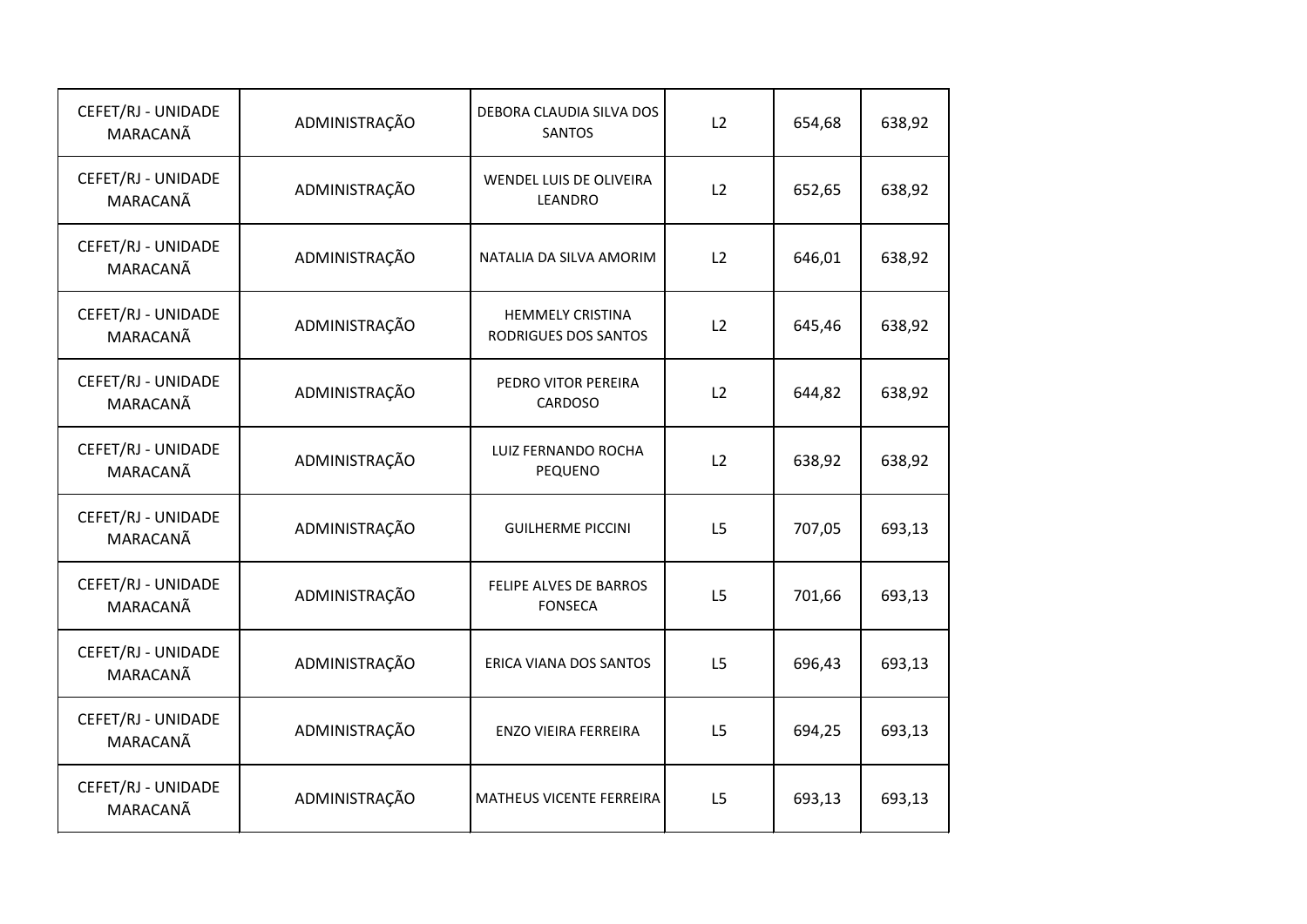| CEFET/RJ - UNIDADE<br>MARACANÃ | ADMINISTRAÇÃO | LARISSA FIALHO DE ARAUJO                   | L <sub>6</sub> | 681,01 | 644,81 |
|--------------------------------|---------------|--------------------------------------------|----------------|--------|--------|
| CEFET/RJ - UNIDADE<br>MARACANÃ | ADMINISTRAÇÃO | <b>MARIANE RIBEIRO MUNIZ</b>               | L <sub>6</sub> | 671,71 | 644,81 |
| CEFET/RJ - UNIDADE<br>MARACANÃ | ADMINISTRAÇÃO | <b>ISABELLE MOREIRA MORIGGI</b>            | L <sub>6</sub> | 666,1  | 644,81 |
| CEFET/RJ - UNIDADE<br>MARACANÃ | ADMINISTRAÇÃO | <b>JULIANA BRANDAO SILVA</b>               | L <sub>6</sub> | 666,02 | 644,81 |
| CEFET/RJ - UNIDADE<br>MARACANÃ | ADMINISTRAÇÃO | LEONARDO SILVA PEREIRA                     | L <sub>6</sub> | 660,78 | 644,81 |
| CEFET/RJ - UNIDADE<br>MARACANÃ | ADMINISTRAÇÃO | <b>WILLIAN ARAUJO DOS</b><br><b>SANTOS</b> | L <sub>6</sub> | 644,81 | 644,81 |
| CEFET/RJ - UNIDADE<br>MARACANÃ | ADMINISTRAÇÃO | DANIELLE DE JESUS OLIVEIRA<br><b>SILVA</b> | L9             | 569,47 | 569,47 |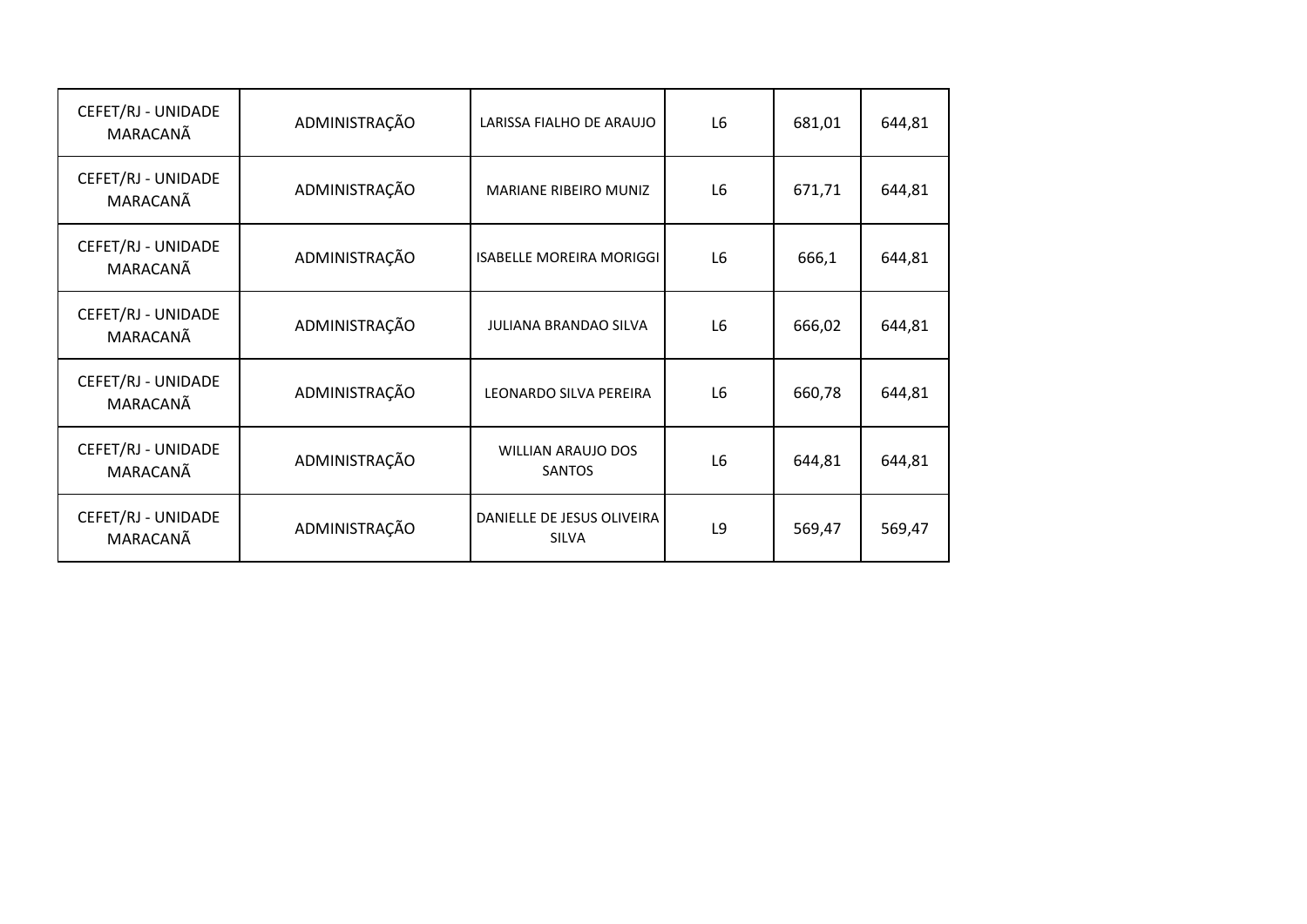| CEFET/RJ - UNIDADE<br>MARACANÃ | CIÊNCIA DA COMPUTAÇÃO | CASSIO BENJAMIM MACIEL                     | AC | 784,65 | 756,13 |
|--------------------------------|-----------------------|--------------------------------------------|----|--------|--------|
| CEFET/RJ - UNIDADE<br>MARACANÃ | CIÊNCIA DA COMPUTAÇÃO | <b>VINICIUS PESSANHA</b><br><b>DRUMOND</b> | AC | 784,65 | 756,13 |
| CEFET/RJ - UNIDADE<br>MARACANÃ | CIÊNCIA DA COMPUTAÇÃO | JOAO PEDRO DA VEIGA<br><b>NUNES</b>        | AC | 780,39 | 756,13 |
| CEFET/RJ - UNIDADE<br>MARACANÃ | CIÊNCIA DA COMPUTAÇÃO | <b>IGOR RODRIGUES DUARTE</b>               | AC | 779,34 | 756,13 |
| CEFET/RJ - UNIDADE<br>MARACANÃ | CIÊNCIA DA COMPUTAÇÃO | RAUL GOMES DE MARTINO                      | AC | 778,26 | 756,13 |
| CEFET/RJ - UNIDADE<br>MARACANÃ | CIÊNCIA DA COMPUTAÇÃO | LUCAS LEAL CARDOSO                         | AC | 778,04 | 756,13 |
| CEFET/RJ - UNIDADE<br>MARACANÃ | CIÊNCIA DA COMPUTAÇÃO | LUIS INACIO DE OLIVEIRA<br><b>MELO</b>     | AC | 771,38 | 756,13 |
| CEFET/RJ - UNIDADE<br>MARACANÃ | CIÊNCIA DA COMPUTAÇÃO | CAIQUE PESSOA RIBEIRO                      | AC | 771,17 | 756,13 |
| CEFET/RJ - UNIDADE<br>MARACANÃ | CIÊNCIA DA COMPUTAÇÃO | LUCAS RODRIGUES TOSTO                      | AC | 770,72 | 756,13 |
| CEFET/RJ - UNIDADE<br>MARACANÃ | CIÊNCIA DA COMPUTAÇÃO | ANA BEATRIZ BENTO SOUSA                    | AC | 770,31 | 756,13 |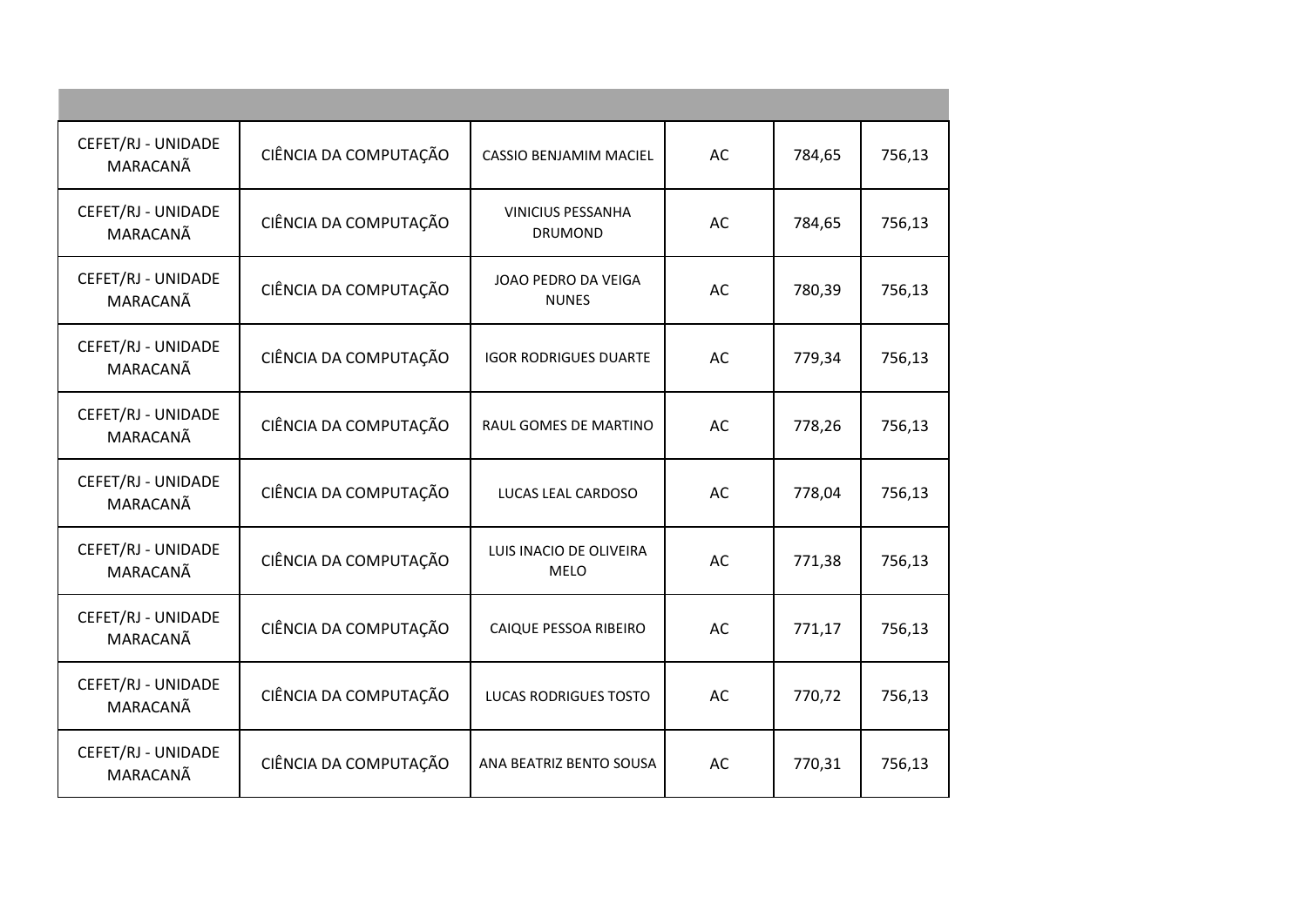| CEFET/RJ - UNIDADE<br>MARACANÃ | CIÊNCIA DA COMPUTAÇÃO | VINICIUS ALVES SIGOLO<br><b>DAVID</b>                               | AC | 769,96 | 756,13 |
|--------------------------------|-----------------------|---------------------------------------------------------------------|----|--------|--------|
| CEFET/RJ - UNIDADE<br>MARACANÃ | CIÊNCIA DA COMPUTAÇÃO | FILIPE SERRA VELASCO                                                | AC | 769,11 | 756,13 |
| CEFET/RJ - UNIDADE<br>MARACANÃ | CIÊNCIA DA COMPUTAÇÃO | EDUARDO DE MIRANDA<br><b>BRABO</b>                                  | AC | 768,19 | 756,13 |
| CEFET/RJ - UNIDADE<br>MARACANÃ | CIÊNCIA DA COMPUTAÇÃO | ANTHONY VIEGAS HEIMLICH                                             | AC | 766,83 | 756,13 |
| CEFET/RJ - UNIDADE<br>MARACANÃ | CIÊNCIA DA COMPUTAÇÃO | LARISSA COELHO RAMOS                                                | AC | 766,2  | 756,13 |
| CEFET/RJ - UNIDADE<br>MARACANÃ | CIÊNCIA DA COMPUTAÇÃO | CAIO LEONARDO BRAGA DA<br>SILVA OLIVEIRA                            | AC | 763,98 | 756,13 |
| CEFET/RJ - UNIDADE<br>MARACANÃ | CIÊNCIA DA COMPUTAÇÃO | <b>MARIA CAROLINA</b><br><b>BOUDREAUX RAMIREZ</b><br><b>DELEITO</b> | AC | 763,55 | 756,13 |
| CEFET/RJ - UNIDADE<br>MARACANÃ | CIÊNCIA DA COMPUTAÇÃO | ANA LUIZA SEABRA<br><b>VENTAPANE SOARES</b>                         | AC | 758,29 | 756,13 |
| CEFET/RJ - UNIDADE<br>MARACANÃ | CIÊNCIA DA COMPUTAÇÃO | VINICIUS KAYO DE SOUZA                                              | AC | 756,24 | 756,13 |
| CEFET/RJ - UNIDADE<br>MARACANÃ | CIÊNCIA DA COMPUTAÇÃO | LUCAS ROCHA DE OLIVEIRA<br><b>RODRIGUES</b>                         | AC | 756,13 | 756,13 |
| CEFET/RJ - UNIDADE<br>MARACANÃ | CIÊNCIA DA COMPUTAÇÃO | JOAO GABRIEL LOURENCO<br><b>MARQUES</b>                             | L1 | 763,19 | 716,39 |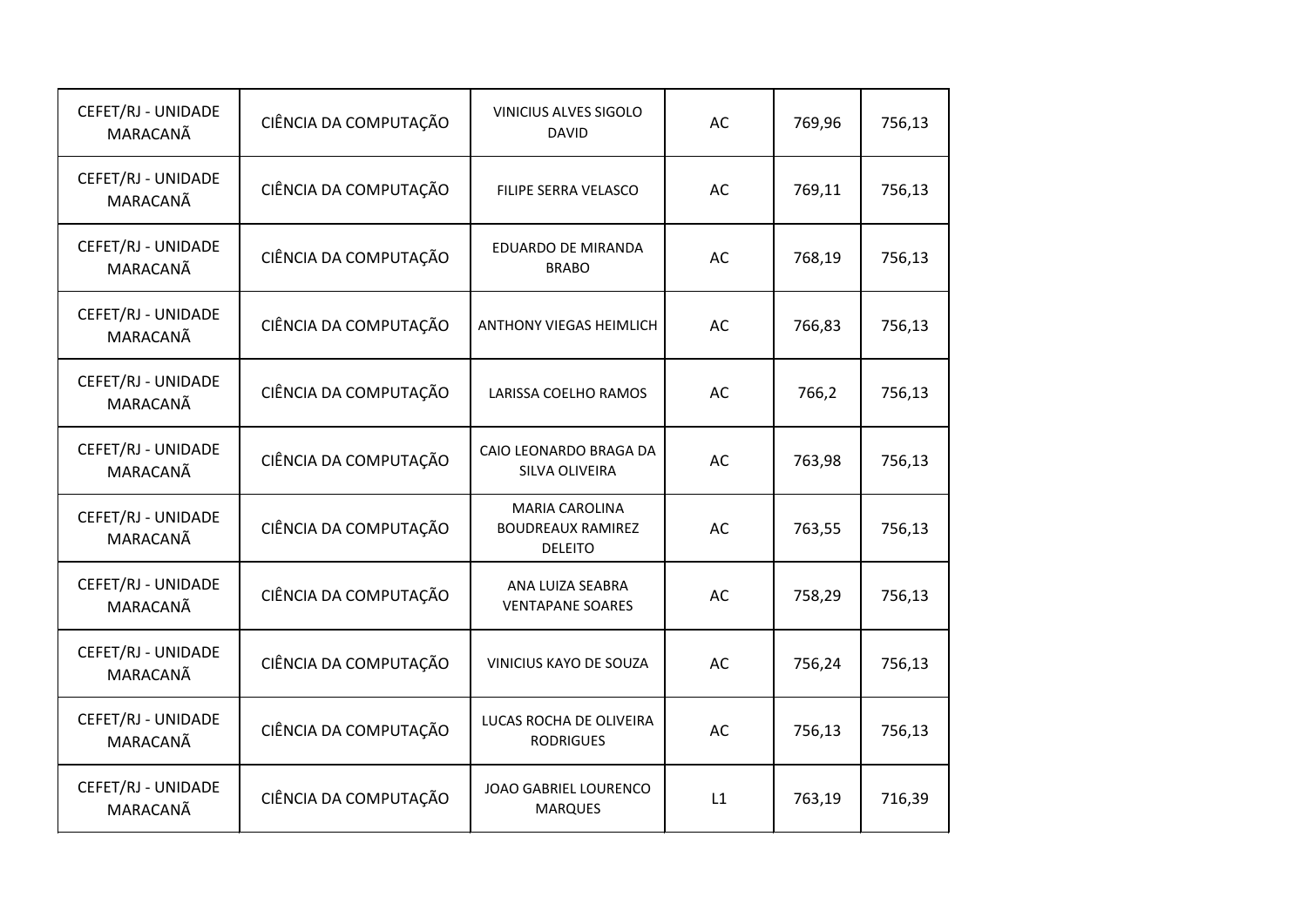| CEFET/RJ - UNIDADE<br>MARACANÃ | CIÊNCIA DA COMPUTAÇÃO | <b>RAFAEL RODRIGUES</b>                 | L1             | 745,43 | 716,39 |
|--------------------------------|-----------------------|-----------------------------------------|----------------|--------|--------|
| CEFET/RJ - UNIDADE<br>MARACANÃ | CIÊNCIA DA COMPUTAÇÃO | <b>ROGER CHAHOUD</b><br><b>DOMINGOS</b> | L1             | 731,27 | 716,39 |
| CEFET/RJ - UNIDADE<br>MARACANÃ | CIÊNCIA DA COMPUTAÇÃO | PAULO HENRIQUE CARNEIRO<br><b>SILVA</b> | L1             | 716,39 | 716,39 |
| CEFET/RJ - UNIDADE<br>MARACANÃ | CIÊNCIA DA COMPUTAÇÃO | <b>BRUNO RODRIGUES CEZARIO</b>          | L2             | 704,26 | 654,19 |
| CEFET/RJ - UNIDADE<br>MARACANÃ | CIÊNCIA DA COMPUTAÇÃO | GABRIEL COSTA DE ALMEIDA                | L2             | 692,73 | 654,19 |
| CEFET/RJ - UNIDADE<br>MARACANÃ | CIÊNCIA DA COMPUTAÇÃO | MATHEUS DA SILVA LEITE                  | L2             | 689,58 | 654,19 |
| CEFET/RJ - UNIDADE<br>MARACANÃ | CIÊNCIA DA COMPUTAÇÃO | DANIEL PEDRO DE PAULA                   | L2             | 673,66 | 654,19 |
| CEFET/RJ - UNIDADE<br>MARACANÃ | CIÊNCIA DA COMPUTAÇÃO | RAYANNE BRETAS DE MELO                  | L2             | 672,31 | 654,19 |
| CEFET/RJ - UNIDADE<br>MARACANÃ | CIÊNCIA DA COMPUTAÇÃO | JOAO PAULO FAUSTINO<br>CARDOSO          | L2             | 654,19 | 654,19 |
| CEFET/RJ - UNIDADE<br>MARACANÃ | CIÊNCIA DA COMPUTAÇÃO | ARTHUR ARAUJO AGUIAR                    | L <sub>5</sub> | 768,79 | 741,32 |
| CEFET/RJ - UNIDADE<br>MARACANÃ | CIÊNCIA DA COMPUTAÇÃO | ANTONIO LUIS NUNES NETTO                | L5             | 748,13 | 741,32 |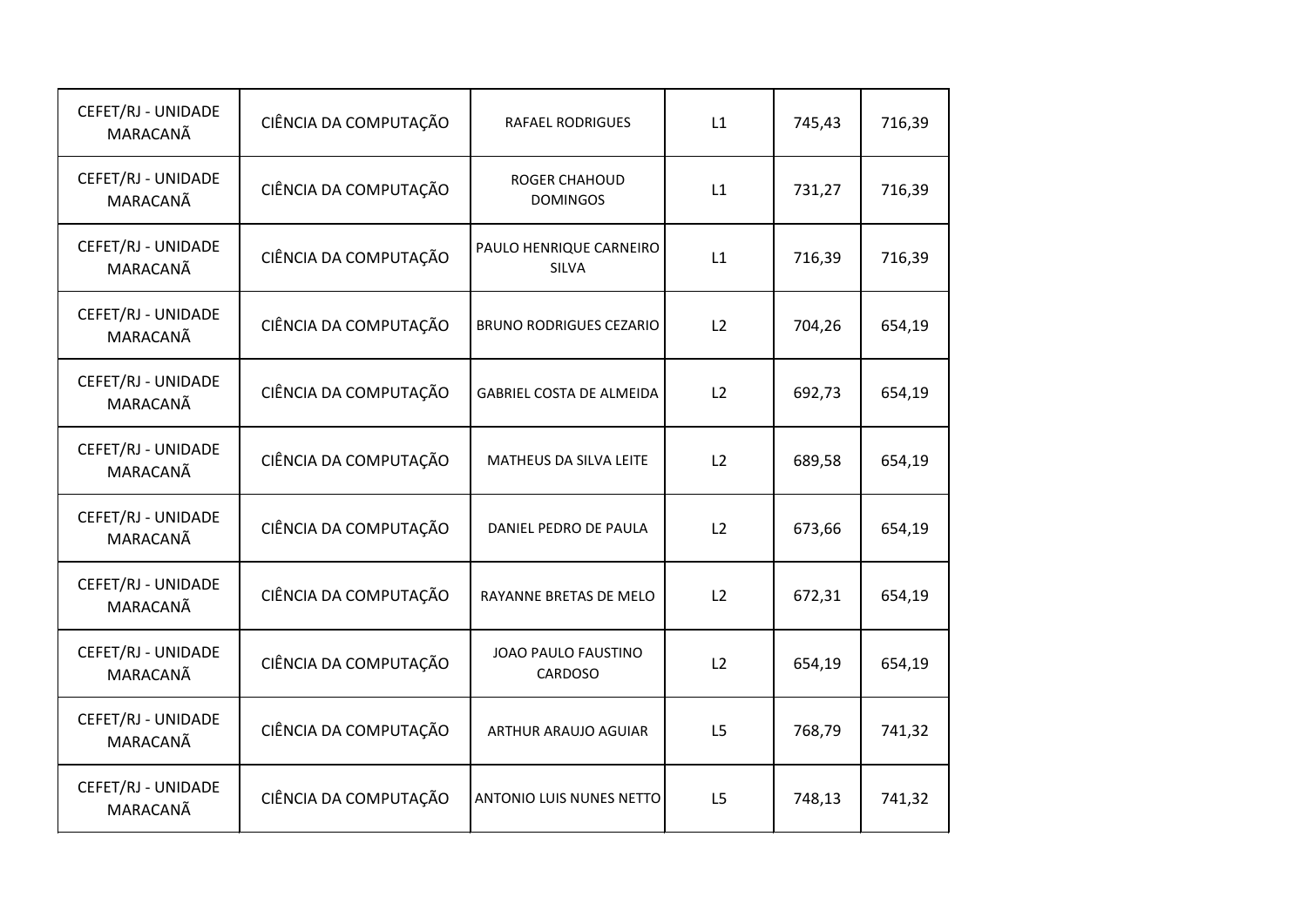| CEFET/RJ - UNIDADE<br>MARACANÃ | CIÊNCIA DA COMPUTAÇÃO | JOAO BELLO ACCIOLY                                    | L <sub>5</sub> | 743,65 | 741,32 |
|--------------------------------|-----------------------|-------------------------------------------------------|----------------|--------|--------|
| CEFET/RJ - UNIDADE<br>MARACANÃ | CIÊNCIA DA COMPUTAÇÃO | <b>GABRIEL PEREIRA DA SILVA</b>                       | L <sub>5</sub> | 741,32 | 741,32 |
| CEFET/RJ - UNIDADE<br>MARACANÃ | CIÊNCIA DA COMPUTAÇÃO | <b>GEAN DE MAGALHAES DE</b><br>SOUZA                  | L <sub>6</sub> | 747,7  | 686,87 |
| CEFET/RJ - UNIDADE<br>MARACANÃ | CIÊNCIA DA COMPUTAÇÃO | ROMMEL BENAIGNON<br><b>MARCELINO ALVES</b>            | L <sub>6</sub> | 716,2  | 686,87 |
| CEFET/RJ - UNIDADE<br>MARACANÃ | CIÊNCIA DA COMPUTAÇÃO | RAFAEL PEREIRA BARROS<br>CONCEICAO                    | L <sub>6</sub> | 710,58 | 686,87 |
| CEFET/RJ - UNIDADE<br>MARACANÃ | CIÊNCIA DA COMPUTAÇÃO | <b>VICTOR ANGELO DE OLIVEIRA</b><br><b>DOS SANTOS</b> | L <sub>6</sub> | 702,85 | 686,87 |
| CEFET/RJ - UNIDADE<br>MARACANÃ | CIÊNCIA DA COMPUTAÇÃO | <b>GABRIEL ALVES GIULIANO</b>                         | L <sub>6</sub> | 700,29 | 686,87 |
| CEFET/RJ - UNIDADE<br>MARACANA | CIÊNCIA DA COMPUTAÇÃO | THIAGO DE CASTRO GENASIO<br><b>LESSA</b>              | L <sub>6</sub> | 686,87 | 686,87 |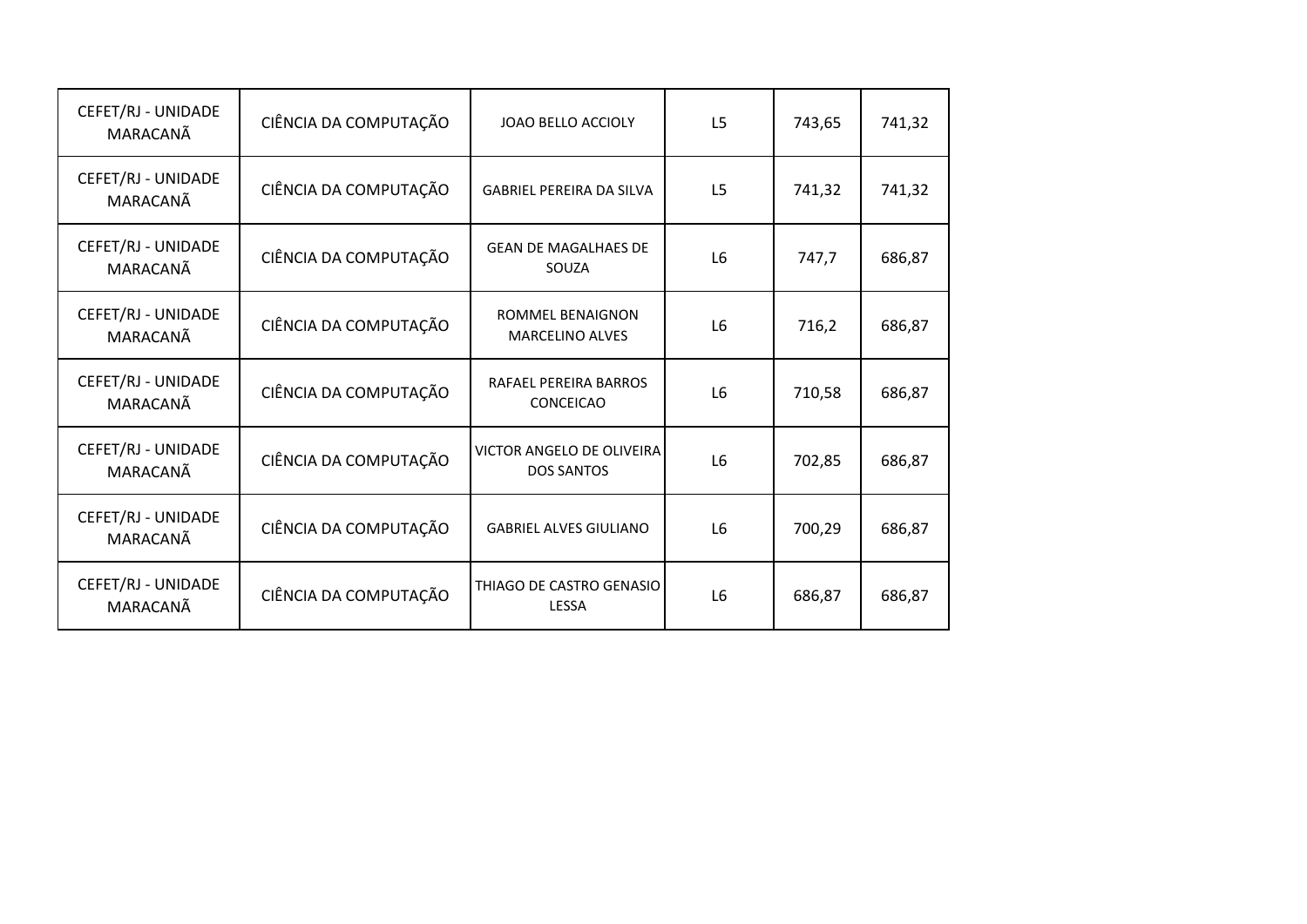| CEFET/RJ - UNIDADE<br>MARACANÃ | ENGENHARIA AMBIENTAL        | BRUNA LEANDRO FRANCO                        | AC | 744,69 | 695,58 |
|--------------------------------|-----------------------------|---------------------------------------------|----|--------|--------|
| CEFET/RJ - UNIDADE<br>MARACANÃ | <b>ENGENHARIA AMBIENTAL</b> | <b>EVERSON DOS SANTOS</b><br><b>RIBEIRO</b> | AC | 718,03 | 695,58 |
| CEFET/RJ - UNIDADE<br>MARACANÃ | ENGENHARIA AMBIENTAL        | MARIANA PRIETO SOLIVA<br><b>VENTURA</b>     | AC | 717,2  | 695,58 |
| CEFET/RJ - UNIDADE<br>MARACANÃ | ENGENHARIA AMBIENTAL        | LARISSA LIMA CURCIO                         | AC | 715,89 | 695,58 |
| CEFET/RJ - UNIDADE<br>MARACANÃ | ENGENHARIA AMBIENTAL        | FERNANDA TUCCI MONTEIRO                     | AC | 714,15 | 695,58 |
| CEFET/RJ - UNIDADE<br>MARACANÃ | ENGENHARIA AMBIENTAL        | CAIO CEZAR BERNARDINI<br><b>VALE</b>        | AC | 713,32 | 695,58 |
| CEFET/RJ - UNIDADE<br>MARACANÃ | ENGENHARIA AMBIENTAL        | EDUARDA XAVIER MALTA<br><b>SERRA</b>        | AC | 711,38 | 695,58 |
| CEFET/RJ - UNIDADE<br>MARACANÃ | ENGENHARIA AMBIENTAL        | <b>BRUNA JOBIM VILLAR</b>                   | AC | 710,15 | 695,58 |
| CEFET/RJ - UNIDADE<br>MARACANÃ | ENGENHARIA AMBIENTAL        | <b>BEATRIZ CAVALCANTI</b><br><b>STRAUSS</b> | AC | 710,12 | 695,58 |
| CEFET/RJ - UNIDADE<br>MARACANÃ | ENGENHARIA AMBIENTAL        | <b>GIOVANNA DE CASTRO</b><br>LANNES         | AC | 709,12 | 695,58 |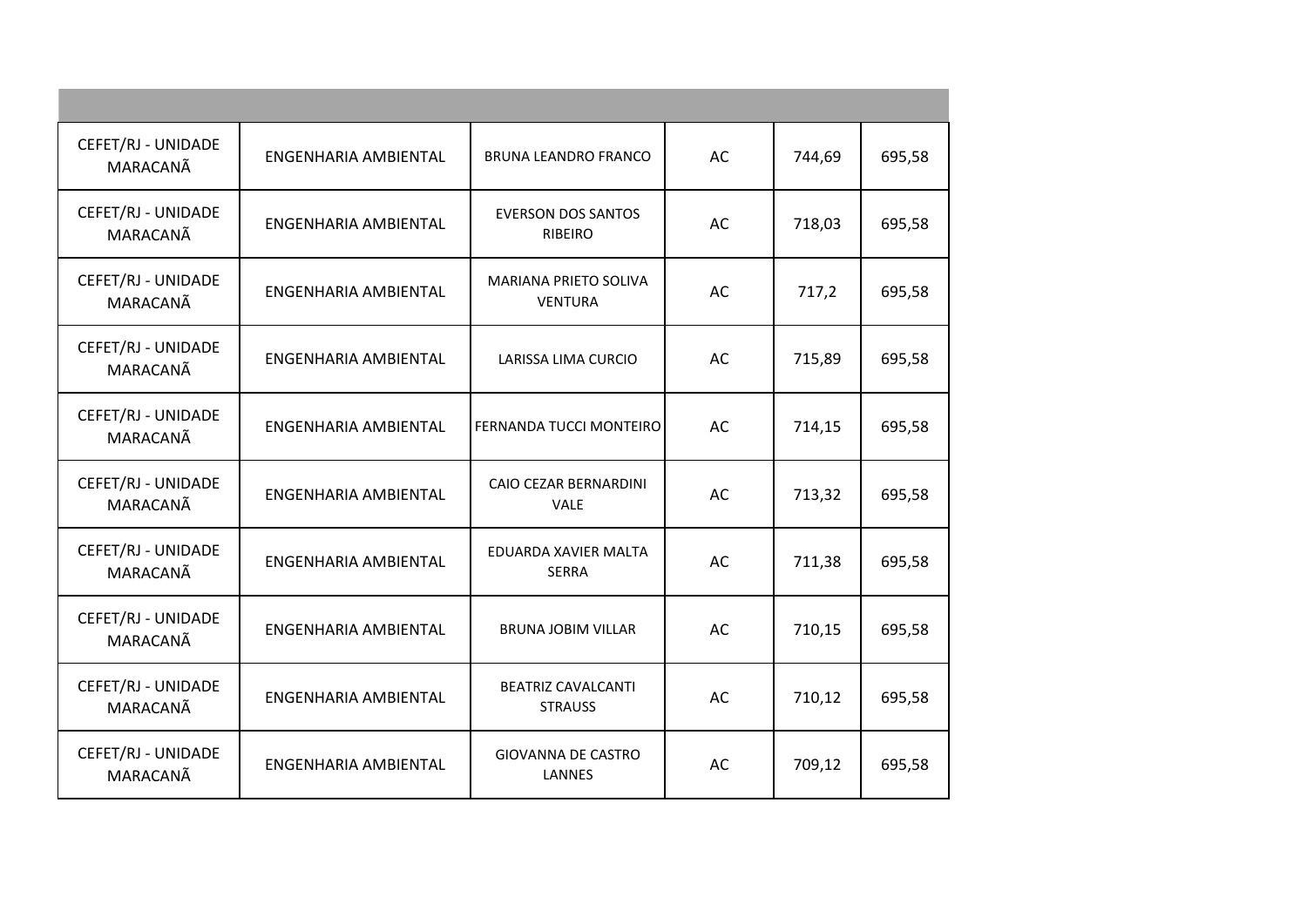| CEFET/RJ - UNIDADE<br>MARACANÃ | ENGENHARIA AMBIENTAL | JESSICA SALES DE SOUZA                                           | AC | 708,14 | 695,58 |
|--------------------------------|----------------------|------------------------------------------------------------------|----|--------|--------|
| CEFET/RJ - UNIDADE<br>MARACANÃ | ENGENHARIA AMBIENTAL | RENATO LEAL DA SILVA<br><b>FERREIRA</b>                          | AC | 702,03 | 695,58 |
| CEFET/RJ - UNIDADE<br>MARACANÃ | ENGENHARIA AMBIENTAL | DANIEL CALDAS MONTE                                              | AC | 701,38 | 695,58 |
| CEFET/RJ - UNIDADE<br>MARACANÃ | ENGENHARIA AMBIENTAL | CHARLYS FERREIRA DA SILVA                                        | AC | 701,09 | 695,58 |
| CEFET/RJ - UNIDADE<br>MARACANÃ | ENGENHARIA AMBIENTAL | <b>GIOVANNA DE SOUZA E</b><br><b>MELLO BAGGIO MELIANTE</b>       | AC | 697,78 | 695,58 |
| CEFET/RJ - UNIDADE<br>MARACANÃ | ENGENHARIA AMBIENTAL | ANNA BELLA LETIERI<br><b>MONTEIRO RIBEIRO</b><br><b>FERREIRA</b> | AC | 697,08 | 695,58 |
| CEFET/RJ - UNIDADE<br>MARACANÃ | ENGENHARIA AMBIENTAL | THIAGO VILAS VASSALLI                                            | AC | 696,85 | 695,58 |
| CEFET/RJ - UNIDADE<br>MARACANÃ | ENGENHARIA AMBIENTAL | ALEXANDRA CABRAL PINTO<br>PASSOS DURANTE                         | AC | 696,36 | 695,58 |
| CEFET/RJ - UNIDADE<br>MARACANÃ | ENGENHARIA AMBIENTAL | FELIPE CRISTIANO RIBEIRO<br>PEREIRA                              | AC | 696    | 695,58 |
| CEFET/RJ - UNIDADE<br>MARACANÃ | ENGENHARIA AMBIENTAL | <b>CLARA PINHO FERREIRA</b>                                      | AC | 695,58 | 695,58 |
| CEFET/RJ - UNIDADE<br>MARACANÃ | ENGENHARIA AMBIENTAL | <b>FELLIPE MONTEIRO PINHEIRO</b>                                 | L1 | 652,12 | 623,52 |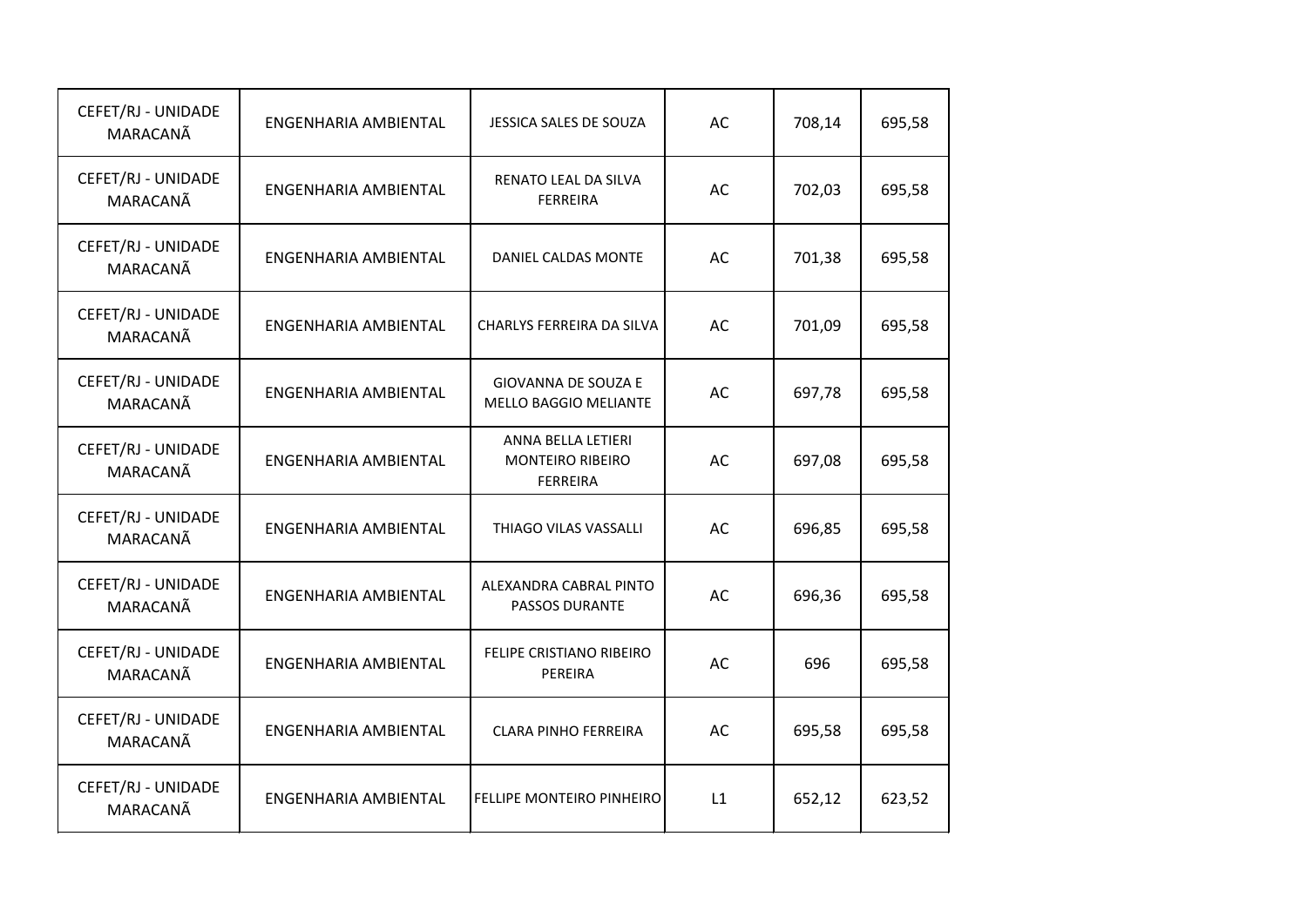| CEFET/RJ - UNIDADE<br>MARACANÃ | ENGENHARIA AMBIENTAL | DANNYLO CARDOSO<br><b>MAURICIO</b>              | L1             | 642,42 | 623,52 |
|--------------------------------|----------------------|-------------------------------------------------|----------------|--------|--------|
| CEFET/RJ - UNIDADE<br>MARACANÃ | ENGENHARIA AMBIENTAL | CARLA MARIA CAMILO DE<br><b>BRITO</b>           | L1             | 625,13 | 623,52 |
| CEFET/RJ - UNIDADE<br>MARACANÃ | ENGENHARIA AMBIENTAL | ERIVAN PEREIRA BARBOSA                          | L1             | 623,52 | 623,52 |
| CEFET/RJ - UNIDADE<br>MARACANÃ | ENGENHARIA AMBIENTAL | <b>MYRIAN DA SILVA PORTES</b>                   | L2             | 660,44 | 562,82 |
| CEFET/RJ - UNIDADE<br>MARACANÃ | ENGENHARIA AMBIENTAL | MEL GONCALVES SALGADO                           | L2             | 631,39 | 562,82 |
| CEFET/RJ - UNIDADE<br>MARACANÃ | ENGENHARIA AMBIENTAL | ANA MARIA VITORINO<br><b>GODENCIO GONCALVES</b> | L2             | 591,25 | 562,82 |
| CEFET/RJ - UNIDADE<br>MARACANÃ | ENGENHARIA AMBIENTAL | WALBER DANIEL MORAES DE<br>SOUZA GARCIA         | L2             | 574,6  | 562,82 |
| CEFET/RJ - UNIDADE<br>MARACANÃ | ENGENHARIA AMBIENTAL | AYLA LAIZA CORREIA<br><b>FERREIRA</b>           | L2             | 563,19 | 562,82 |
| CEFET/RJ - UNIDADE<br>MARACANÃ | ENGENHARIA AMBIENTAL | VIVIANE DA SILVA LEITE                          | L2             | 562,82 | 562,82 |
| CEFET/RJ - UNIDADE<br>MARACANÃ | ENGENHARIA AMBIENTAL | MIGUEL COSTA BRITO                              | L5             | 699,12 | 685,92 |
| CEFET/RJ - UNIDADE<br>MARACANÃ | ENGENHARIA AMBIENTAL | LUCAS LOPES BARBOSA                             | L <sub>5</sub> | 690,63 | 685,92 |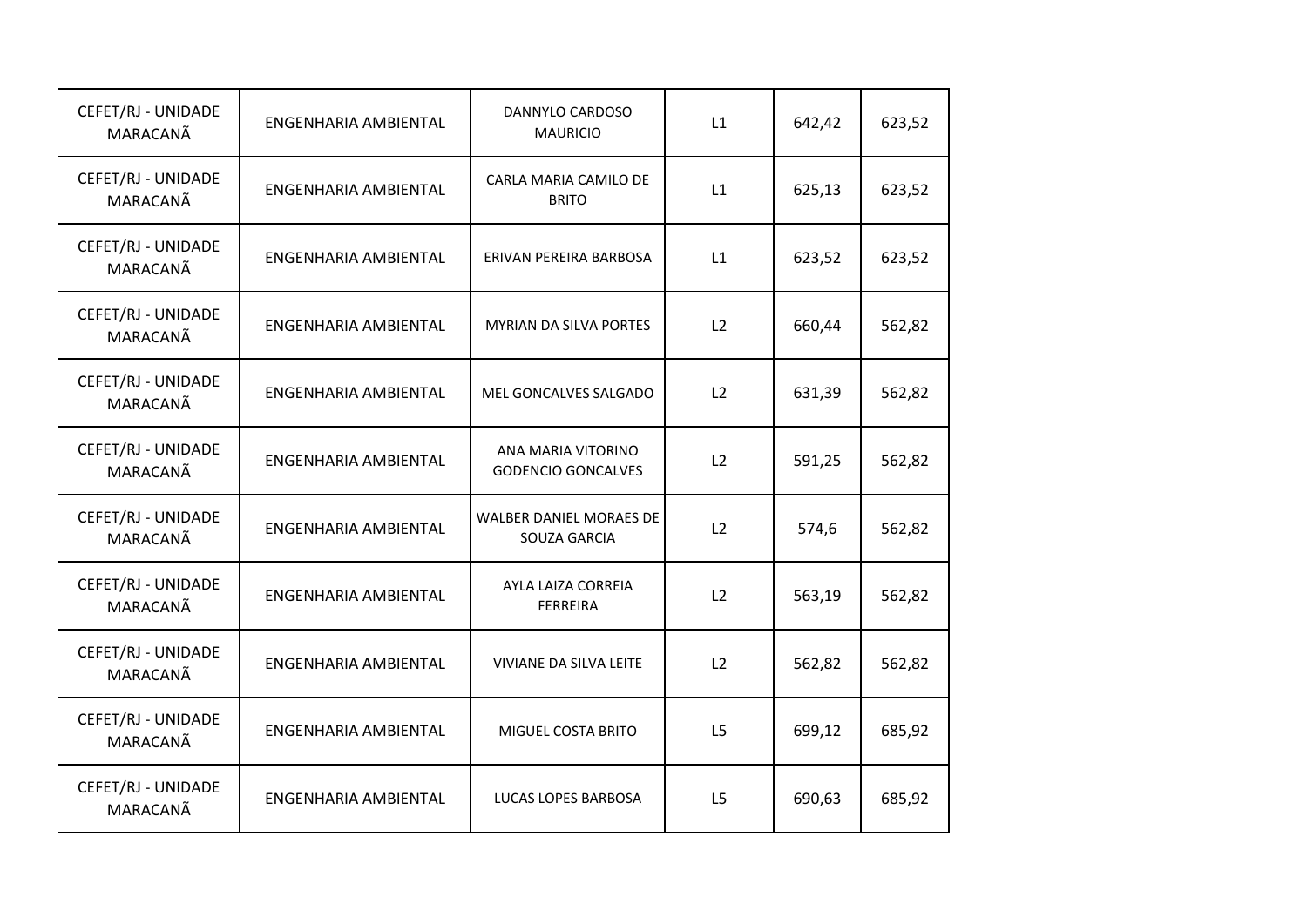| CEFET/RJ - UNIDADE<br>MARACANÃ | ENGENHARIA AMBIENTAL | YURI LIMA DE OLIVEIRA                          | L <sub>5</sub> | 690,28 | 685,92 |
|--------------------------------|----------------------|------------------------------------------------|----------------|--------|--------|
| CEFET/RJ - UNIDADE<br>MARACANÃ | ENGENHARIA AMBIENTAL | <b>TARCISIO CASTANON</b><br><b>ALVAREZ</b>     | L <sub>5</sub> | 685,92 | 685,92 |
| CEFET/RJ - UNIDADE<br>MARACANÃ | ENGENHARIA AMBIENTAL | EDNALDO INACIO DA SILVA                        | L <sub>6</sub> | 622,81 | 605,91 |
| CEFET/RJ - UNIDADE<br>MARACANÃ | ENGENHARIA AMBIENTAL | <b>CARLOS VINICIUS FERREIRA</b><br>PEREIRA     | L <sub>6</sub> | 621,28 | 605,91 |
| CEFET/RJ - UNIDADE<br>MARACANÃ | ENGENHARIA AMBIENTAL | NATALIA SILVA SANTOS DE<br><b>LIMA</b>         | L <sub>6</sub> | 617,56 | 605,91 |
| CEFET/RJ - UNIDADE<br>MARACANÃ | ENGENHARIA AMBIENTAL | <b>MARCUS VINICIUS BORGES</b><br><b>SOARES</b> | L <sub>6</sub> | 608,58 | 605,91 |
| CEFET/RJ - UNIDADE<br>MARACANÃ | ENGENHARIA AMBIENTAL | RAFAEL ANTUNES AGUIAR                          | L <sub>6</sub> | 606,45 | 605,91 |
| CEFET/RJ - UNIDADE<br>MARACANÃ | ENGENHARIA AMBIENTAL | THIAGO RAMOS DA SILVA                          | L <sub>6</sub> | 605,91 | 605,91 |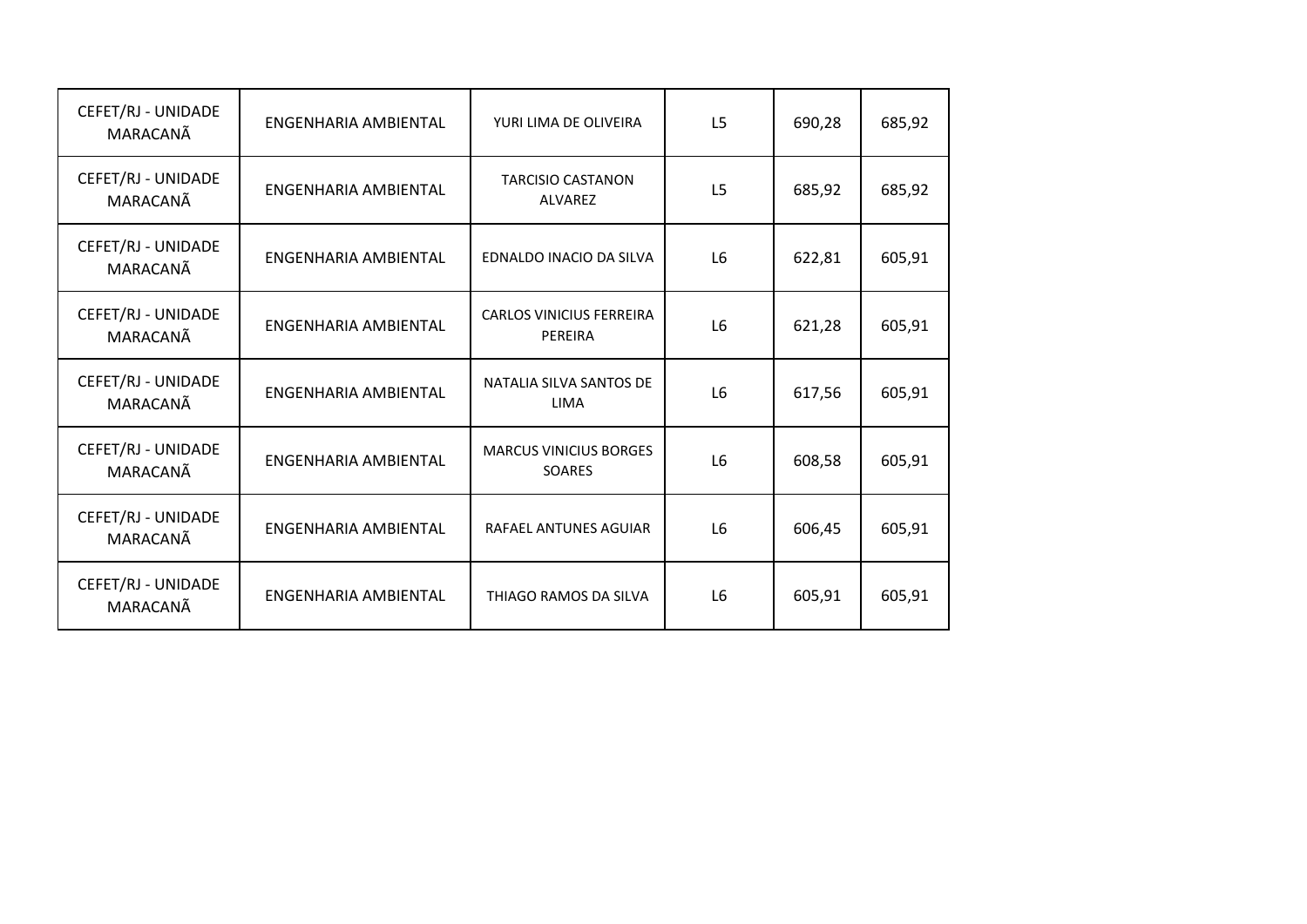| CEFET/RJ - UNIDADE<br>MARACANÃ | <b>ENGENHARIA CIVIL</b> | <b>ALAN ELEHEP</b>                                    | AC        | 742,52 | 714,48 |
|--------------------------------|-------------------------|-------------------------------------------------------|-----------|--------|--------|
| CEFET/RJ - UNIDADE<br>MARACANÃ | <b>ENGENHARIA CIVIL</b> | EDUARDO AGOSTINHO<br>COUTO                            | AC        | 738,33 | 714,48 |
| CEFET/RJ - UNIDADE<br>MARACANÃ | <b>ENGENHARIA CIVIL</b> | PEDRO AUGUSTO GOMES<br><b>VOIGTEL</b>                 | AC        | 736,05 | 714,48 |
| CEFET/RJ - UNIDADE<br>MARACANÃ | <b>ENGENHARIA CIVIL</b> | MAIARA GUEDES GOMES DA<br>SILVA                       | <b>AC</b> | 732,12 | 714,48 |
| CEFET/RJ - UNIDADE<br>MARACANÃ | <b>ENGENHARIA CIVIL</b> | <b>LUCIANO FERREIRA</b><br>FERNANDES DA FONSECA       | AC        | 731,08 | 714,48 |
| CEFET/RJ - UNIDADE<br>MARACANÃ | <b>ENGENHARIA CIVIL</b> | <b>RAFAEL BERGMANN</b><br><b>FRANCISQUETTI</b>        | AC        | 730,66 | 714,48 |
| CEFET/RJ - UNIDADE<br>MARACANÃ | <b>ENGENHARIA CIVIL</b> | RAFAEL GOLDNER MELUL                                  | AC        | 730,65 | 714,48 |
| CEFET/RJ - UNIDADE<br>MARACANÃ | <b>ENGENHARIA CIVIL</b> | <b>LORENZO FELIX TASSARA</b><br>PANAZZOLO             | AC        | 728,44 | 714,48 |
| CEFET/RJ - UNIDADE<br>MARACANÃ | <b>ENGENHARIA CIVIL</b> | <b>GUILHERME MARQUES</b><br><b>FERREIRA LINS</b>      | AC        | 726,47 | 714,48 |
| CEFET/RJ - UNIDADE<br>MARACANÃ | <b>ENGENHARIA CIVIL</b> | PEDRO AFONSO SOARES<br>PAOLIELLO DA MATTA<br>CARVALHO | AC        | 726,32 | 714,48 |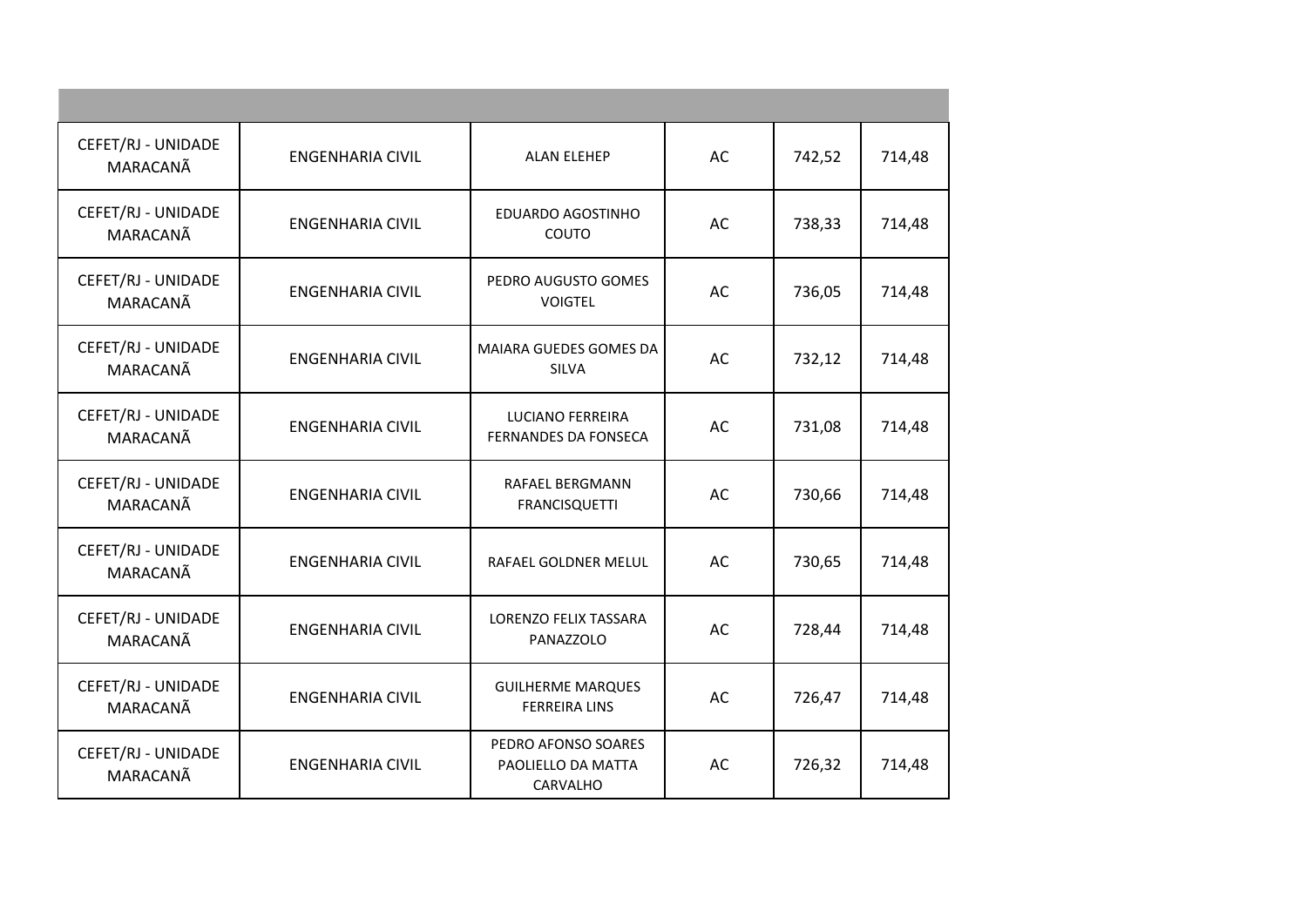| CEFET/RJ - UNIDADE<br>MARACANÃ | <b>ENGENHARIA CIVIL</b> | ALEX DE ALMEIDA GOUVEA                        | AC | 725,21 | 714,48 |
|--------------------------------|-------------------------|-----------------------------------------------|----|--------|--------|
| CEFET/RJ - UNIDADE<br>MARACANÃ | <b>ENGENHARIA CIVIL</b> | ANNA CRISTINA DE SOUZA<br>NASCIMENTO DA SILVA | AC | 724,81 | 714,48 |
| CEFET/RJ - UNIDADE<br>MARACANÃ | <b>ENGENHARIA CIVIL</b> | <b>JONATHAN BASTOS DE</b><br>ALMEIDA          | AC | 723,93 | 714,48 |
| CEFET/RJ - UNIDADE<br>MARACANÃ | <b>ENGENHARIA CIVIL</b> | JOAO KLEBER PARANHOS<br>RETTO DE QUEIROZ      | AC | 723,32 | 714,48 |
| CEFET/RJ - UNIDADE<br>MARACANÃ | <b>ENGENHARIA CIVIL</b> | <b>JEFERSON PANTOJA</b><br><b>VITORIANO</b>   | AC | 721,55 | 714,48 |
| CEFET/RJ - UNIDADE<br>MARACANÃ | <b>ENGENHARIA CIVIL</b> | RAFAEL PORTO MARQUES                          | AC | 721,17 | 714,48 |
| CEFET/RJ - UNIDADE<br>MARACANÃ | <b>ENGENHARIA CIVIL</b> | JOAO PEDRO DE MELO<br><b>MOREIRA LOPES</b>    | AC | 716,63 | 714,48 |
| CEFET/RJ - UNIDADE<br>MARACANÃ | <b>ENGENHARIA CIVIL</b> | ROBERTA CARVALHO FRIAS                        | AC | 716,45 | 714,48 |
| CEFET/RJ - UNIDADE<br>MARACANÃ | <b>ENGENHARIA CIVIL</b> | THAISSA FERREIRA BRANDAO                      | AC | 716,13 | 714,48 |
| CEFET/RJ - UNIDADE<br>MARACANÃ | <b>ENGENHARIA CIVIL</b> | JULIANA BRANDAO MOREIRA<br><b>GUIMARAES</b>   | AC | 714,48 | 714,48 |
| CEFET/RJ - UNIDADE<br>MARACANÃ | <b>ENGENHARIA CIVIL</b> | <b>ARTHUR NUNES</b><br><b>BENEVENUTO</b>      | L1 | 696,39 | 660,27 |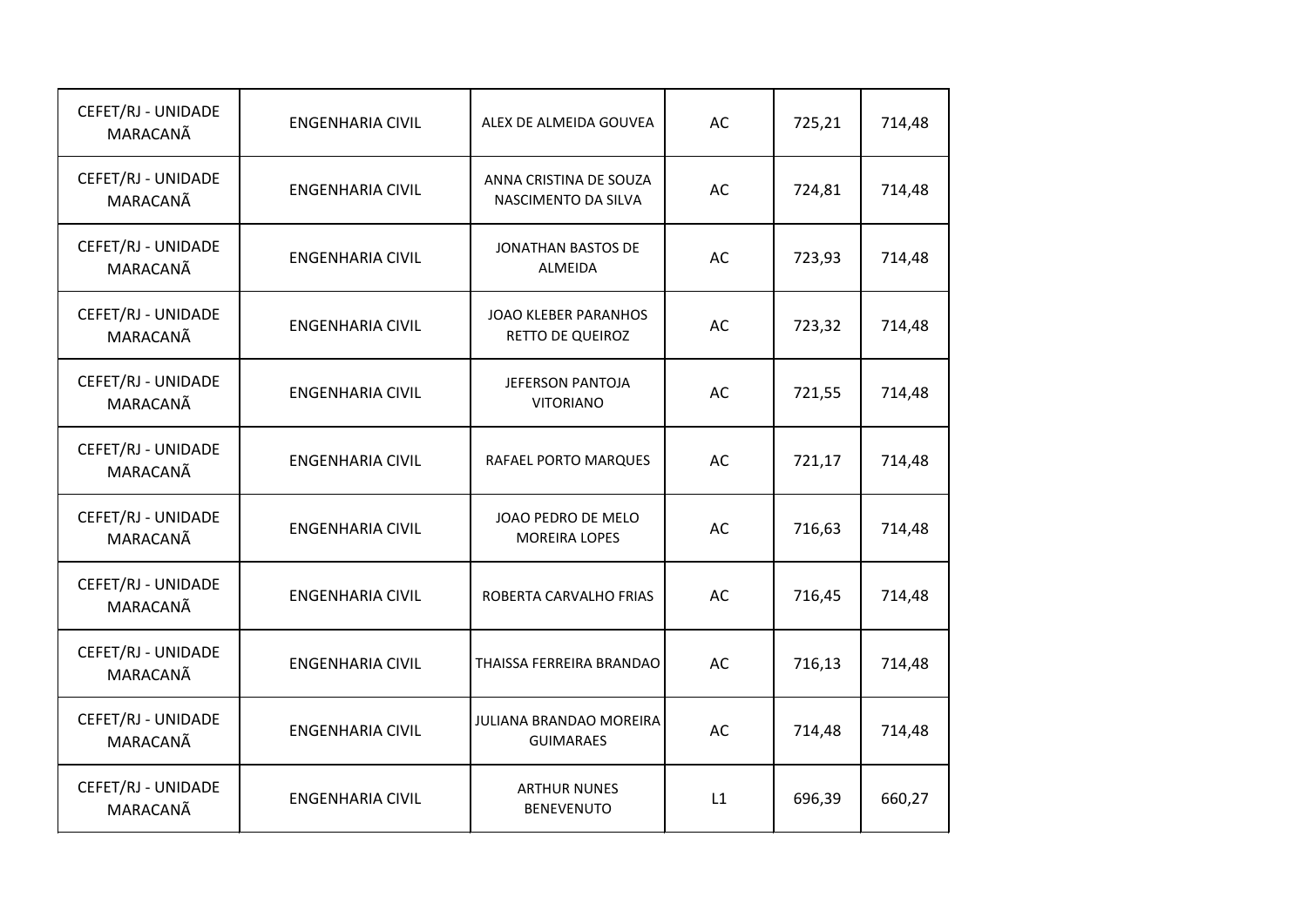| CEFET/RJ - UNIDADE<br>MARACANÃ | <b>ENGENHARIA CIVIL</b> | ALICE MARIA PALAFOZ DE<br><b>MELLO</b>       | L1 | 693,45 | 660,27 |
|--------------------------------|-------------------------|----------------------------------------------|----|--------|--------|
| CEFET/RJ - UNIDADE<br>MARACANÃ | <b>ENGENHARIA CIVIL</b> | <b>GILBERTO JUNIOR TEIXEIRA</b><br>ALVES     | L1 | 678,88 | 660,27 |
| CEFET/RJ - UNIDADE<br>MARACANÃ | <b>ENGENHARIA CIVIL</b> | LUIZ CLAUDIO VALENTE<br><b>VIDAL</b>         | L1 | 660,27 | 660,27 |
| CEFET/RJ - UNIDADE<br>MARACANÃ | <b>ENGENHARIA CIVIL</b> | JOAO PAULO DOS SANTOS<br>SANTANA             | L2 | 692,71 | 632,39 |
| CEFET/RJ - UNIDADE<br>MARACANÃ | <b>ENGENHARIA CIVIL</b> | THIAGO TAVEIRA LORENA DA<br>SILVA DE SOUZA   | L2 | 644,28 | 632,39 |
| CEFET/RJ - UNIDADE<br>MARACANÃ | <b>ENGENHARIA CIVIL</b> | <b>BRUNO GABRIEL DE OLIVEIRA</b><br>RIBEIRO  | L2 | 642,39 | 632,39 |
| CEFET/RJ - UNIDADE<br>MARACANÃ | <b>ENGENHARIA CIVIL</b> | FELIPE DE FREITAS ALVES                      | L2 | 636,9  | 632,39 |
| CEFET/RJ - UNIDADE<br>MARACANÃ | <b>ENGENHARIA CIVIL</b> | DOUGLAS DE OLIVEIRA<br>ALMEIDA               | L2 | 633,21 | 632,39 |
| CEFET/RJ - UNIDADE<br>MARACANÃ | <b>ENGENHARIA CIVIL</b> | <b>KAYO BOLONINI PINTO</b>                   | L2 | 632,39 | 632,39 |
| CEFET/RJ - UNIDADE<br>MARACANÃ | <b>ENGENHARIA CIVIL</b> | ANDRE LUIZ BISPO DE MATOS<br><b>FERREIRA</b> | L5 | 715,12 | 709,27 |
| CEFET/RJ - UNIDADE<br>MARACANÃ | <b>ENGENHARIA CIVIL</b> | NATHAN SODRE COELHO<br><b>DAHER</b>          | L5 | 711,42 | 709,27 |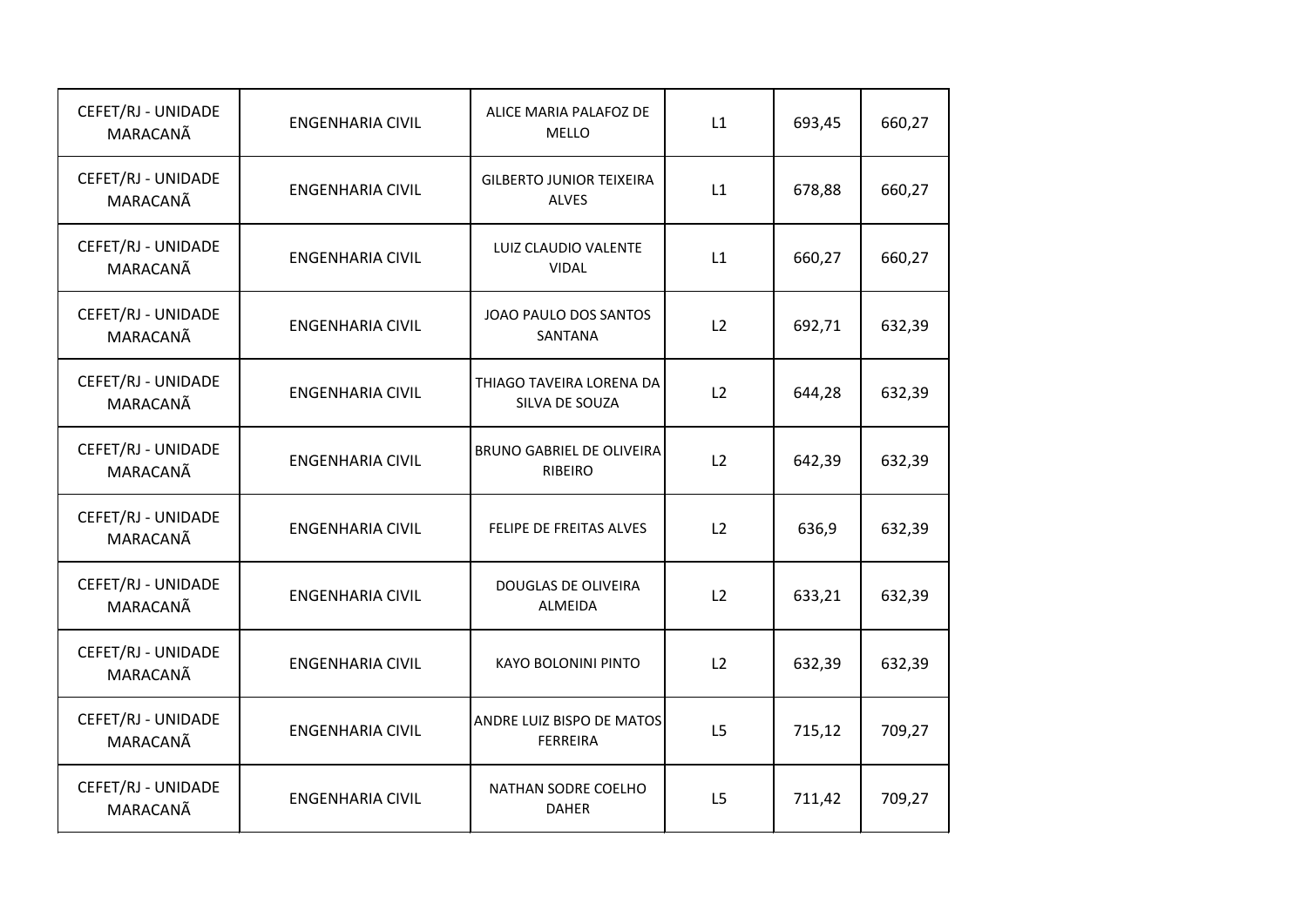| CEFET/RJ - UNIDADE<br>MARACANÃ | <b>ENGENHARIA CIVIL</b> | <b>GRAZIANE SILVA DE LUCA</b>                     | L <sub>5</sub> | 710,55 | 709,27 |
|--------------------------------|-------------------------|---------------------------------------------------|----------------|--------|--------|
| CEFET/RJ - UNIDADE<br>MARACANÃ | <b>ENGENHARIA CIVIL</b> | <b>GABRIEL IGNACIO DOS</b><br>SANTOS PEREIRA LIMA | L <sub>5</sub> | 709,27 | 709,27 |
| CEFET/RJ - UNIDADE<br>MARACANÃ | <b>ENGENHARIA CIVIL</b> | STEFANY RANGEL LACERDA                            | L <sub>6</sub> | 691,55 | 648,78 |
| CEFET/RJ - UNIDADE<br>MARACANÃ | <b>ENGENHARIA CIVIL</b> | LUIS FERNANDO DA COSTA<br><b>OLIVEIRA MELLO</b>   | L <sub>6</sub> | 663,08 | 648,78 |
| CEFET/RJ - UNIDADE<br>MARACANÃ | <b>ENGENHARIA CIVIL</b> | CAMILA PINTO CARDOSO                              | L <sub>6</sub> | 657,63 | 648,78 |
| CEFET/RJ - UNIDADE<br>MARACANÃ | ENGENHARIA CIVIL        | ELAN DA SILVA LOPES                               | L <sub>6</sub> | 653,84 | 648,78 |
| CEFET/RJ - UNIDADE<br>MARACANÃ | <b>ENGENHARIA CIVIL</b> | JORGE LUIZ DE ARAUJO<br><b>FONSECA JUNIOR</b>     | L6             | 653,82 | 648,78 |
| CEFET/RJ - UNIDADE<br>MARACANÃ | <b>ENGENHARIA CIVIL</b> | CARLA CRISTINA PEREIRA<br><b>COSTA</b>            | L <sub>6</sub> | 648,78 | 648,78 |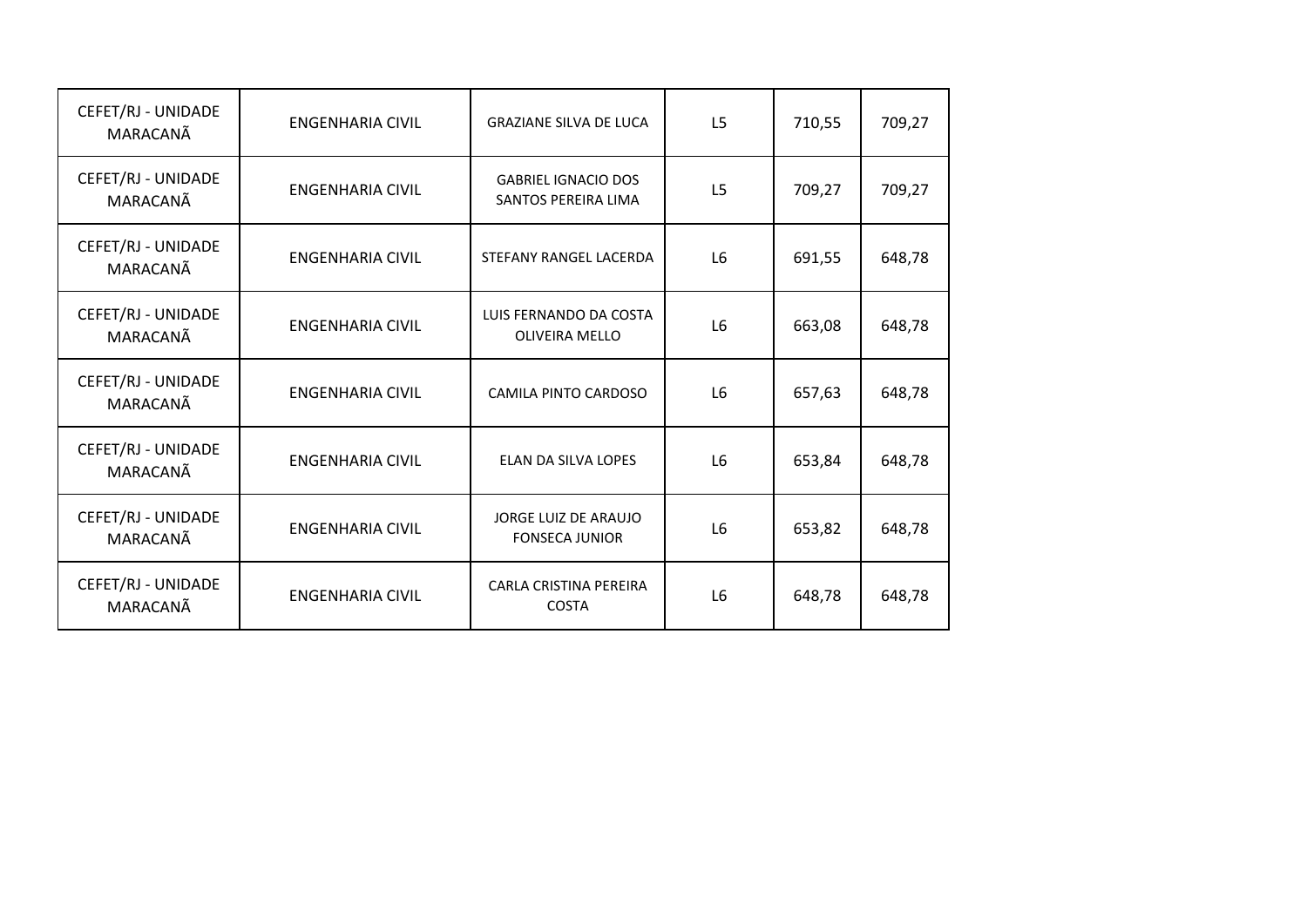| CEFET/RJ - UNIDADE<br>MARACANÃ | <b>ENGENHARIA DE CONTROLE E</b><br>AUTOMAÇÃO | LUIZ FELIPE FONSECA E PIRES<br><b>BEZERRA</b>     | <b>AC</b> | 767,62 | 715,58 |
|--------------------------------|----------------------------------------------|---------------------------------------------------|-----------|--------|--------|
| CEFET/RJ - UNIDADE<br>MARACANÃ | <b>ENGENHARIA DE CONTROLE E</b><br>AUTOMAÇÃO | MARIA ALICE REZENDE DO<br><b>VALE</b>             | AC        | 740,2  | 715,58 |
| CEFET/RJ - UNIDADE<br>MARACANÃ | <b>ENGENHARIA DE CONTROLE E</b><br>AUTOMAÇÃO | <b>GABRIELLE NASCIMENTO</b><br><b>NOGUEIRA</b>    | AC        | 720,19 | 715,58 |
| CEFET/RJ - UNIDADE<br>MARACANÃ | ENGENHARIA DE CONTROLE E<br>AUTOMAÇÃO        | <b>MARCUS VINICIUS MIRANDA</b><br>SILVA DE CASTRO | AC        | 717,48 | 715,58 |
| CEFET/RJ - UNIDADE<br>MARACANÃ | <b>ENGENHARIA DE CONTROLE E</b><br>AUTOMAÇÃO | PABLO VINICIUS BORGES<br><b>RODRIGUES</b>         | AC        | 716,64 | 715,58 |
| CEFET/RJ - UNIDADE<br>MARACANÃ | <b>ENGENHARIA DE CONTROLE E</b><br>AUTOMAÇÃO | <b>DANIEL HENRIQUE</b><br><b>RAYMUNDO MENEZES</b> | AC        | 716,34 | 715,58 |
| CEFET/RJ - UNIDADE<br>MARACANÃ | <b>ENGENHARIA DE CONTROLE E</b><br>AUTOMAÇÃO | LUCAS SIMOES CARDOSO                              | AC        | 715,85 | 715,58 |
| CEFET/RJ - UNIDADE<br>MARACANÃ | <b>ENGENHARIA DE CONTROLE E</b><br>AUTOMAÇÃO | <b>GABRIEL VIDELA FIGUEIREDO</b>                  | AC        | 715,82 | 715,58 |
| CEFET/RJ - UNIDADE<br>MARACANÃ | <b>ENGENHARIA DE CONTROLE E</b><br>AUTOMAÇÃO | THIAGO NICODEMOS<br><b>GUERRA</b>                 | AC        | 715,58 | 715,58 |
| CEFET/RJ - UNIDADE<br>MARACANÃ | <b>ENGENHARIA DE CONTROLE E</b><br>AUTOMAÇÃO | RENAN DA SLVA JACUA                               | AC        | 715,58 | 715,58 |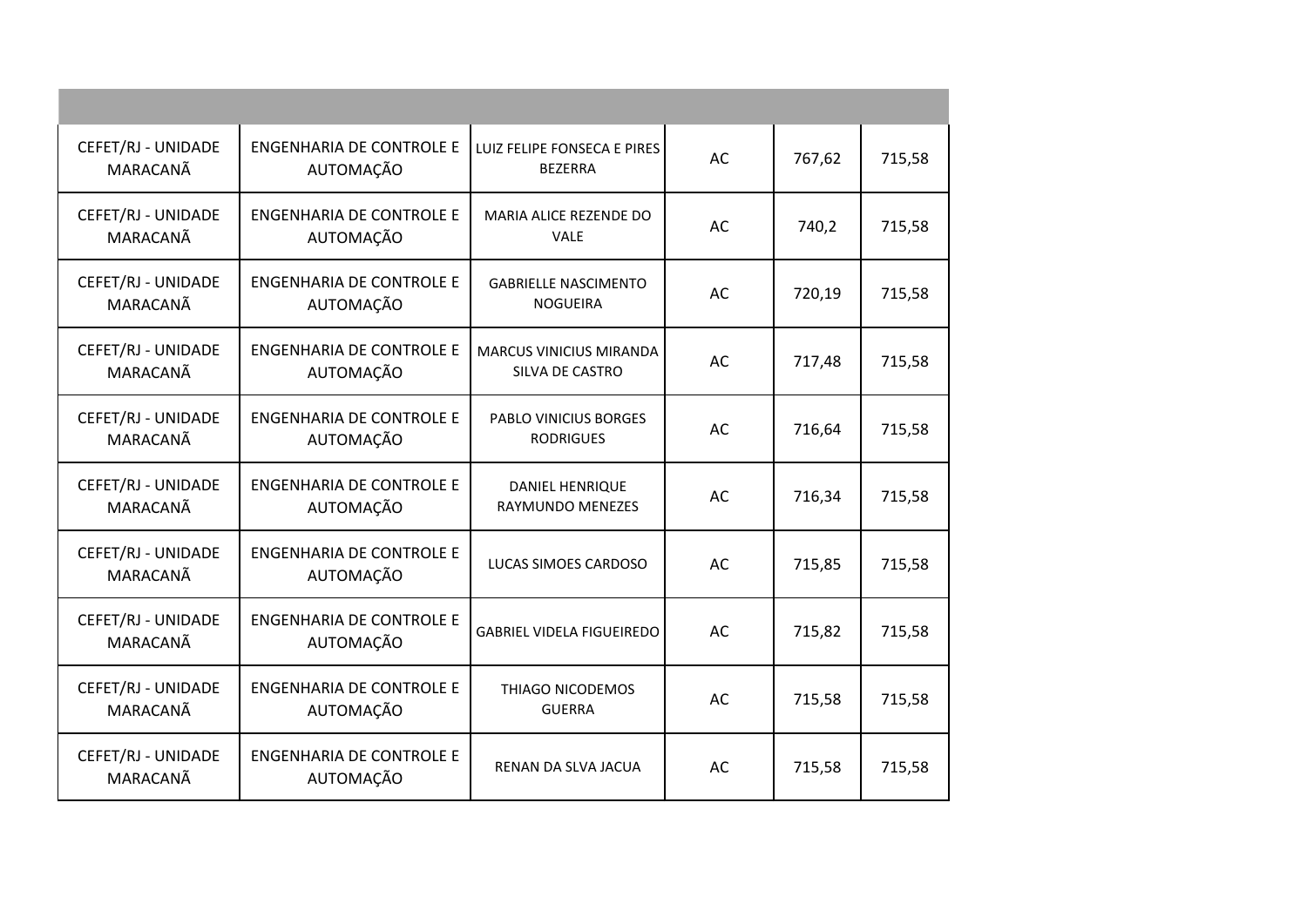| CEFET/RJ - UNIDADE<br>MARACANÃ | <b>ENGENHARIA DE CONTROLE E</b><br>AUTOMAÇÃO | <b>IGOR TOSTE OLIVEIRA</b>                            | L1             | 655,67 | 646,75 |
|--------------------------------|----------------------------------------------|-------------------------------------------------------|----------------|--------|--------|
| CEFET/RJ - UNIDADE<br>MARACANÃ | <b>ENGENHARIA DE CONTROLE E</b><br>AUTOMAÇÃO | ORLANDO JOSE FERREIRA<br><b>COSTA</b>                 | L1             | 646,75 | 646,75 |
| CEFET/RJ - UNIDADE<br>MARACANÃ | <b>ENGENHARIA DE CONTROLE E</b><br>AUTOMAÇÃO | LUIZ FILIPI DE MEDEIROS<br><b>LOPES CHAGAS JUNIOR</b> | L2             | 650,95 | 597,62 |
| CEFET/RJ - UNIDADE<br>MARACANÃ | <b>ENGENHARIA DE CONTROLE E</b><br>AUTOMAÇÃO | <b>GLEISON DE SOUZA MATTOS</b><br><b>MACHADO</b>      | L2             | 602,89 | 597,62 |
| CEFET/RJ - UNIDADE<br>MARACANÃ | <b>ENGENHARIA DE CONTROLE E</b><br>AUTOMAÇÃO | JOAO FELIPE NUNES DE<br>OLIVEIRA                      | L2             | 597,62 | 597,62 |
| CEFET/RJ - UNIDADE<br>MARACANÃ | <b>ENGENHARIA DE CONTROLE E</b><br>AUTOMAÇÃO | <b>DIOGO GARCIA MARQUES</b>                           | L <sub>5</sub> | 740,48 | 685,59 |
| CEFET/RJ - UNIDADE<br>MARACANÃ | <b>ENGENHARIA DE CONTROLE E</b><br>AUTOMAÇÃO | LUCAS LEONARDO MENDES<br>DE CARVALHO                  | L5             | 685,59 | 685,59 |
| CEFET/RJ - UNIDADE<br>MARACANÃ | <b>ENGENHARIA DE CONTROLE E</b><br>AUTOMAÇÃO | ANDRE LUIZ BRITO DA LUZ                               | L <sub>6</sub> | 651,37 | 622,25 |
| CEFET/RJ - UNIDADE<br>MARACANÃ | <b>ENGENHARIA DE CONTROLE E</b><br>AUTOMAÇÃO | DAVI PEDRO MARTINS ALVES<br><b>DA SILVA</b>           | L <sub>6</sub> | 625,8  | 622,25 |
| CEFET/RJ - UNIDADE<br>MARACANÃ | <b>ENGENHARIA DE CONTROLE E</b><br>AUTOMAÇÃO | <b>FABIO DANIEL DOS SANTOS</b><br>LACERDA             | L <sub>6</sub> | 622,25 | 622,25 |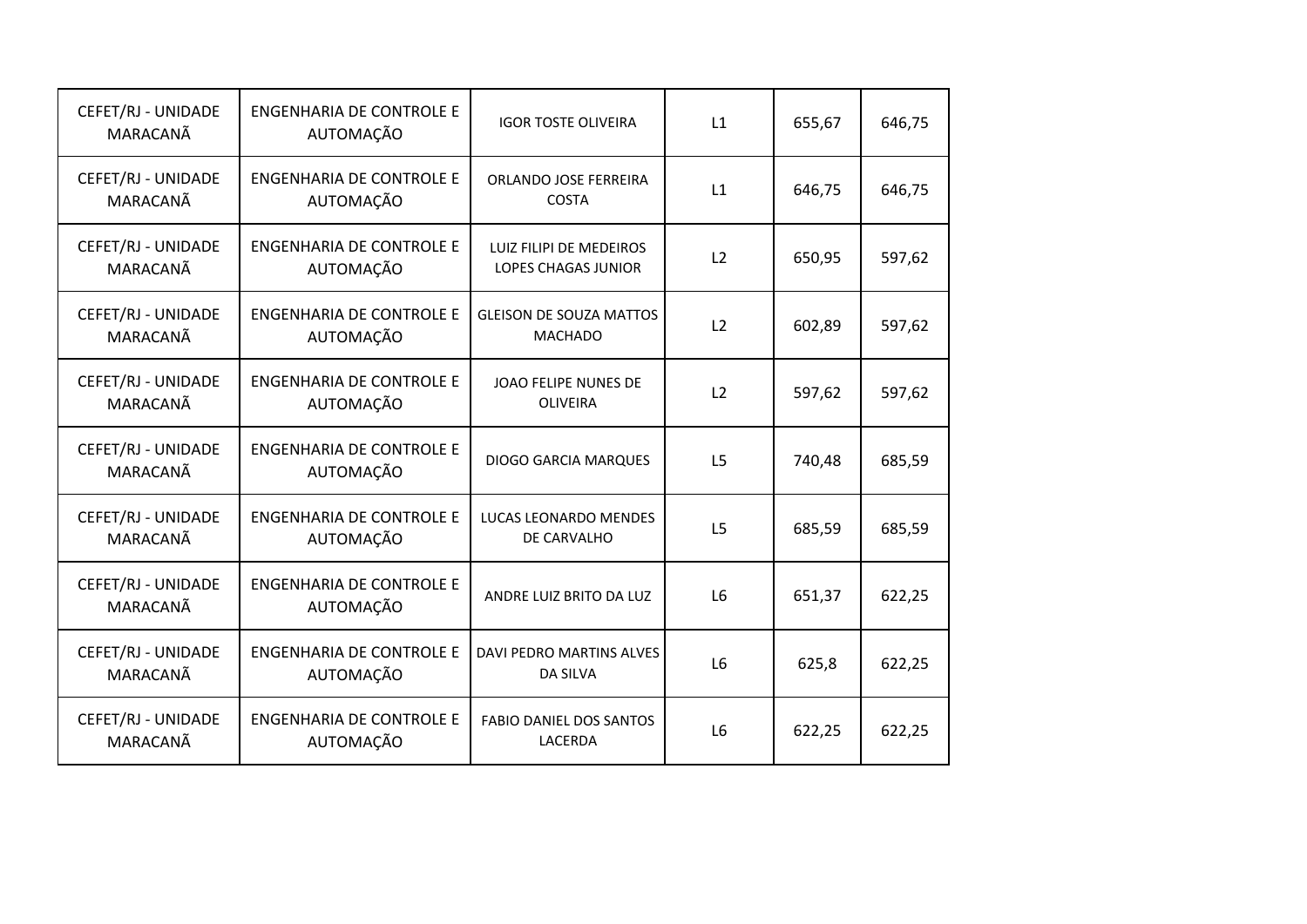| CEFET/RJ - UNIDADE<br>MARACANÃ | ENGENHARIA DE PRODUÇÃO | <b>BENY SOARES ROITMAN</b>                           | AC | 793,37 | 731,08 |
|--------------------------------|------------------------|------------------------------------------------------|----|--------|--------|
| CEFET/RJ - UNIDADE<br>MARACANÃ | ENGENHARIA DE PRODUÇÃO | LUCAS LOPES DA COSTA                                 | AC | 769,29 | 731,08 |
| CEFET/RJ - UNIDADE<br>MARACANÃ | ENGENHARIA DE PRODUÇÃO | JULIANA SOUZA DA SILVA                               | AC | 766,96 | 731,08 |
| CEFET/RJ - UNIDADE<br>MARACANÃ | ENGENHARIA DE PRODUÇÃO | <b>GABRIEL ROSA DENYS</b><br><b>FERNANDES JULIO</b>  | AC | 762,93 | 731,08 |
| CEFET/RJ - UNIDADE<br>MARACANÃ | ENGENHARIA DE PRODUÇÃO | <b>JOAO HENRIQUE MENEZES</b><br>SARDINHA             | AC | 759,42 | 731,08 |
| CEFET/RJ - UNIDADE<br>MARACANÃ | ENGENHARIA DE PRODUÇÃO | <b>HENRIQUE DA SILVA</b><br>CARDOSO                  | AC | 757,12 | 731,08 |
| CEFET/RJ - UNIDADE<br>MARACANÃ | ENGENHARIA DE PRODUÇÃO | <b>CLEO MARQUES GONCALVES</b>                        | AC | 756,75 | 731,08 |
| CEFET/RJ - UNIDADE<br>MARACANÃ | ENGENHARIA DE PRODUÇÃO | MARIA CLARA PEREIRA                                  | AC | 754,49 | 731,08 |
| CEFET/RJ - UNIDADE<br>MARACANÃ | ENGENHARIA DE PRODUÇÃO | <b>LEONARDO SCHURR PIZZI</b>                         | AC | 754,08 | 731,08 |
| CEFET/RJ - UNIDADE<br>MARACANÃ | ENGENHARIA DE PRODUÇÃO | <b>BRENO GONCALVES DE</b><br><b>QUEIROZ FERREIRA</b> | AC | 748,98 | 731,08 |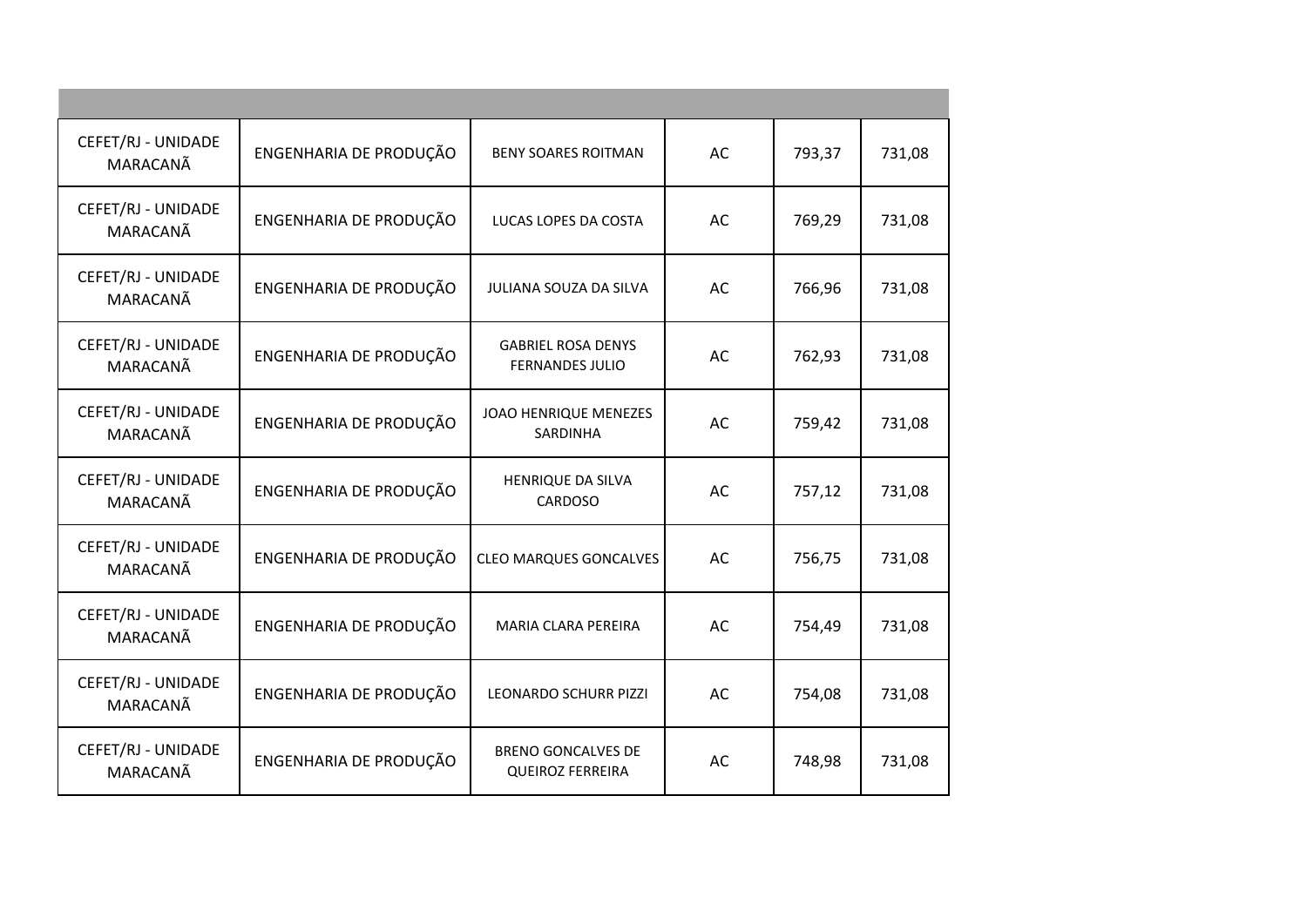| CEFET/RJ - UNIDADE<br>MARACANÃ | ENGENHARIA DE PRODUÇÃO | MATHEUS CAVALCANTI<br><b>STRAUSS</b>                                | AC | 748,92 | 731,08 |
|--------------------------------|------------------------|---------------------------------------------------------------------|----|--------|--------|
| CEFET/RJ - UNIDADE<br>MARACANÃ | ENGENHARIA DE PRODUÇÃO | <b>ISABELLE LIMA DA SILVA</b>                                       | AC | 742,33 | 731,08 |
| CEFET/RJ - UNIDADE<br>MARACANÃ | ENGENHARIA DE PRODUÇÃO | <b>ENZO ESTEVES LOUREIRO</b>                                        | AC | 740,99 | 731,08 |
| CEFET/RJ - UNIDADE<br>MARACANÃ | ENGENHARIA DE PRODUÇÃO | <b>GUSTAVO VECCHIETTI</b><br>SALVATERRA DUTRA                       | AC | 740,98 | 731,08 |
| CEFET/RJ - UNIDADE<br>MARACANÃ | ENGENHARIA DE PRODUÇÃO | MARIA BEATRIZ SLEMAN<br><b>CARDOSO DE BARROS</b><br><b>BAPTISTA</b> | AC | 739,18 | 731,08 |
| CEFET/RJ - UNIDADE<br>MARACANÃ | ENGENHARIA DE PRODUÇÃO | <b>GABRIEL ALVES BARROSO</b>                                        | AC | 739,07 | 731,08 |
| CEFET/RJ - UNIDADE<br>MARACANÃ | ENGENHARIA DE PRODUÇÃO | <b>MARIA CLARA FERREIRA</b><br><b>ASSUNCAO</b>                      | AC | 738,59 | 731,08 |
| CEFET/RJ - UNIDADE<br>MARACANÃ | ENGENHARIA DE PRODUÇÃO | <b>MANUELLA SOUTO DE</b><br><b>OLIVEIRA BALTORE</b>                 | AC | 737,48 | 731,08 |
| CEFET/RJ - UNIDADE<br>MARACANÃ | ENGENHARIA DE PRODUÇÃO | <b>VITOR FERREIRA SOARES</b>                                        | AC | 736,73 | 731,08 |
| CEFET/RJ - UNIDADE<br>MARACANÃ | ENGENHARIA DE PRODUÇÃO | <b>BERNARDO BOTELHO BASTOS</b><br>DE BRITTO                         | AC | 735,76 | 731,08 |
| CEFET/RJ - UNIDADE<br>MARACANÃ | ENGENHARIA DE PRODUÇÃO | BERNARDO MACEIRA DE<br><b>MELO</b>                                  | AC | 733,6  | 731,08 |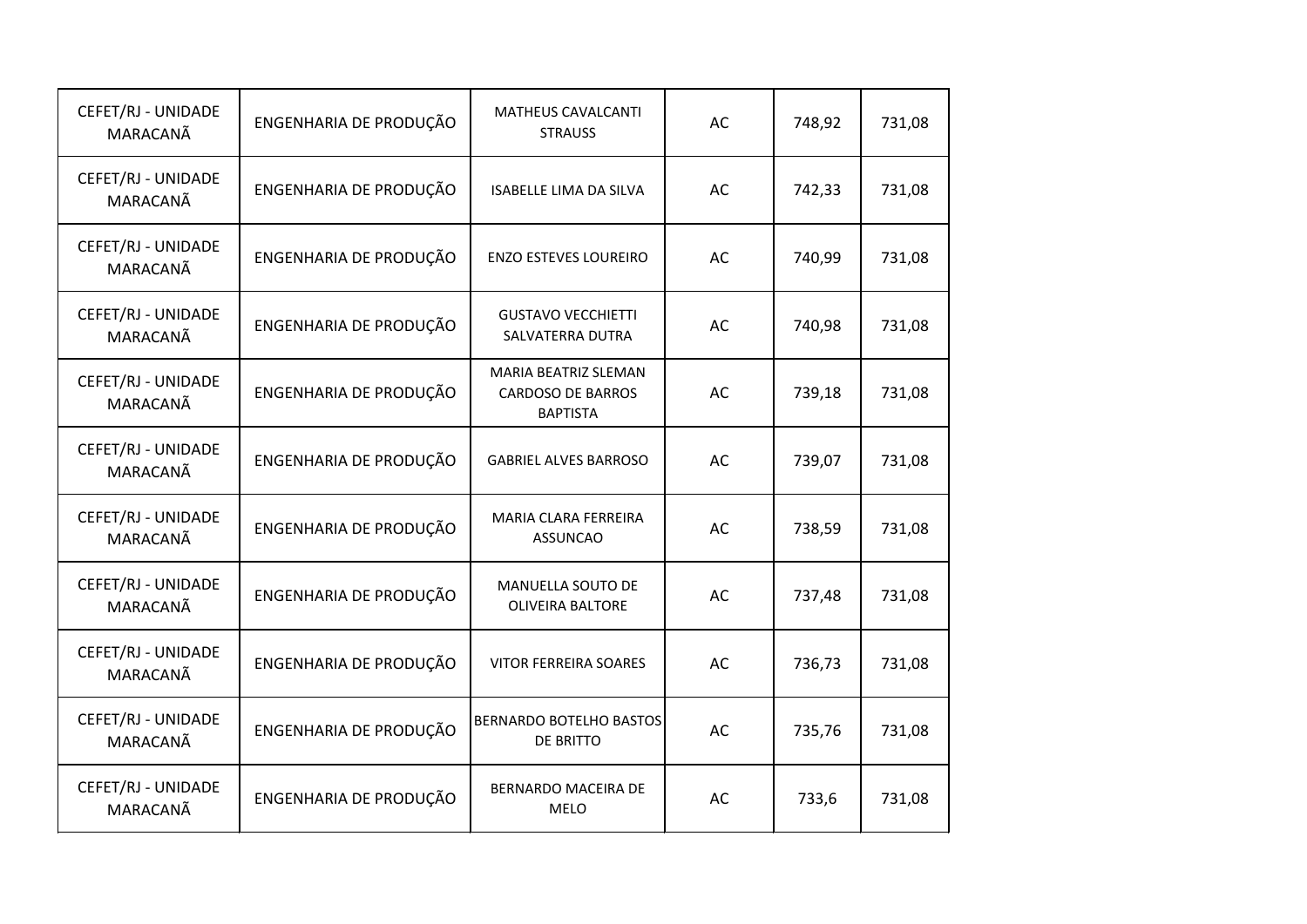| CEFET/RJ - UNIDADE<br>MARACANÃ | ENGENHARIA DE PRODUÇÃO | <b>HENRIQUE RISTUCCIA</b>                        | AC | 733,38 | 731,08 |
|--------------------------------|------------------------|--------------------------------------------------|----|--------|--------|
| CEFET/RJ - UNIDADE<br>MARACANÃ | ENGENHARIA DE PRODUÇÃO | RODRIGO DAHER PIMENTEL                           | AC | 732,35 | 731,08 |
| CEFET/RJ - UNIDADE<br>MARACANÃ | ENGENHARIA DE PRODUÇÃO | MANUELLA CARVALHO<br><b>MARTINS DOS SANTOS</b>   | AC | 731,24 | 731,08 |
| CEFET/RJ - UNIDADE<br>MARACANÃ | ENGENHARIA DE PRODUÇÃO | MANOELA MARIA MARQUES<br>DE ABREU                | AC | 731,08 | 731,08 |
| CEFET/RJ - UNIDADE<br>MARACANÃ | ENGENHARIA DE PRODUÇÃO | DAVILA OLIVEIRA GOMES                            | L1 | 695,15 | 662,46 |
| CEFET/RJ - UNIDADE<br>MARACANÃ | ENGENHARIA DE PRODUÇÃO | <b>GABRIELA ROCHA DE SOUZA</b>                   | L1 | 671,34 | 662,46 |
| CEFET/RJ - UNIDADE<br>MARACANÃ | ENGENHARIA DE PRODUÇÃO | <b>GUILHERME FERREIRA LOPES</b>                  | L1 | 667,68 | 662,46 |
| CEFET/RJ - UNIDADE<br>MARACANÃ | ENGENHARIA DE PRODUÇÃO | <b>GABRIEL DOS SANTOS</b><br><b>GOMES VIEIRA</b> | L1 | 666,52 | 662,46 |
| CEFET/RJ - UNIDADE<br>MARACANÃ | ENGENHARIA DE PRODUÇÃO | LUIS HENRIQUE MACHADO<br><b>NEVES</b>            | L1 | 663,75 | 662,46 |
| CEFET/RJ - UNIDADE<br>MARACANÃ | ENGENHARIA DE PRODUÇÃO | <b>MARIA DAIANE RODRIGUES</b><br><b>DA SILVA</b> | L1 | 662,46 | 662,46 |
| CEFET/RJ - UNIDADE<br>MARACANÃ | ENGENHARIA DE PRODUÇÃO | TALITA BASTOS DOS SANTOS                         | L2 | 667,7  | 616,36 |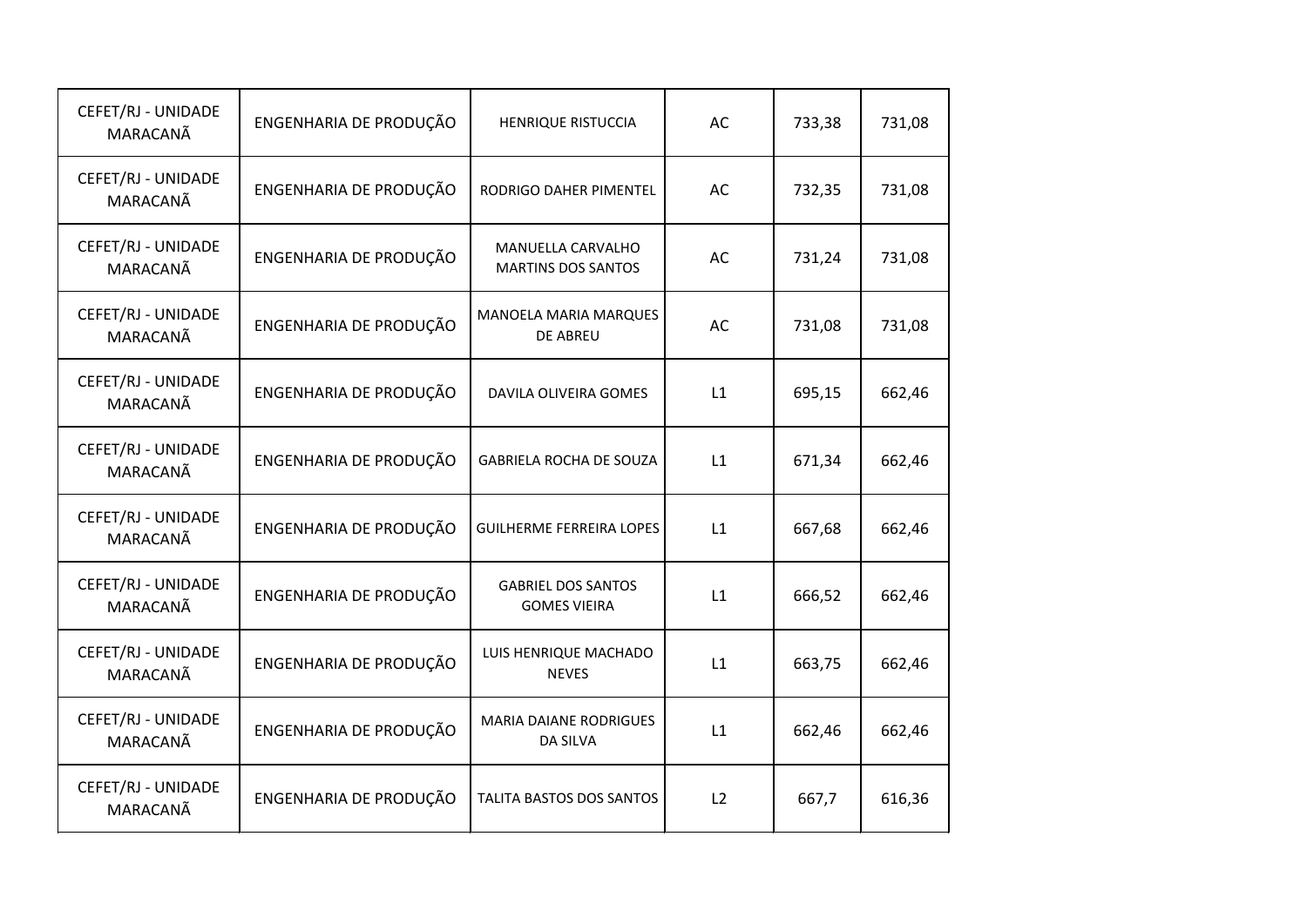| CEFET/RJ - UNIDADE<br>MARACANÃ | ENGENHARIA DE PRODUÇÃO | LUIZ PAULO DA SILVA<br><b>MARTINS</b>         | L2             | 632,82 | 616,36 |
|--------------------------------|------------------------|-----------------------------------------------|----------------|--------|--------|
| CEFET/RJ - UNIDADE<br>MARACANÃ | ENGENHARIA DE PRODUÇÃO | YGOR LIMA AFFONSO                             | L2             | 630,7  | 616,36 |
| CEFET/RJ - UNIDADE<br>MARACANÃ | ENGENHARIA DE PRODUÇÃO | ANA CAROLINE FIRMINO<br><b>MOREIRA</b>        | L2             | 626,98 | 616,36 |
| CEFET/RJ - UNIDADE<br>MARACANÃ | ENGENHARIA DE PRODUÇÃO | <b>VITOR GABRIEL PEREIRA</b><br><b>SANTOS</b> | L2             | 621,22 | 616,36 |
| CEFET/RJ - UNIDADE<br>MARACANÃ | ENGENHARIA DE PRODUÇÃO | <b>MATHEUS FERREIRA ROSA</b>                  | L2             | 616,36 | 616,36 |
| CEFET/RJ - UNIDADE<br>MARACANÃ | ENGENHARIA DE PRODUÇÃO | <b>GUILHERME TAVARES DUQUE</b>                | L <sub>5</sub> | 741,45 | 709,4  |
| CEFET/RJ - UNIDADE<br>MARACANÃ | ENGENHARIA DE PRODUÇÃO | SAMANTHA ALCANTARA<br><b>FERNANDES RAMOS</b>  | L <sub>5</sub> | 723,51 | 709,4  |
| CEFET/RJ - UNIDADE<br>MARACANÃ | ENGENHARIA DE PRODUÇÃO | BARBARA ROCHA DE SOUZA                        | L5             | 721,35 | 709,4  |
| CEFET/RJ - UNIDADE<br>MARACANÃ | ENGENHARIA DE PRODUÇÃO | BARBARA SANTOS CRUZEIRO                       | L5             | 714,25 | 709,4  |
| CEFET/RJ - UNIDADE<br>MARACANÃ | ENGENHARIA DE PRODUÇÃO | <b>MATHEUS FERREIRA DOS</b><br><b>SANTOS</b>  | L5             | 709,4  | 709,4  |
| CEFET/RJ - UNIDADE<br>MARACANÃ | ENGENHARIA DE PRODUÇÃO | THIAGO CUNHA ARAUJO<br><b>ALVES</b>           | L <sub>6</sub> | 674,12 | 630,03 |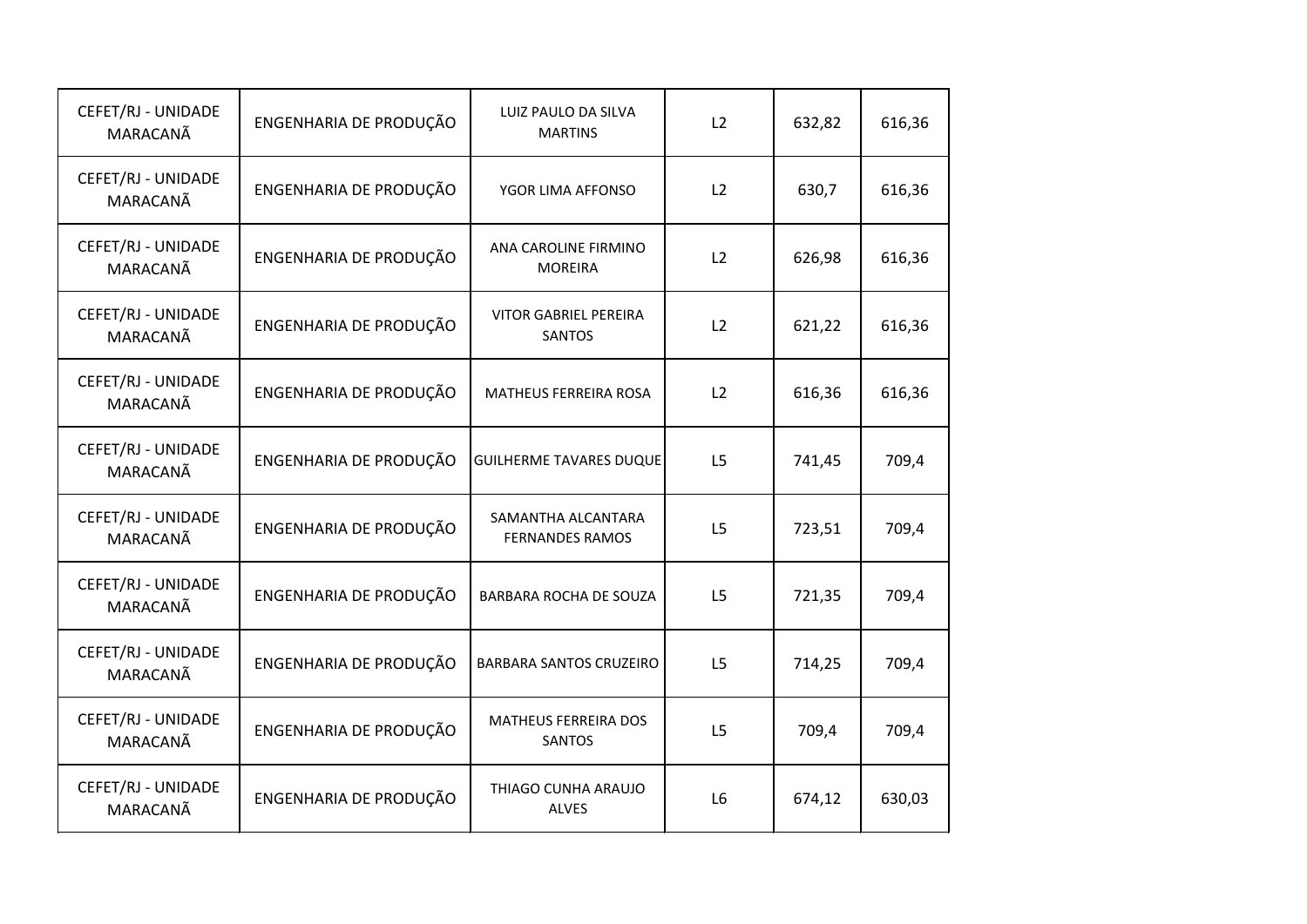| CEFET/RJ - UNIDADE<br>MARACANÃ | ENGENHARIA DE PRODUÇÃO | RAFAELA SOUSA OLIVEIRA         | L <sub>6</sub> | 662,93 | 630,03 |
|--------------------------------|------------------------|--------------------------------|----------------|--------|--------|
| CEFET/RJ - UNIDADE<br>MARACANÃ | ENGENHARIA DE PRODUÇÃO | JOAO LUCAS ISIDORIO<br>MIRANDA | L <sub>6</sub> | 651,57 | 630,03 |
| CEFET/RJ - UNIDADE<br>MARACANÃ | ENGENHARIA DE PRODUÇÃO | <b>GABRIEL GOMES SILVA</b>     | L <sub>6</sub> | 645,41 | 630,03 |
| CEFET/RJ - UNIDADE<br>MARACANÃ | ENGENHARIA DE PRODUÇÃO | LAIS DE ABREU MONTEIRO         | L <sub>6</sub> | 637,98 | 630,03 |
| CEFET/RJ - UNIDADE<br>MARACANÃ | ENGENHARIA DE PRODUÇÃO | DAVID MARTINS DE SOUZA         | L <sub>6</sub> | 630,03 | 630,03 |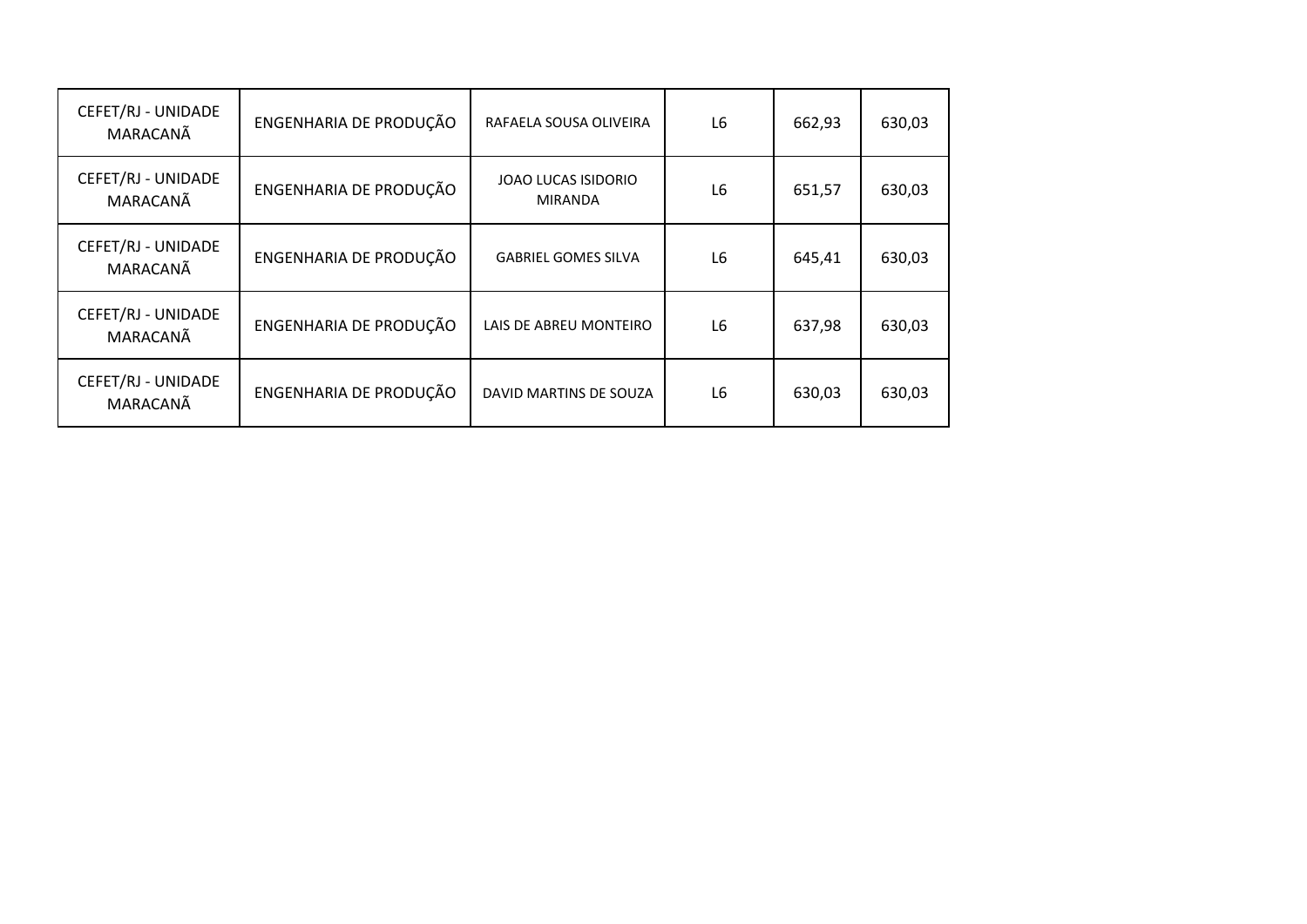| CEFET/RJ - UNIDADE<br>MARACANÃ | <b>ENGENHARIA DE</b><br>TELECOMUNICAÇÕES        | IGOR JOSE DA ROCHA PINHO                      | AC        | 717,97 | 690,82 |
|--------------------------------|-------------------------------------------------|-----------------------------------------------|-----------|--------|--------|
| CEFET/RJ - UNIDADE<br>MARACANÃ | <b>ENGENHARIA DE</b><br>TELECOMUNICAÇÕES        | <b>MARCOS PAULO SIMOES</b><br><b>BRAGA</b>    | <b>AC</b> | 716,4  | 690,82 |
| CEFET/RJ - UNIDADE<br>MARACANÃ | <b>ENGENHARIA DE</b><br>TELECOMUNICAÇÕES        | DANIEL AMARAL TRINDADE                        | AC        | 697,75 | 690,82 |
| CEFET/RJ - UNIDADE<br>MARACANÃ | <b>ENGENHARIA DE</b><br>TELECOMUNICAÇÕES        | JOAO PEDRO TAKAMOTO<br><b>CONSTANT</b>        | AC        | 697,44 | 690,82 |
| CEFET/RJ - UNIDADE<br>MARACANÃ | <b>ENGENHARIA DE</b><br>TELECOMUNICAÇÕES        | LUIZ GUILHERME BEZERRA<br>DA SILVA            | AC        | 694,72 | 690,82 |
| CEFET/RJ - UNIDADE<br>MARACANÃ | <b>ENGENHARIA DE</b><br>TELECOMUNICAÇÕES        | LUIZ HENRIQUE PAULO DE<br><b>OLIVEIRA</b>     | AC        | 693,25 | 690,82 |
| CEFET/RJ - UNIDADE<br>MARACANÃ | <b>ENGENHARIA DE</b><br>TELECOMUNICAÇÕES        | <b>GABRIEL RANGEL JARDIM</b><br><b>COELHO</b> | <b>AC</b> | 691,82 | 690,82 |
| CEFET/RJ - UNIDADE<br>MARACANÃ | <b>ENGENHARIA DE</b><br><b>TELECOMUNICAÇÕES</b> | JOAO VICTOR DA SILVA<br><b>OLIVEIRA</b>       | AC        | 691,55 | 690,82 |
| CEFET/RJ - UNIDADE<br>MARACANÃ | <b>ENGENHARIA DE</b><br>TELECOMUNICAÇÕES        | <b>GUSTAVO ROSA GONCALVES</b>                 | AC        | 691,25 | 690,82 |
| CEFET/RJ - UNIDADE<br>MARACANÃ | <b>ENGENHARIA DE</b><br>TELECOMUNICAÇÕES        | THIAGO MARUJO DE<br>CARVALHO                  | AC        | 690,82 | 690,82 |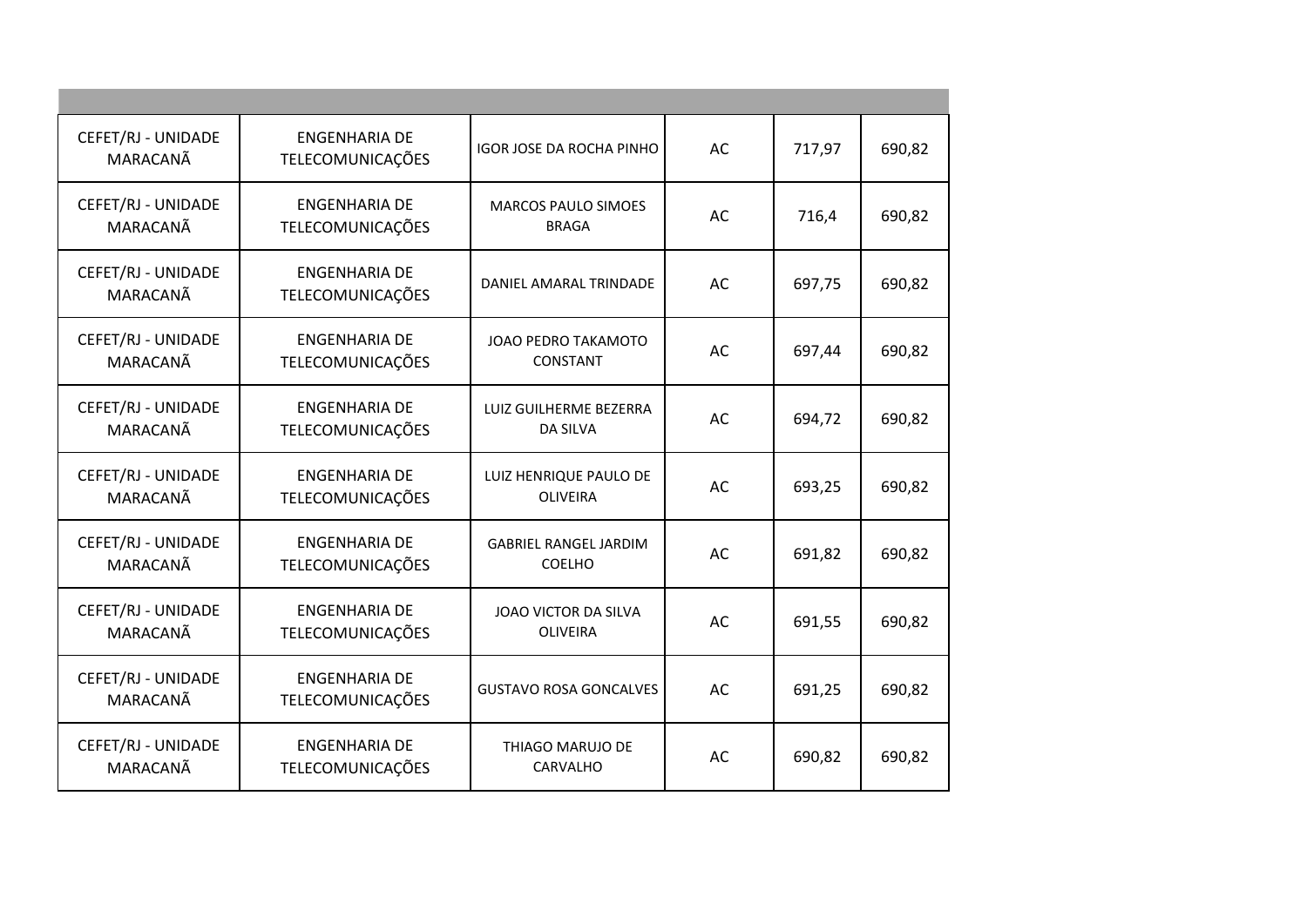| CEFET/RJ - UNIDADE<br>MARACANÃ | <b>ENGENHARIA DE</b><br>TELECOMUNICAÇÕES        | <b>GUILHERME DA SILVA</b><br><b>SANTOS FILHO</b>   | L1             | 648,56 | 644,18 |
|--------------------------------|-------------------------------------------------|----------------------------------------------------|----------------|--------|--------|
| CEFET/RJ - UNIDADE<br>MARACANÃ | <b>ENGENHARIA DE</b><br>TELECOMUNICAÇÕES        | <b>JOAO MARCELO VIANA</b><br><b>FAGUNDES</b>       | L1             | 644,18 | 644,18 |
| CEFET/RJ - UNIDADE<br>MARACANÃ | <b>ENGENHARIA DE</b><br>TELECOMUNICAÇÕES        | MATEUS SANTOS DIAS                                 | L2             | 628,55 | 611,26 |
| CEFET/RJ - UNIDADE<br>MARACANÃ | <b>ENGENHARIA DE</b><br>TELECOMUNICAÇÕES        | FELIPE DA COSTA ALVES                              | L2             | 621,71 | 611,26 |
| CEFET/RJ - UNIDADE<br>MARACANÃ | <b>ENGENHARIA DE</b><br>TELECOMUNICAÇÕES        | ANDERSON PEREIRA SILVA                             | L2             | 611,26 | 611,26 |
| CEFET/RJ - UNIDADE<br>MARACANÃ | <b>ENGENHARIA DE</b><br><b>TELECOMUNICAÇÕES</b> | JOAO VITOR DOS SANTOS<br><b>VIEIRA</b>             | L <sub>5</sub> | 695,09 | 692,05 |
| CEFET/RJ - UNIDADE<br>MARACANÃ | <b>ENGENHARIA DE</b><br>TELECOMUNICAÇÕES        | PAULA MARTINS FONTENELE<br><b>ROCHA</b>            | L5             | 692,05 | 692,05 |
| CEFET/RJ - UNIDADE<br>MARACANÃ | <b>ENGENHARIA DE</b><br>TELECOMUNICAÇÕES        | <b>GEOVANNA VIANA FERREIRA</b><br>DE OLIVEIRA      | L <sub>6</sub> | 640,29 | 614,6  |
| CEFET/RJ - UNIDADE<br>MARACANÃ | <b>ENGENHARIA DE</b><br>TELECOMUNICAÇÕES        | <b>RAMON BELIAGO VIEIRA</b>                        | L <sub>6</sub> | 635,15 | 614,6  |
| CEFET/RJ - UNIDADE<br>MARACANÃ | <b>ENGENHARIA DE</b><br><b>TELECOMUNICAÇÕES</b> | <b>CARLOS ANDRE VIANA</b><br><b>NAZARIO JUNIOR</b> | L <sub>6</sub> | 614,6  | 614,6  |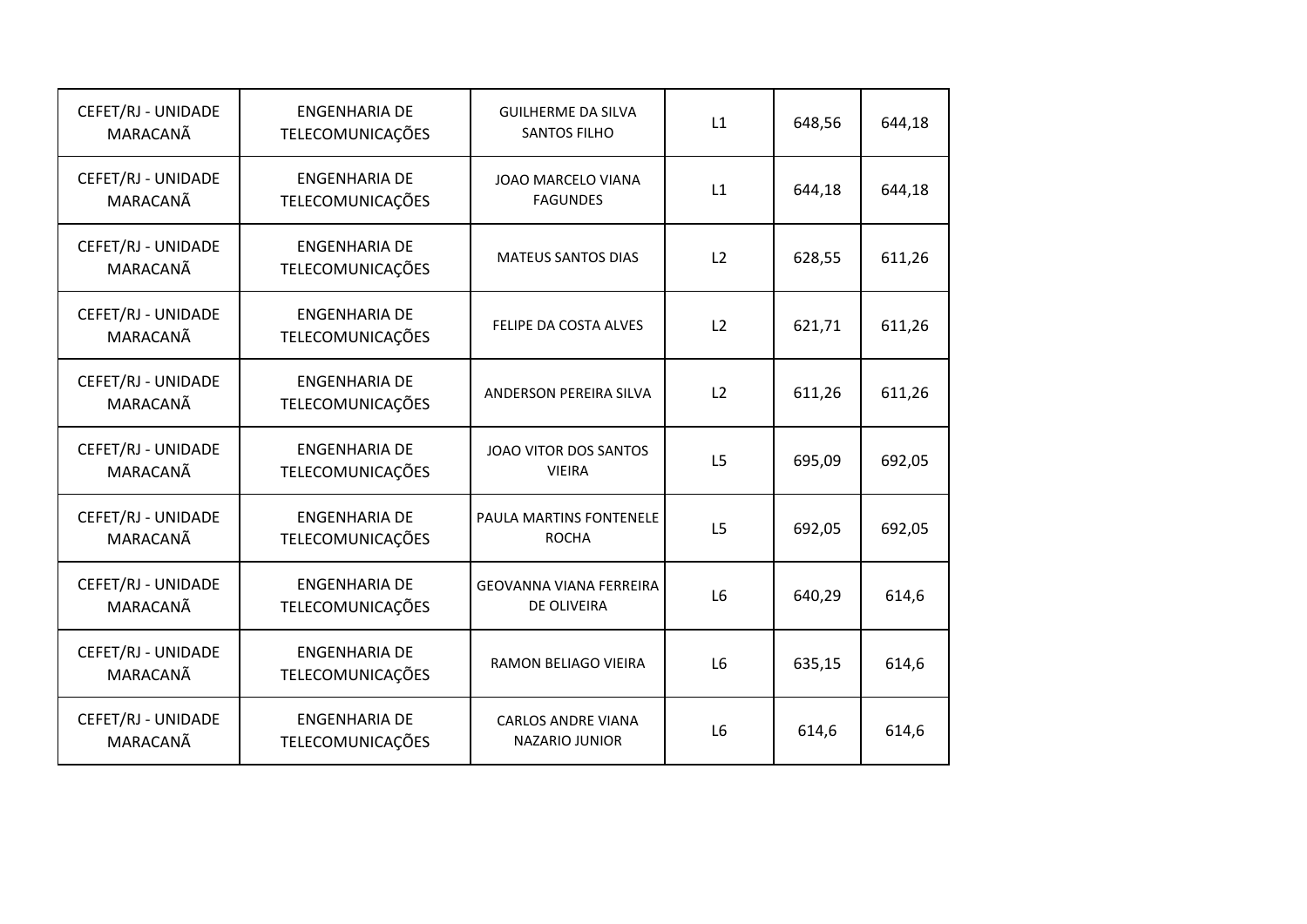| CEFET/RJ - UNIDADE<br>MARACANÃ<br>CEFET/RJ - UNIDADE | <b>ENGENHARIA ELÉTRICA</b> | <b>MATHEUS HENRIQUE</b><br>MONTEIRO DA ROSA  | AC |        |        |
|------------------------------------------------------|----------------------------|----------------------------------------------|----|--------|--------|
|                                                      |                            |                                              |    | 758,69 | 708,41 |
| MARACANÃ                                             | <b>ENGENHARIA ELÉTRICA</b> | THIAGO SILVA GOUVEA                          | AC | 742,67 | 708,41 |
| CEFET/RJ - UNIDADE<br>MARACANÃ                       | ENGENHARIA ELÉTRICA        | HENRIQUE AZEVEDO SPINA                       | AC | 726,54 | 708,41 |
| CEFET/RJ - UNIDADE<br>MARACANÃ                       | <b>ENGENHARIA ELÉTRICA</b> | RAFAEL VIEIRA DA MATTA                       | AC | 722,43 | 708,41 |
| CEFET/RJ - UNIDADE<br>MARACANÃ                       | <b>ENGENHARIA ELÉTRICA</b> | LUA PORTUGUEZ COSTINHAS                      | AC | 721,92 | 708,41 |
| CEFET/RJ - UNIDADE<br>MARACANÃ                       | <b>ENGENHARIA ELÉTRICA</b> | LEONARDO PINHEIRO DA<br><b>SILVA</b>         | AC | 715,17 | 708,41 |
| CEFET/RJ - UNIDADE<br>MARACANÃ                       | <b>ENGENHARIA ELÉTRICA</b> | FERNANDA DIB DA SILVA DE<br>ALMEIDA FERREIRA | AC | 710,82 | 708,41 |
| CEFET/RJ - UNIDADE<br>MARACANÃ                       | <b>ENGENHARIA ELÉTRICA</b> | <b>DAN CUKIERMAN</b>                         | AC | 710,15 | 708,41 |
| CEFET/RJ - UNIDADE<br>MARACANÃ                       | <b>ENGENHARIA ELÉTRICA</b> | <b>BRUNO DE MORAIS GOMES</b>                 | AC | 709,28 | 708,41 |
| CEFET/RJ - UNIDADE<br>MARACANÃ                       | <b>ENGENHARIA ELÉTRICA</b> | LUIS FELIPE REIS CABRAL                      | AC | 708,41 | 708,41 |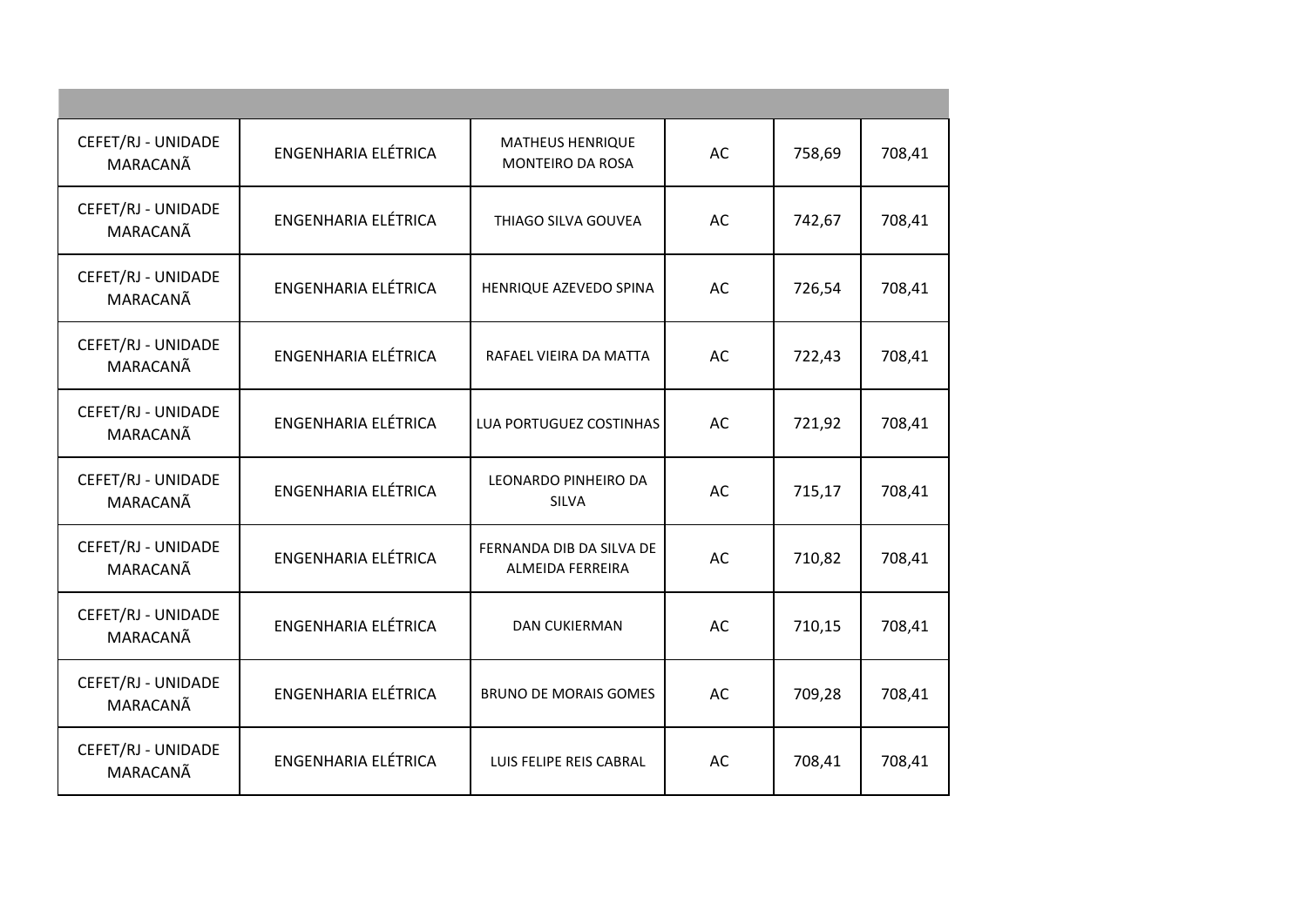| CEFET/RJ - UNIDADE<br>MARACANÃ | ENGENHARIA ELÉTRICA        | JOAO MATEUS PAIVA DALVI                      | L1             | 674,25 | 660,72 |
|--------------------------------|----------------------------|----------------------------------------------|----------------|--------|--------|
| CEFET/RJ - UNIDADE<br>MARACANÃ | ENGENHARIA ELÉTRICA        | DANIEL FIUZA CARDOSO                         | L1             | 660,72 | 660,72 |
| CEFET/RJ - UNIDADE<br>MARACANÃ | <b>ENGENHARIA ELÉTRICA</b> | ANA FLAVIA CORREA DE<br><b>CARVALHO</b>      | L2             | 638,58 | 633,05 |
| CEFET/RJ - UNIDADE<br>MARACANÃ | ENGENHARIA ELÉTRICA        | VICTOR LUCAS PACHECO<br><b>FREITAS</b>       | L2             | 638,19 | 633,05 |
| CEFET/RJ - UNIDADE<br>MARACANÃ | <b>ENGENHARIA ELÉTRICA</b> | HUMBERTO OLIVEIRA DA<br><b>SILVA</b>         | L2             | 633,05 | 633,05 |
| CEFET/RJ - UNIDADE<br>MARACANÃ | <b>ENGENHARIA ELÉTRICA</b> | PAMELA DE SOUZA VILLAR                       | L <sub>5</sub> | 727,98 | 722,85 |
| CEFET/RJ - UNIDADE<br>MARACANÃ | ENGENHARIA ELÉTRICA        | JOAO LUIS MELLO<br><b>HONORATO DE BARROS</b> | L5             | 722,85 | 722,85 |
| CEFET/RJ - UNIDADE<br>MARACANÃ | <b>ENGENHARIA ELÉTRICA</b> | ALEXANDRE NASCIMENTO<br>ANDRADE              | L6             | 671,15 | 635,42 |
| CEFET/RJ - UNIDADE<br>MARACANÃ | <b>ENGENHARIA ELÉTRICA</b> | MARCELA FERREIRA DE LIMA                     | L6             | 657,45 | 635,42 |
| CEFET/RJ - UNIDADE<br>MARACANÃ | <b>ENGENHARIA ELÉTRICA</b> | <b>GABRIEL LEONARDO TEIXEIRA</b><br>SOARES   | L <sub>6</sub> | 635,42 | 635,42 |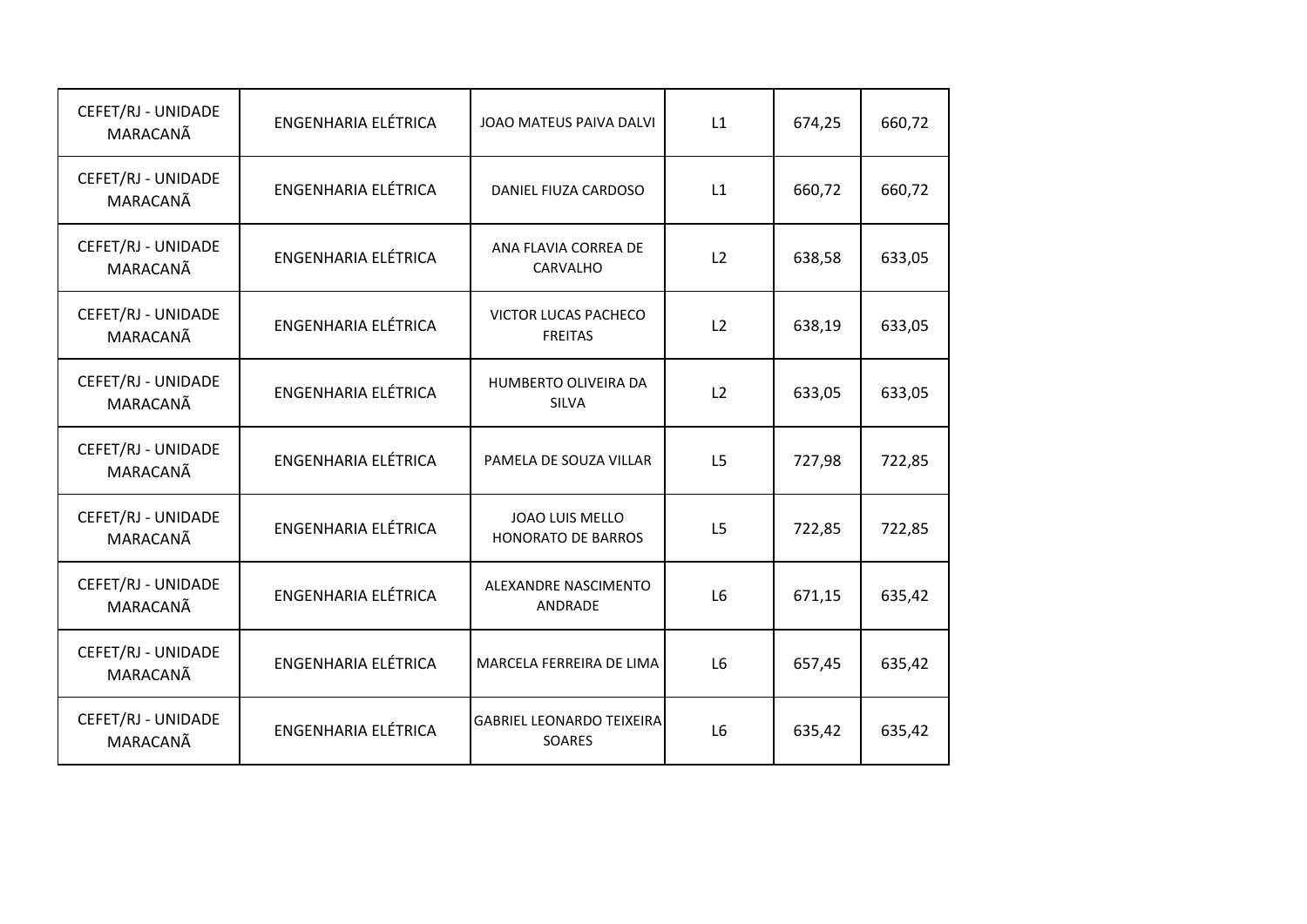| CEFET/RJ - UNIDADE<br>MARACANÃ | ENGENHARIA ELETRÔNICA | MATHEUS FELIPPE MARQUES                               | AC | 752,89 | 698,87 |
|--------------------------------|-----------------------|-------------------------------------------------------|----|--------|--------|
| CEFET/RJ - UNIDADE<br>MARACANÃ | ENGENHARIA ELETRÔNICA | GIOVANNA FIGUEIREDO<br><b>JANDORNO</b>                | AC | 743,85 | 698,87 |
| CEFET/RJ - UNIDADE<br>MARACANÃ | ENGENHARIA ELETRÔNICA | RODRIGO DEDA ANDRADE<br><b>FORTES</b>                 | AC | 740,91 | 698,87 |
| CEFET/RJ - UNIDADE<br>MARACANÃ | ENGENHARIA ELETRÔNICA | <b>BRUNA GOMES ANTUNES</b>                            | AC | 728,35 | 698,87 |
| CEFET/RJ - UNIDADE<br>MARACANÃ | ENGENHARIA ELETRÔNICA | <b>JOSE PEDRO NERY QUERES</b><br><b>SILVA</b>         | AC | 722,15 | 698,87 |
| CEFET/RJ - UNIDADE<br>MARACANÃ | ENGENHARIA ELETRÔNICA | <b>DEREK GONCALVES VILLARES</b><br><b>DE OLIVEIRA</b> | AC | 721,35 | 698,87 |
| CEFET/RJ - UNIDADE<br>MARACANÃ | ENGENHARIA ELETRÔNICA | <b>ENZO LOBO MILMAN</b>                               | AC | 713,83 | 698,87 |
| CEFET/RJ - UNIDADE<br>MARACANÃ | ENGENHARIA ELETRÔNICA | <b>GABRIEL LEGENTIL</b><br>GASPARELLO                 | AC | 704,56 | 698,87 |
| CEFET/RJ - UNIDADE<br>MARACANÃ | ENGENHARIA ELETRÔNICA | <b>MARCUS VINICIUS DUARTE</b><br><b>NUNES</b>         | AC | 701,28 | 698,87 |
| CEFET/RJ - UNIDADE<br>MARACANÃ | ENGENHARIA ELETRÔNICA | LUCAS RODRIGUES DA SILVA<br><b>ROSA</b>               | AC | 698,87 | 698,87 |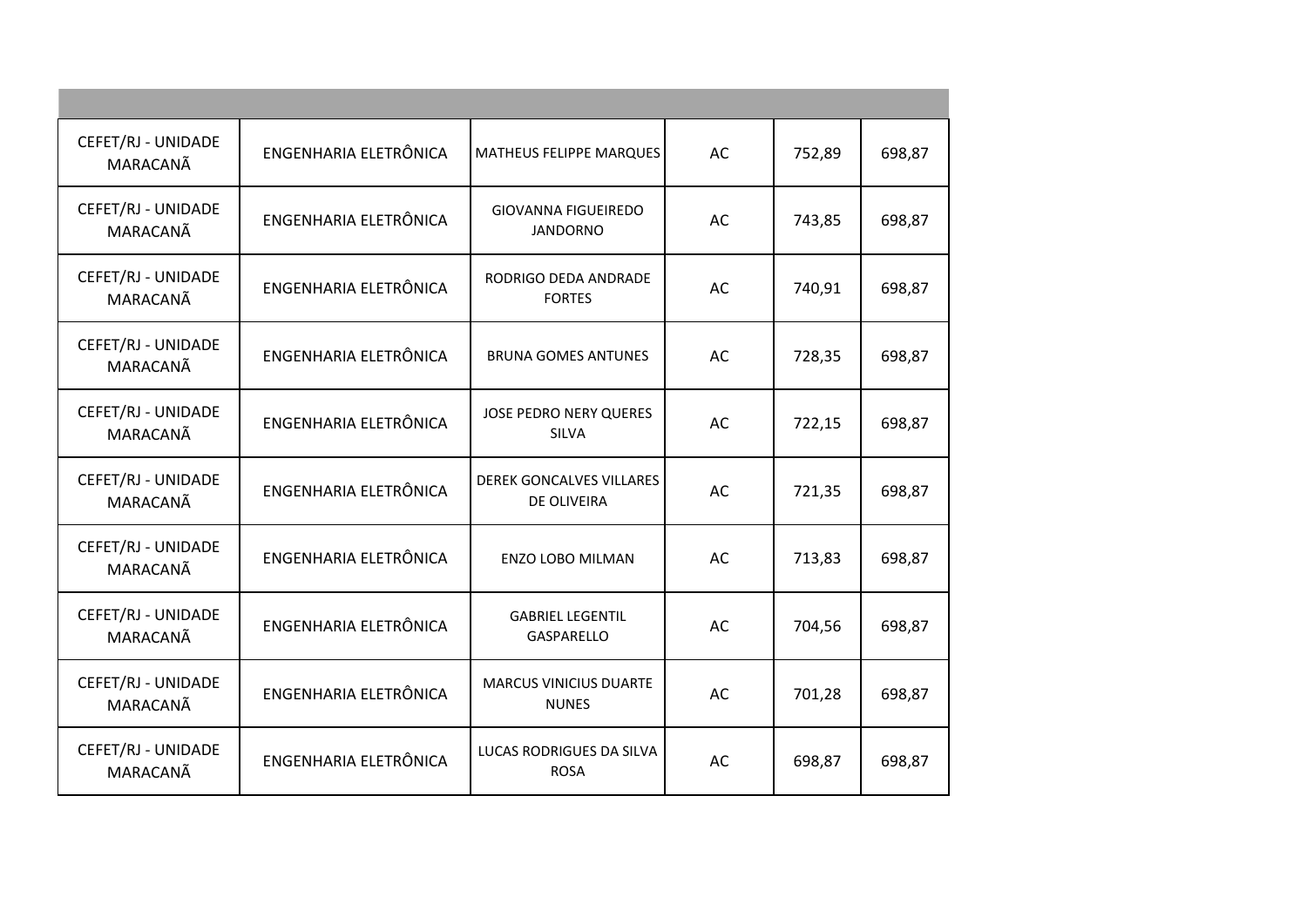| CEFET/RJ - UNIDADE<br>MARACANÃ | ENGENHARIA ELETRÔNICA | JOABE SANTOS CANCADO                      | L1 | 686,6  | 673,3  |
|--------------------------------|-----------------------|-------------------------------------------|----|--------|--------|
| CEFET/RJ - UNIDADE<br>MARACANÃ | ENGENHARIA ELETRÔNICA | DAVID LOPES GOMES                         | L1 | 673,3  | 673,3  |
| CEFET/RJ - UNIDADE<br>MARACANÃ | ENGENHARIA ELETRÔNICA | <b>GABRIEL DE ASSIS BEZERRA</b>           | L2 | 632,71 | 593,88 |
| CEFET/RJ - UNIDADE<br>MARACANÃ | ENGENHARIA ELETRÔNICA | MARCOS VINICIUS DA SILVA<br>GOMES         | L2 | 600,33 | 593,88 |
| CEFET/RJ - UNIDADE<br>MARACANÃ | ENGENHARIA ELETRÔNICA | JOEL RODRIGUES GOMES<br><b>JUNIOR</b>     | L2 | 593,88 | 593,88 |
| CEFET/RJ - UNIDADE<br>MARACANÃ | ENGENHARIA ELETRÔNICA | REZON DOS SANTOS ALVES                    | L5 | 725,31 | 721,51 |
| CEFET/RJ - UNIDADE<br>MARACANÃ | ENGENHARIA ELETRÔNICA | BRUNO CARVALHO RIBEIRO<br><b>DA SILVA</b> | L5 | 721,51 | 721,51 |
| CEFET/RJ - UNIDADE<br>MARACANÃ | ENGENHARIA ELETRÔNICA | <b>BIANCA BATISTA SILVA</b>               | L6 | 682,72 | 619,97 |
| CEFET/RJ - UNIDADE<br>MARACANÃ | ENGENHARIA ELETRÔNICA | ALESSANDRO SILVA DE<br>SOUZA              | L6 | 622,63 | 619,97 |
| CEFET/RJ - UNIDADE<br>MARACANÃ | ENGENHARIA ELETRÔNICA | CAICO CASTRO DE JESUS<br>SANTOS           | L6 | 619,97 | 619,97 |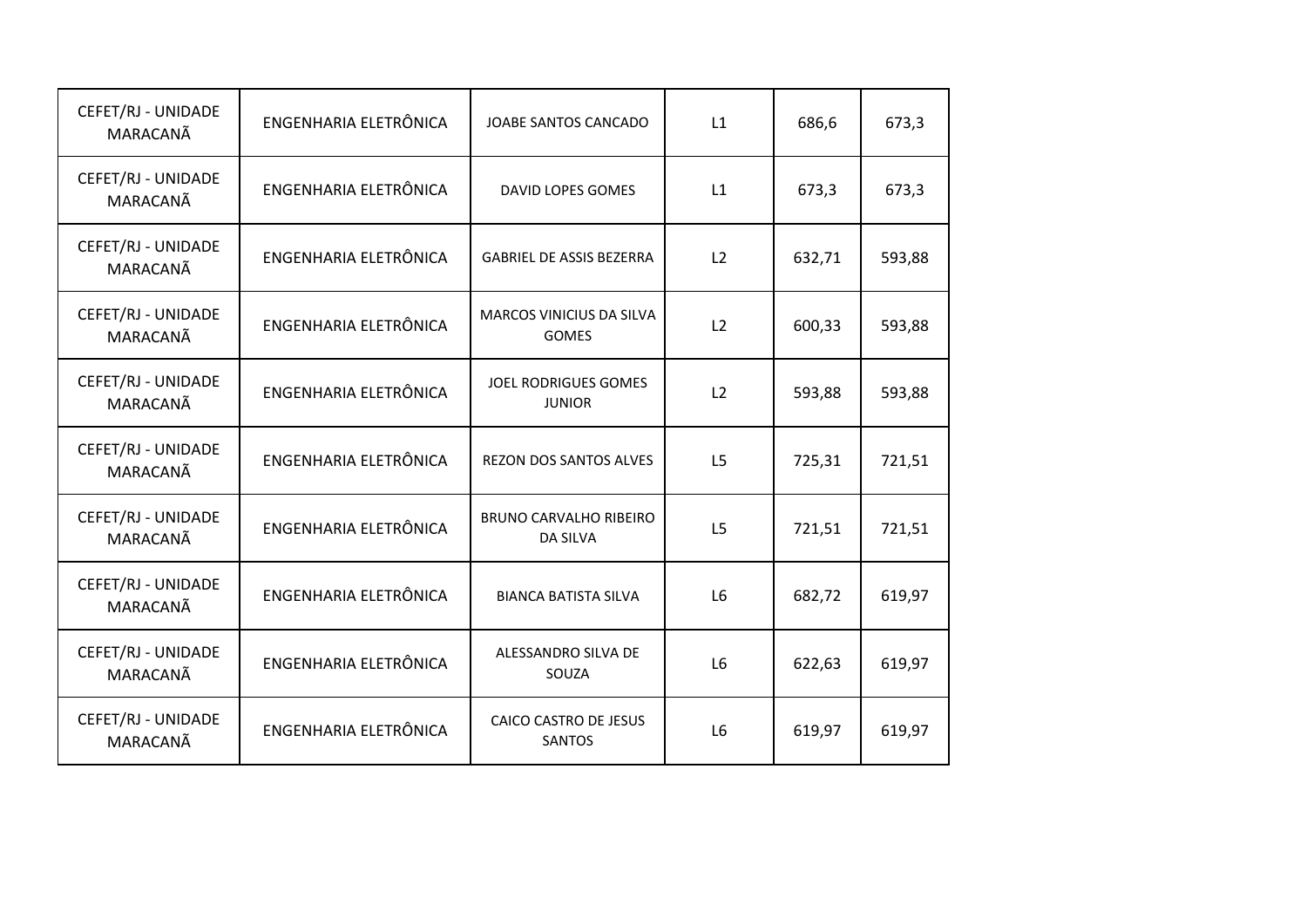| CEFET/RJ - UNIDADE<br>MARACANÃ | ENGENHARIA MECÂNICA        | BEATRIZ MORAIS DA SILVA<br><b>CALDAS</b>        | AC | 753,88 | 720,18 |
|--------------------------------|----------------------------|-------------------------------------------------|----|--------|--------|
| CEFET/RJ - UNIDADE<br>MARACANÃ | ENGENHARIA MECÂNICA        | DAVI DE CARVALHO GOMES                          | AC | 751,49 | 720,18 |
| CEFET/RJ - UNIDADE<br>MARACANÃ | ENGENHARIA MECÂNICA        | FERNANDO AUGUSTO<br>MENDONCA DO CARMO           | AC | 750,26 | 720,18 |
| CEFET/RJ - UNIDADE<br>MARACANÃ | ENGENHARIA MECÂNICA        | <b>IGOR DIOGO PINTO TEIXEIRA</b>                | AC | 750,05 | 720,18 |
| CEFET/RJ - UNIDADE<br>MARACANÃ | ENGENHARIA MECÂNICA        | LEONARDO FUMAGALLI<br><b>BRAGA</b>              | AC | 749,22 | 720,18 |
| CEFET/RJ - UNIDADE<br>MARACANÃ | <b>ENGENHARIA MECÂNICA</b> | HENRIQUE DILELIS DE<br>RESENDE SOUSA            | AC | 745,99 | 720,18 |
| CEFET/RJ - UNIDADE<br>MARACANÃ | ENGENHARIA MECÂNICA        | <b>HUGO MORAES DE FRIAS</b><br>CARVALHO         | AC | 741,51 | 720,18 |
| CEFET/RJ - UNIDADE<br>MARACANÃ | ENGENHARIA MECÂNICA        | ANDREI AZEVEDO TORRES<br><b>HOMEM RODRIGUES</b> | AC | 738,42 | 720,18 |
| CEFET/RJ - UNIDADE<br>MARACANÃ | ENGENHARIA MECÂNICA        | LUCIANO D OLIVEIRA PERALI                       | AC | 736,15 | 720,18 |
| CEFET/RJ - UNIDADE<br>MARACANÃ | ENGENHARIA MECÂNICA        | THIAGO HUGUINIM DE<br>SOUZA LEAO FERREIRA       | AC | 736,08 | 720,18 |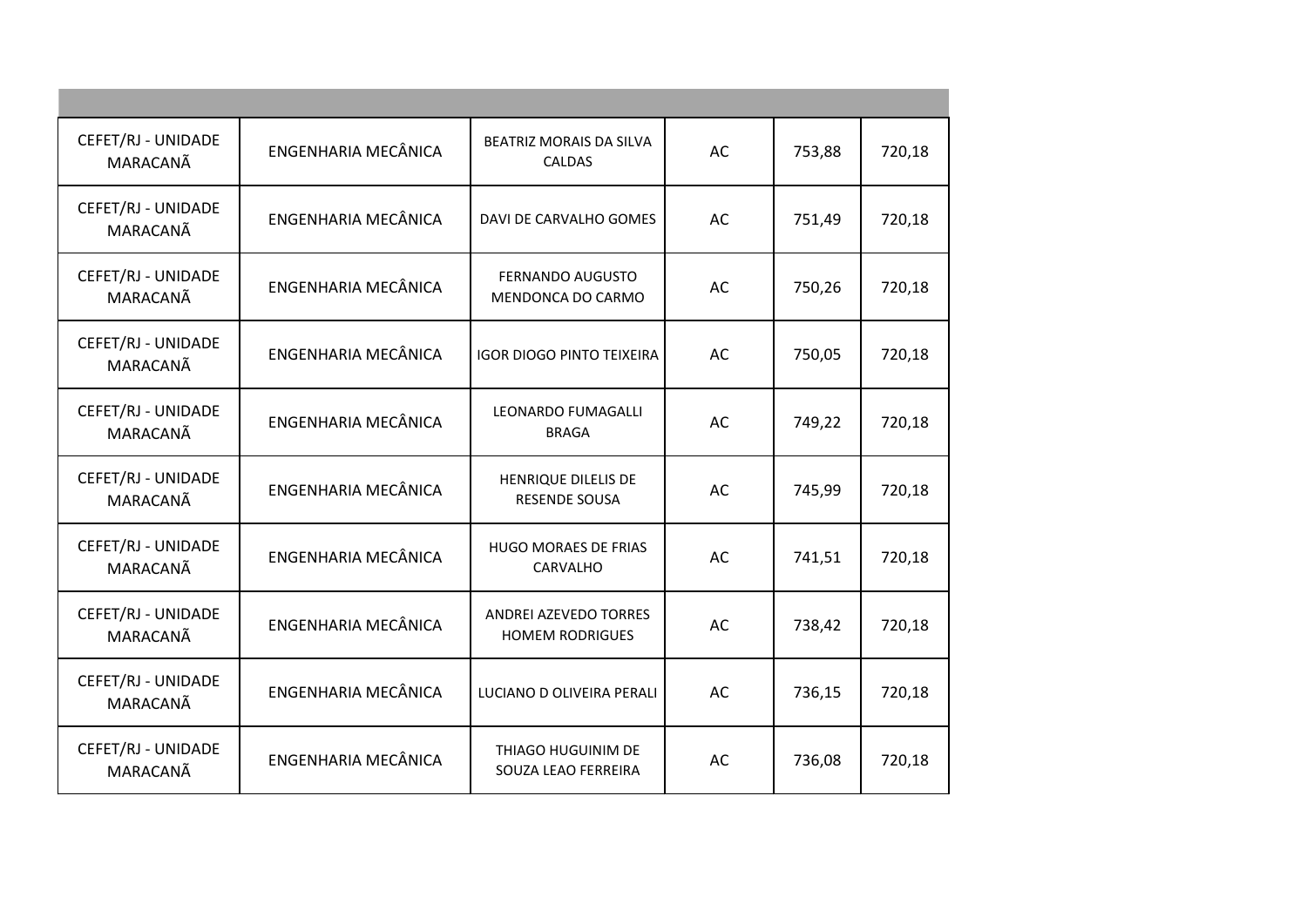| CEFET/RJ - UNIDADE<br>MARACANÃ | ENGENHARIA MECÂNICA | CAICK SILVA DE SOUZA                                          | AC | 735,41 | 720,18 |
|--------------------------------|---------------------|---------------------------------------------------------------|----|--------|--------|
| CEFET/RJ - UNIDADE<br>MARACANÃ | ENGENHARIA MECÂNICA | <b>ISABELA TIECHER CARDOSO</b>                                | AC | 729,82 | 720,18 |
| CEFET/RJ - UNIDADE<br>MARACANÃ | ENGENHARIA MECÂNICA | PAULO MATHEUS MEDEIROS<br>RODRIGUES BELCHIOR<br><b>CARIUS</b> | AC | 729,42 | 720,18 |
| CEFET/RJ - UNIDADE<br>MARACANÃ | ENGENHARIA MECÂNICA | <b>KALEI PLOCKI</b>                                           | AC | 729,35 | 720,18 |
| CEFET/RJ - UNIDADE<br>MARACANÃ | ENGENHARIA MECÂNICA | JOAO PEDRO LEITE BARROS                                       | AC | 729,3  | 720,18 |
| CEFET/RJ - UNIDADE<br>MARACANÃ | ENGENHARIA MECÂNICA | <b>EDUARDO FERREIRA</b><br>AZEREDO                            | AC | 728,6  | 720,18 |
| CEFET/RJ - UNIDADE<br>MARACANÃ | ENGENHARIA MECÂNICA | RAPHAEL BRAL PEDRALVA DA<br><b>ROCHA</b>                      | AC | 727,72 | 720,18 |
| CEFET/RJ - UNIDADE<br>MARACANÃ | ENGENHARIA MECÂNICA | MARIA LUIZA APARECIDA DE<br>PAULA CALDEIRA                    | AC | 727,53 | 720,18 |
| CEFET/RJ - UNIDADE<br>MARACANÃ | ENGENHARIA MECÂNICA | <b>GABRIEL SANTOS FRANCA DE</b><br><b>OLIVEIRA</b>            | AC | 726,02 | 720,18 |
| CEFET/RJ - UNIDADE<br>MARACANÃ | ENGENHARIA MECÂNICA | PEDRO AMORIM VICENSOTTI                                       | AC | 725,35 | 720,18 |
| CEFET/RJ - UNIDADE<br>MARACANÃ | ENGENHARIA MECÂNICA | JOAO VICENTE SANT ANA<br><b>GUEDES</b>                        | AC | 725,24 | 720,18 |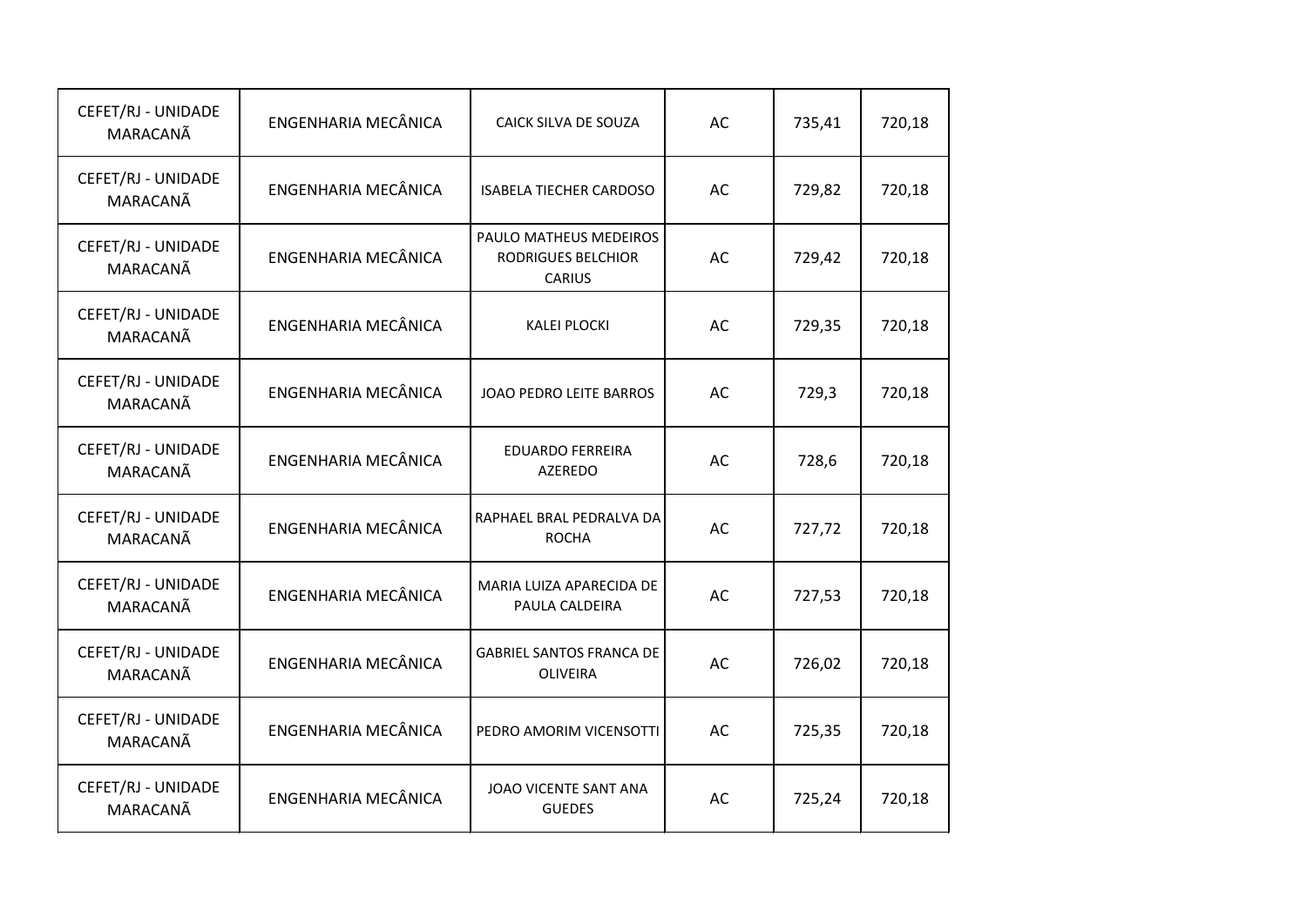| CEFET/RJ - UNIDADE<br>MARACANÃ | ENGENHARIA MECÂNICA | JOAO GUILHERME PETRI<br><b>NAZARETH GIL</b> | AC | 722,88 | 720,18 |
|--------------------------------|---------------------|---------------------------------------------|----|--------|--------|
| CEFET/RJ - UNIDADE<br>MARACANÃ | ENGENHARIA MECÂNICA | JOAO PEDRO ALVES KAIRUZ<br>PEREIRA          | AC | 722,47 | 720,18 |
| CEFET/RJ - UNIDADE<br>MARACANÃ | ENGENHARIA MECÂNICA | JULIA LOUREIRO MONNERAT<br><b>ARAUJO</b>    | AC | 721,3  | 720,18 |
| CEFET/RJ - UNIDADE<br>MARACANÃ | ENGENHARIA MECÂNICA | PATRYCK SALES JESUS                         | AC | 720,18 | 720,18 |
| CEFET/RJ - UNIDADE<br>MARACANÃ | ENGENHARIA MECÂNICA | YURI CORREDOR                               | L1 | 709,98 | 667,82 |
| CEFET/RJ - UNIDADE<br>MARACANÃ | ENGENHARIA MECÂNICA | LUCAS ALMEIDA DE OLIVEIRA                   | L1 | 705,35 | 667,82 |
| CEFET/RJ - UNIDADE<br>MARACANÃ | ENGENHARIA MECÂNICA | LARYSSA DE OLIVEIRA BIGLI<br><b>DEFANTI</b> | L1 | 697,68 | 667,82 |
| CEFET/RJ - UNIDADE<br>MARACANÃ | ENGENHARIA MECÂNICA | YASMIN RODRIGUES<br>FERREIRA                | L1 | 684,18 | 667,82 |
| CEFET/RJ - UNIDADE<br>MARACANÃ | ENGENHARIA MECÂNICA | PEDRO AMERICO ALMEIDA<br><b>FERNANDES</b>   | L1 | 682,92 | 667,82 |
| CEFET/RJ - UNIDADE<br>MARACANÃ | ENGENHARIA MECÂNICA | DALILA OLIVEIRA GOMES                       | L1 | 667,82 | 667,82 |
| CEFET/RJ - UNIDADE<br>MARACANÃ | ENGENHARIA MECÂNICA | MARIA EDUARDA SANTOS DA<br>SILVA            | L2 | 709,04 | 633,22 |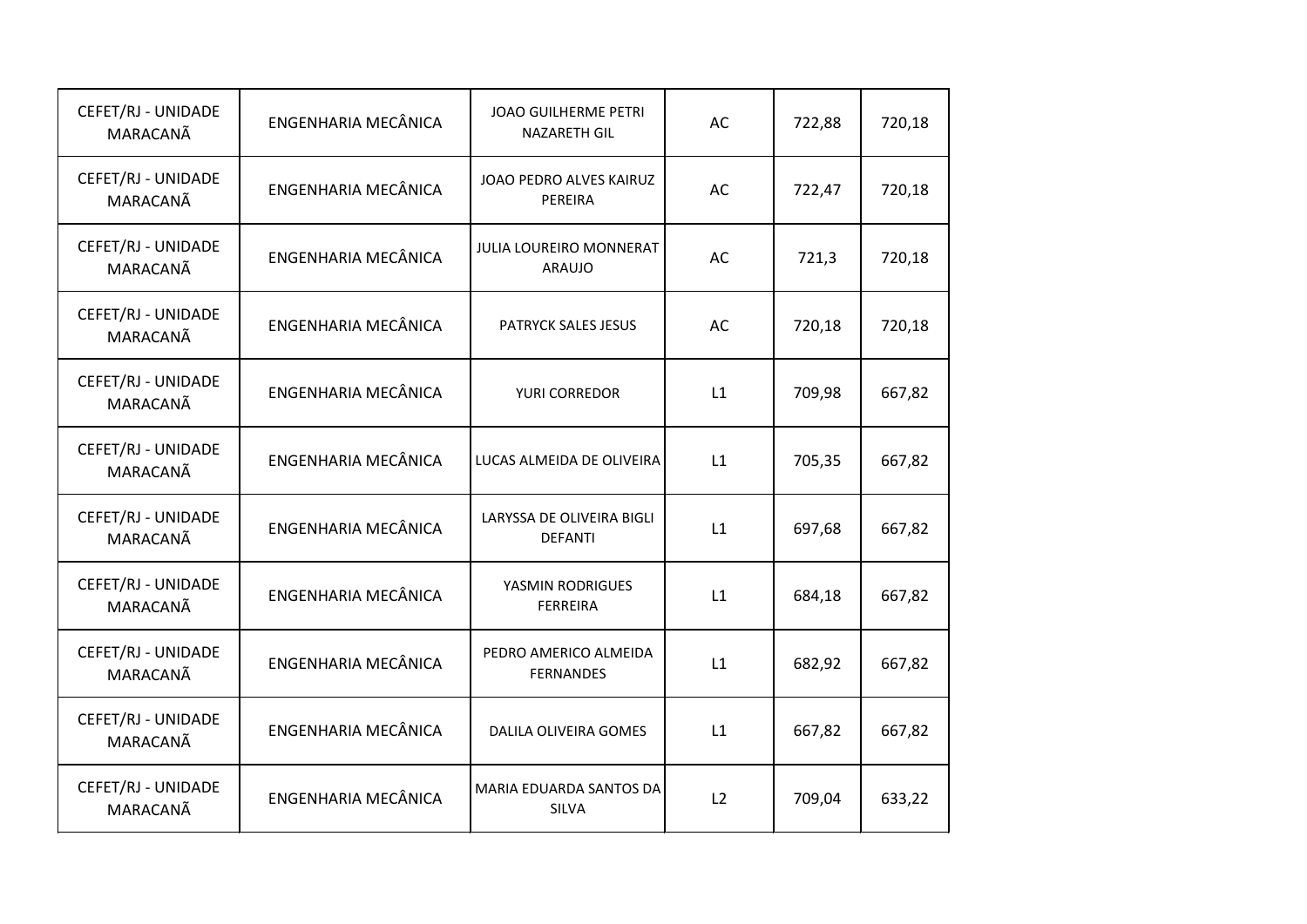| CEFET/RJ - UNIDADE<br>MARACANÃ | ENGENHARIA MECÂNICA | ANA PAULA DE SOUSA<br><b>ALMEIDA</b>           | L2             | 659,89 | 633,22 |
|--------------------------------|---------------------|------------------------------------------------|----------------|--------|--------|
| CEFET/RJ - UNIDADE<br>MARACANÃ | ENGENHARIA MECÂNICA | GABRIELA SERAFIM BEZERRA<br>SILVA              | L2             | 652,87 | 633,22 |
| CEFET/RJ - UNIDADE<br>MARACANÃ | ENGENHARIA MECÂNICA | SAMUEL JACKSON SILVA DE<br><b>JESUS</b>        | L2             | 647,88 | 633,22 |
| CEFET/RJ - UNIDADE<br>MARACANÃ | ENGENHARIA MECÂNICA | ERICK PEIXOTO BAZILIO DA<br>SILVA              | L2             | 640,63 | 633,22 |
| CEFET/RJ - UNIDADE<br>MARACANÃ | ENGENHARIA MECÂNICA | CLAUDIO FIGUEIREDO DA<br>SILVA                 | L2             | 633,22 | 633,22 |
| CEFET/RJ - UNIDADE<br>MARACANÃ | ENGENHARIA MECÂNICA | LUIZ FELIPE BARRETO DE<br>SOUZA                | L5             | 743,28 | 693,88 |
| CEFET/RJ - UNIDADE<br>MARACANÃ | ENGENHARIA MECÂNICA | RODRIGO FERREIRA DA<br><b>COSTA</b>            | L <sub>5</sub> | 723,05 | 693,88 |
| CEFET/RJ - UNIDADE<br>MARACANÃ | ENGENHARIA MECÂNICA | JOAO PEDRO SANTORO<br><b>MARTINS</b>           | L <sub>5</sub> | 715,68 | 693,88 |
| CEFET/RJ - UNIDADE<br>MARACANÃ | ENGENHARIA MECÂNICA | <b>MARCUS VINICIUS BARRETO</b><br>DE MOURA     | L5             | 706,25 | 693,88 |
| CEFET/RJ - UNIDADE<br>MARACANÃ | ENGENHARIA MECÂNICA | <b>GUSTAVO GOMES SANTOS</b>                    | L <sub>5</sub> | 693,88 | 693,88 |
| CEFET/RJ - UNIDADE<br>MARACANÃ | ENGENHARIA MECÂNICA | <b>ISRAEL DA SILVA DO</b><br><b>NASCIMENTO</b> | L6             | 707,17 | 615,2  |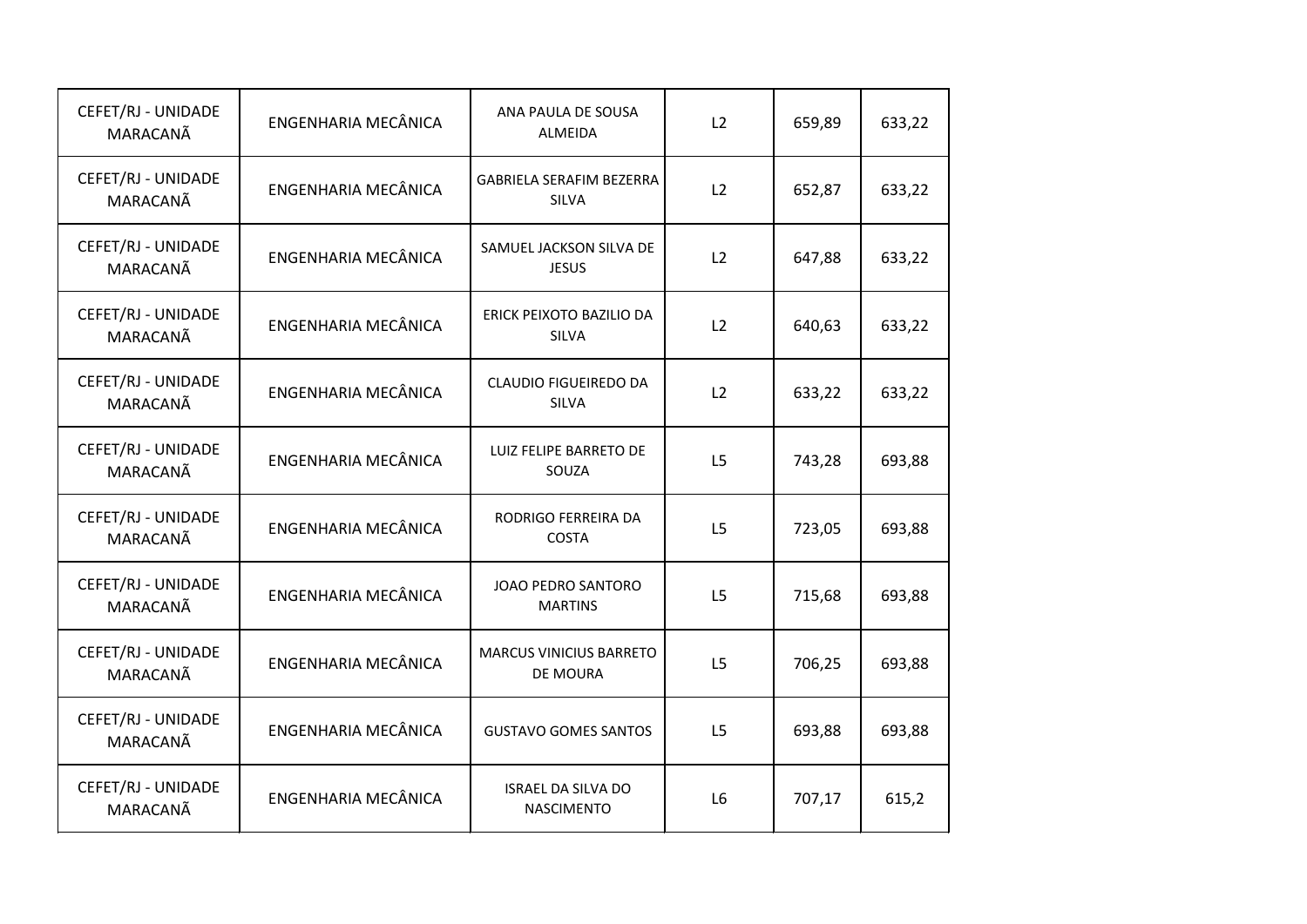| CEFET/RJ - UNIDADE<br>MARACANÃ | ENGENHARIA MECÂNICA | ROBSON CORREA DA SILVA                         | L <sub>6</sub> | 652,95 | 615,2  |
|--------------------------------|---------------------|------------------------------------------------|----------------|--------|--------|
| CEFET/RJ - UNIDADE<br>MARACANÃ | ENGENHARIA MECÂNICA | <b>MARLON SACRAMENTO DE</b><br><b>LIMA</b>     | L6             | 638,48 | 615,2  |
| CEFET/RJ - UNIDADE<br>MARACANÃ | ENGENHARIA MECÂNICA | TIAGO VIANA JORDAO<br><b>MAGALHAES</b>         | L <sub>6</sub> | 627,72 | 615,2  |
| CEFET/RJ - UNIDADE<br>MARACANÃ | ENGENHARIA MECÂNICA | LUCAS ALVES CRISPIM                            | L <sub>6</sub> | 620,85 | 615,2  |
| CEFET/RJ - UNIDADE<br>MARACANÃ | ENGENHARIA MECÂNICA | ISMAEL CONCEICAO OLIVEIRA<br><b>DOS SANTOS</b> | L6             | 615,2  | 615,2  |
| CEFET/RJ - UNIDADE<br>MARACANÃ | ENGENHARIA MECÂNICA | ANNA LUIZA SILVA DE<br><b>CASTRO</b>           | L9             | 571,24 | 571,24 |

| CEFET/RJ - UNIDADE<br>MARACANÃ | <b>FÍSICA</b> | LUCAS HAUBRICHS DE<br><b>FREITAS DIAS</b> | AC | 737,2  | 677,3 |
|--------------------------------|---------------|-------------------------------------------|----|--------|-------|
| CEFET/RJ - UNIDADE<br>MARACANÃ | <b>FÍSICA</b> | <b>GABRIEL FELIPE SILVA</b><br>MACHADO    | AC | 718,1  | 677,3 |
| CEFET/RJ - UNIDADE<br>MARACANÃ | <b>FÍSICA</b> | LUCAS OLIVEIRA RIBEIRO<br><b>SILVA</b>    | AC | 711,28 | 677,3 |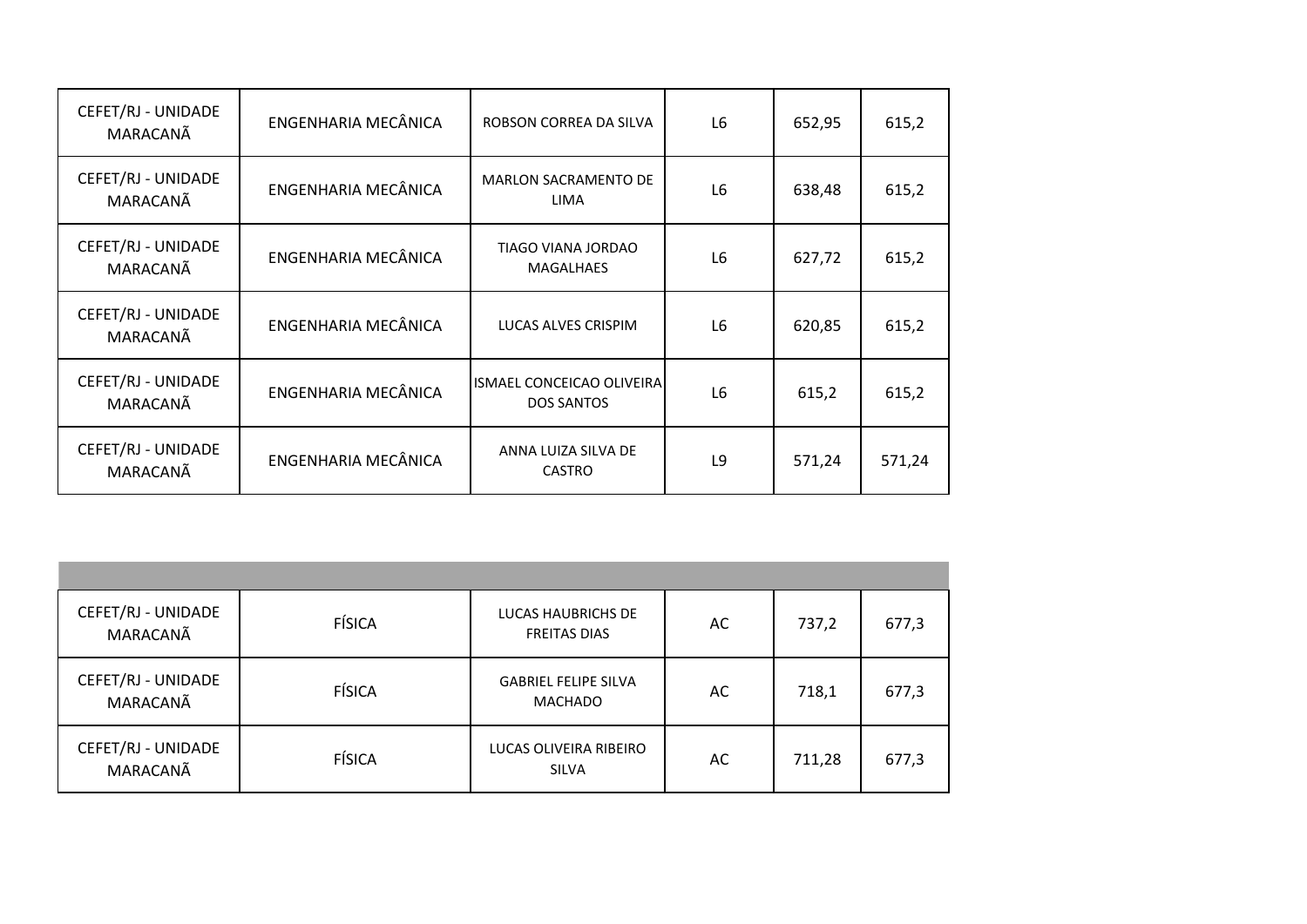| CEFET/RJ - UNIDADE<br>MARACANÃ | <b>FÍSICA</b> | KAWAN FONSECA MIRANDA<br><b>BRAGA DA PENHA</b> | AC | 707,65 | 677,3  |
|--------------------------------|---------------|------------------------------------------------|----|--------|--------|
| CEFET/RJ - UNIDADE<br>MARACANÃ | <b>FÍSICA</b> | JOAO GABRIEL MOTA<br><b>MARINHO</b>            | AC | 700,99 | 677,3  |
| CEFET/RJ - UNIDADE<br>MARACANÃ | <b>FÍSICA</b> | ERICK ROCHA LEAO DA SILVA                      | AC | 700,79 | 677,3  |
| CEFET/RJ - UNIDADE<br>MARACANÃ | FÍSICA        | JOAO VITOR SANTANA SILVA                       | AC | 687,68 | 677,3  |
| CEFET/RJ - UNIDADE<br>MARACANÃ | FÍSICA        | ANA CLARA RAMOS<br><b>MACHADO FAGUNDES</b>     | AC | 683,13 | 677,3  |
| CEFET/RJ - UNIDADE<br>MARACANÃ | <b>FÍSICA</b> | EDUARDO MIGUEL<br>VASCONCELOS DA SILVA         | AC | 681,58 | 677,3  |
| CEFET/RJ - UNIDADE<br>MARACANÃ | FÍSICA        | AMANDA PADULA DO<br><b>NASCIMENTO</b>          | AC | 677,3  | 677,3  |
| CEFET/RJ - UNIDADE<br>MARACANÃ | FÍSICA        | MILENE DA SILVA AMBROSIO                       | L1 | 638,76 | 630,95 |
| CEFET/RJ - UNIDADE<br>MARACANÃ | <b>FÍSICA</b> | <b>SUYAN LAIS SOUZA</b><br><b>MONTEIRO</b>     | L1 | 630,95 | 630,95 |
| CEFET/RJ - UNIDADE<br>MARACANÃ | FÍSICA        | IZAQUE LAURENTINO DA<br>SILVA                  | L2 | 613,94 | 592,38 |
| CEFET/RJ - UNIDADE<br>MARACANÃ | FÍSICA        | IRIS LEITE TORRES DE<br>OLIVEIRA               | L2 | 605,51 | 592,38 |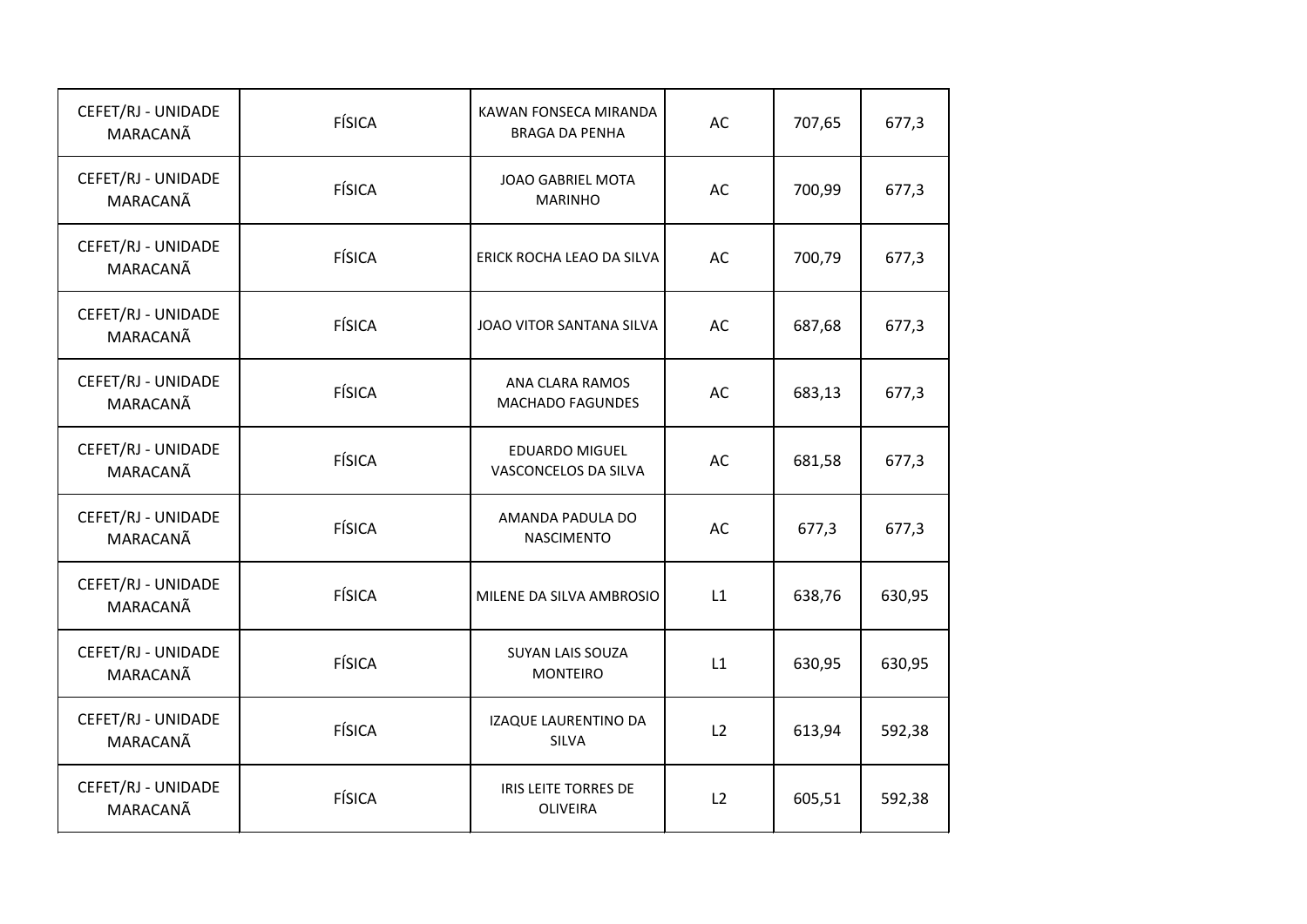| CEFET/RJ - UNIDADE<br>MARACANÃ | <b>FÍSICA</b> | KRISHNA HARIEL TORRI<br><b>ARANTES</b>  | L2             | 592,38 | 592,38 |
|--------------------------------|---------------|-----------------------------------------|----------------|--------|--------|
| CEFET/RJ - UNIDADE<br>MARACANÃ | <b>FÍSICA</b> | VITORIA DA SILVA THOMAZ<br>CAVALLEIRO   | L5             | 652,43 | 637,46 |
| CEFET/RJ - UNIDADE<br>MARACANÃ | <b>FÍSICA</b> | VICTOR HUGO RIBEIRO PINTO<br>DE ALMEIDA | L <sub>5</sub> | 637,46 | 637,46 |
| CEFET/RJ - UNIDADE<br>MARACANÃ | <b>FÍSICA</b> | LUIZ GUSTAVO NASCIMENTO<br>DE LIMA      | L6             | 603,75 | 590,18 |
| CEFET/RJ - UNIDADE<br>MARACANÃ | <b>FÍSICA</b> | <b>VICTOR HUGO BELLUZI</b><br>SOUZA     | L6             | 593,76 | 590,18 |
| CEFET/RJ - UNIDADE<br>MARACANÃ | <b>FÍSICA</b> | JOAO PAULO SILVA DA CRUZ                | L <sub>6</sub> | 590,18 | 590,18 |

| CEFET/RJ - UNIDADE<br>MARACANÃ | LÍNGUAS ESTRANGEIRAS     |                            |    |        |        |
|--------------------------------|--------------------------|----------------------------|----|--------|--------|
|                                | APLICADAS ÀS NEGOCIAÇÕES | <b>TAIS MARINHO SEIXAS</b> | AC | 737,38 | 702,23 |
|                                | <b>INTERNACIONAIS</b>    |                            |    |        |        |
| CEFET/RJ - UNIDADE<br>MARACANÃ | LÍNGUAS ESTRANGEIRAS     |                            |    |        |        |
|                                | APLICADAS ÀS NEGOCIAÇÕES | JOSIAS ANDRADE INGLEZ      | AC | 736    | 702,23 |
|                                | <b>INTERNACIONAIS</b>    |                            |    |        |        |
| CEFET/RJ - UNIDADE<br>MARACANÃ | LÍNGUAS ESTRANGEIRAS     | <b>MARIANA MALDANER</b>    |    |        |        |
|                                | APLICADAS ÀS NEGOCIAÇÕES | <b>SCHNEIDER</b>           | AC | 732,6  | 702,23 |
|                                | <b>INTERNACIONAIS</b>    |                            |    |        |        |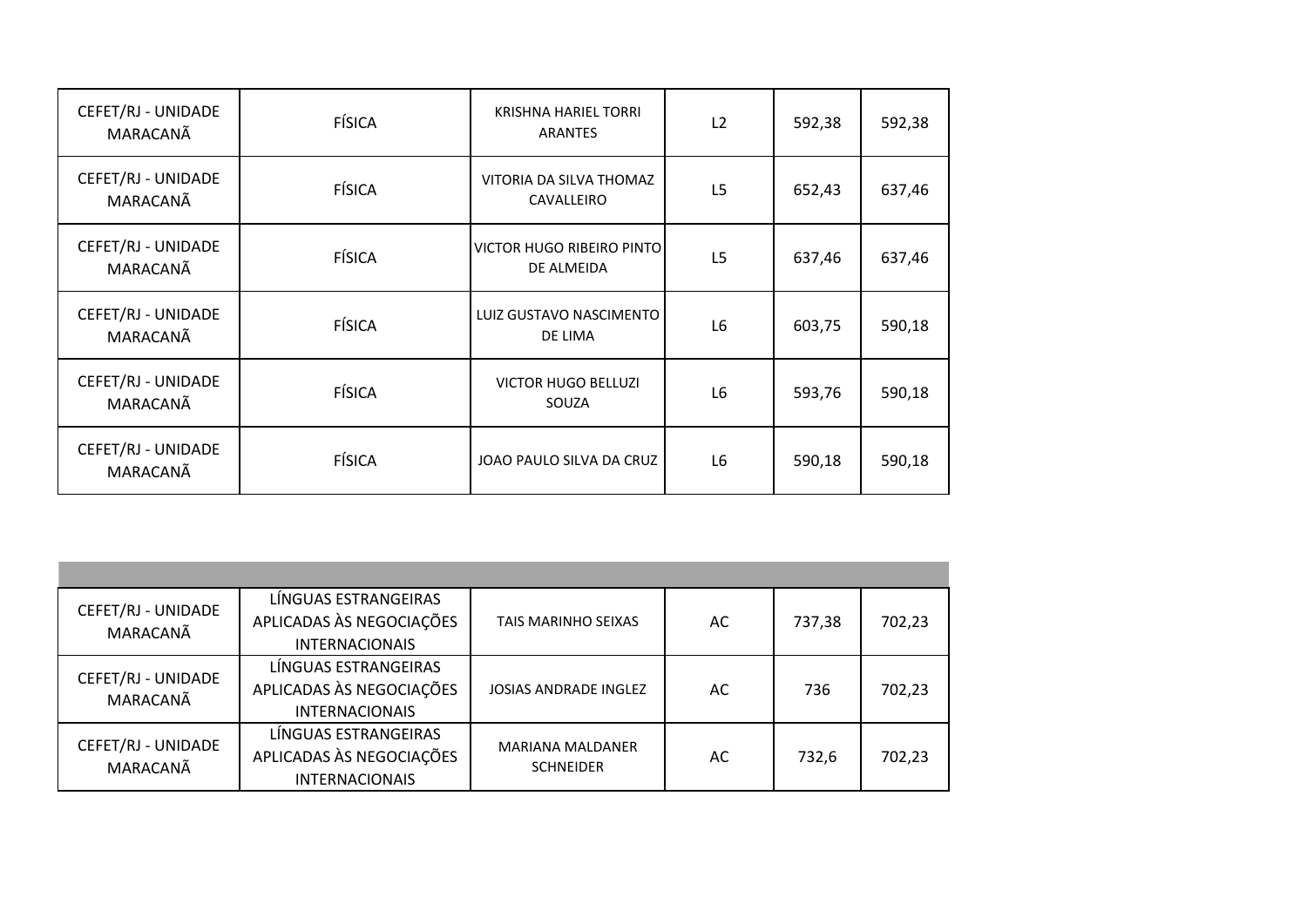| CEFET/RJ - UNIDADE<br>MARACANÃ | LÍNGUAS ESTRANGEIRAS<br>APLICADAS ÀS NEGOCIAÇÕES<br><b>INTERNACIONAIS</b> | ANA LUIZA REZENDE DE<br>SOUZA              | AC | 730,49 | 702,23 |
|--------------------------------|---------------------------------------------------------------------------|--------------------------------------------|----|--------|--------|
| CEFET/RJ - UNIDADE<br>MARACANÃ | LÍNGUAS ESTRANGEIRAS<br>APLICADAS ÀS NEGOCIAÇÕES<br><b>INTERNACIONAIS</b> | ANA CAROLINA DA SILVA<br><b>PINCOS</b>     | AC | 729,43 | 702,23 |
| CEFET/RJ - UNIDADE<br>MARACANÃ | LÍNGUAS ESTRANGEIRAS<br>APLICADAS ÀS NEGOCIAÇÕES<br><b>INTERNACIONAIS</b> | <b>GUILHERME DE NORONHA</b><br>ARAUJO LIMA | AC | 719,71 | 702,23 |
| CEFET/RJ - UNIDADE<br>MARACANÃ | LÍNGUAS ESTRANGEIRAS<br>APLICADAS ÀS NEGOCIAÇÕES<br><b>INTERNACIONAIS</b> | GABRIELA SIQUEIRA ARAUJO                   | AC | 719,51 | 702,23 |
| CEFET/RJ - UNIDADE<br>MARACANÃ | LÍNGUAS ESTRANGEIRAS<br>APLICADAS ÀS NEGOCIAÇÕES<br><b>INTERNACIONAIS</b> | <b>GABRIELE MITZCO GLAAB</b>               | AC | 718,12 | 702,23 |
| CEFET/RJ - UNIDADE<br>MARACANÃ | LÍNGUAS ESTRANGEIRAS<br>APLICADAS ÀS NEGOCIAÇÕES<br><b>INTERNACIONAIS</b> | IRIS BRIGAGAO CESARE                       | AC | 717,17 | 702,23 |
| CEFET/RJ - UNIDADE<br>MARACANÃ | LÍNGUAS ESTRANGEIRAS<br>APLICADAS ÀS NEGOCIAÇÕES<br><b>INTERNACIONAIS</b> | JULYA CARDOSO BARROS DA<br>SILVA           | AC | 713,29 | 702,23 |
| CEFET/RJ - UNIDADE<br>MARACANÃ | LÍNGUAS ESTRANGEIRAS<br>APLICADAS ÀS NEGOCIAÇÕES<br><b>INTERNACIONAIS</b> | JULIA LEMES TONON                          | AC | 710,65 | 702,23 |
| CEFET/RJ - UNIDADE<br>MARACANÃ | LÍNGUAS ESTRANGEIRAS<br>APLICADAS ÀS NEGOCIAÇÕES<br><b>INTERNACIONAIS</b> | ORLANDO LEITE DE SOUZA<br><b>FILHO</b>     | AC | 709,02 | 702,23 |
| CEFET/RJ - UNIDADE<br>MARACANÃ | LÍNGUAS ESTRANGEIRAS<br>APLICADAS ÀS NEGOCIAÇÕES<br><b>INTERNACIONAIS</b> | MARIANA RAMOS DE CASTRO                    | AC | 708,27 | 702,23 |
| CEFET/RJ - UNIDADE<br>MARACANÃ | LÍNGUAS ESTRANGEIRAS<br>APLICADAS ÀS NEGOCIAÇÕES<br><b>INTERNACIONAIS</b> | <b>CATARINA FREIRE LOURENCO</b>            | AC | 707,28 | 702,23 |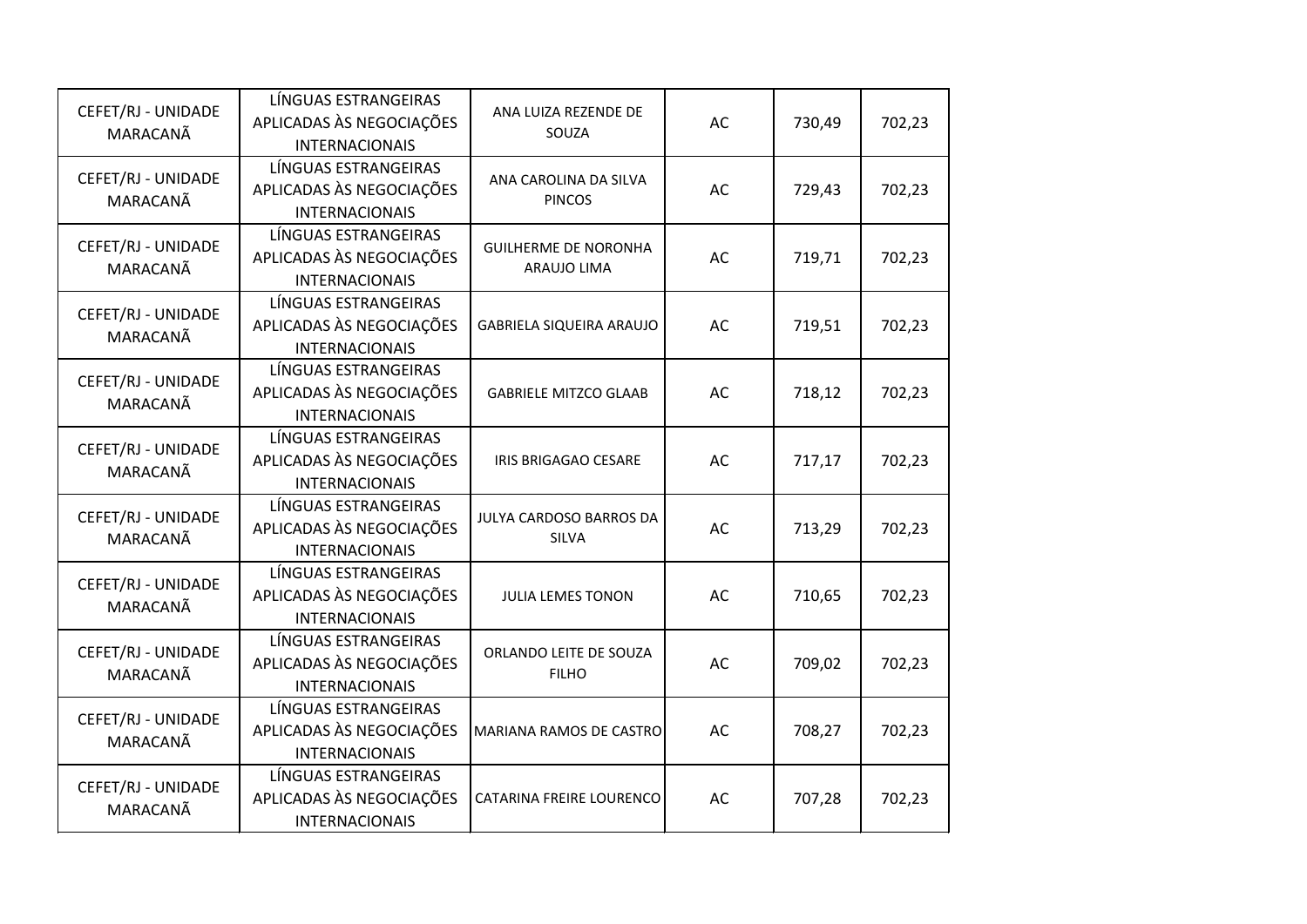| CEFET/RJ - UNIDADE<br>MARACANÃ | LÍNGUAS ESTRANGEIRAS<br>APLICADAS ÀS NEGOCIAÇÕES<br><b>INTERNACIONAIS</b> | <b>MARCIO MUNIZ FREITAS</b>                          | AC | 705,58 | 702,23 |
|--------------------------------|---------------------------------------------------------------------------|------------------------------------------------------|----|--------|--------|
| CEFET/RJ - UNIDADE<br>MARACANÃ | LÍNGUAS ESTRANGEIRAS<br>APLICADAS ÀS NEGOCIAÇÕES<br><b>INTERNACIONAIS</b> | <b>WAGNER DANTAS LOURENCO</b>                        | AC | 705,03 | 702,23 |
| CEFET/RJ - UNIDADE<br>MARACANÃ | LÍNGUAS ESTRANGEIRAS<br>APLICADAS ÀS NEGOCIAÇÕES<br><b>INTERNACIONAIS</b> | <b>VICTORIA MARQUES</b><br><b>CUPULILLE</b>          | AC | 704,4  | 702,23 |
| CEFET/RJ - UNIDADE<br>MARACANÃ | LÍNGUAS ESTRANGEIRAS<br>APLICADAS ÀS NEGOCIAÇÕES<br><b>INTERNACIONAIS</b> | <b>EMANUELLE MEIRELES</b><br>SOBREIRA                | AC | 703,93 | 702,23 |
| CEFET/RJ - UNIDADE<br>MARACANÃ | LÍNGUAS ESTRANGEIRAS<br>APLICADAS ÀS NEGOCIAÇÕES<br><b>INTERNACIONAIS</b> | JULIA GUERRA CARVALHO                                | AC | 702,68 | 702,23 |
| CEFET/RJ - UNIDADE<br>MARACANÃ | LÍNGUAS ESTRANGEIRAS<br>APLICADAS ÀS NEGOCIAÇÕES<br><b>INTERNACIONAIS</b> | PEDRO CESAR OSORIO DE<br><b>CASTRO</b>               | AC | 702,23 | 702,23 |
| CEFET/RJ - UNIDADE<br>MARACANÃ | LÍNGUAS ESTRANGEIRAS<br>APLICADAS ÀS NEGOCIAÇÕES<br><b>INTERNACIONAIS</b> | THIAGO LOPES DE SOUSA                                | L1 | 702,23 | 678,58 |
| CEFET/RJ - UNIDADE<br>MARACANÃ | LÍNGUAS ESTRANGEIRAS<br>APLICADAS ÀS NEGOCIAÇÕES<br><b>INTERNACIONAIS</b> | ROGER DE CARVALHO SIMAO                              | L1 | 693,15 | 678,58 |
| CEFET/RJ - UNIDADE<br>MARACANÃ | LÍNGUAS ESTRANGEIRAS<br>APLICADAS ÀS NEGOCIAÇÕES<br><b>INTERNACIONAIS</b> | <b>ESTHEFANE PAULA DE</b><br><b>ALMEIDA SILVEIRA</b> | L1 | 679,32 | 678,58 |
| CEFET/RJ - UNIDADE<br>MARACANÃ | LÍNGUAS ESTRANGEIRAS<br>APLICADAS ÀS NEGOCIAÇÕES<br><b>INTERNACIONAIS</b> | ALICIA MACEDO ROCHA                                  | L1 | 678,58 | 678,58 |
| CEFET/RJ - UNIDADE<br>MARACANÃ | LÍNGUAS ESTRANGEIRAS<br>APLICADAS ÀS NEGOCIAÇÕES<br><b>INTERNACIONAIS</b> | JULIANA KELLY BARBOSA DA<br>SILVA OLIVEIRA           | L2 | 680,88 | 623,05 |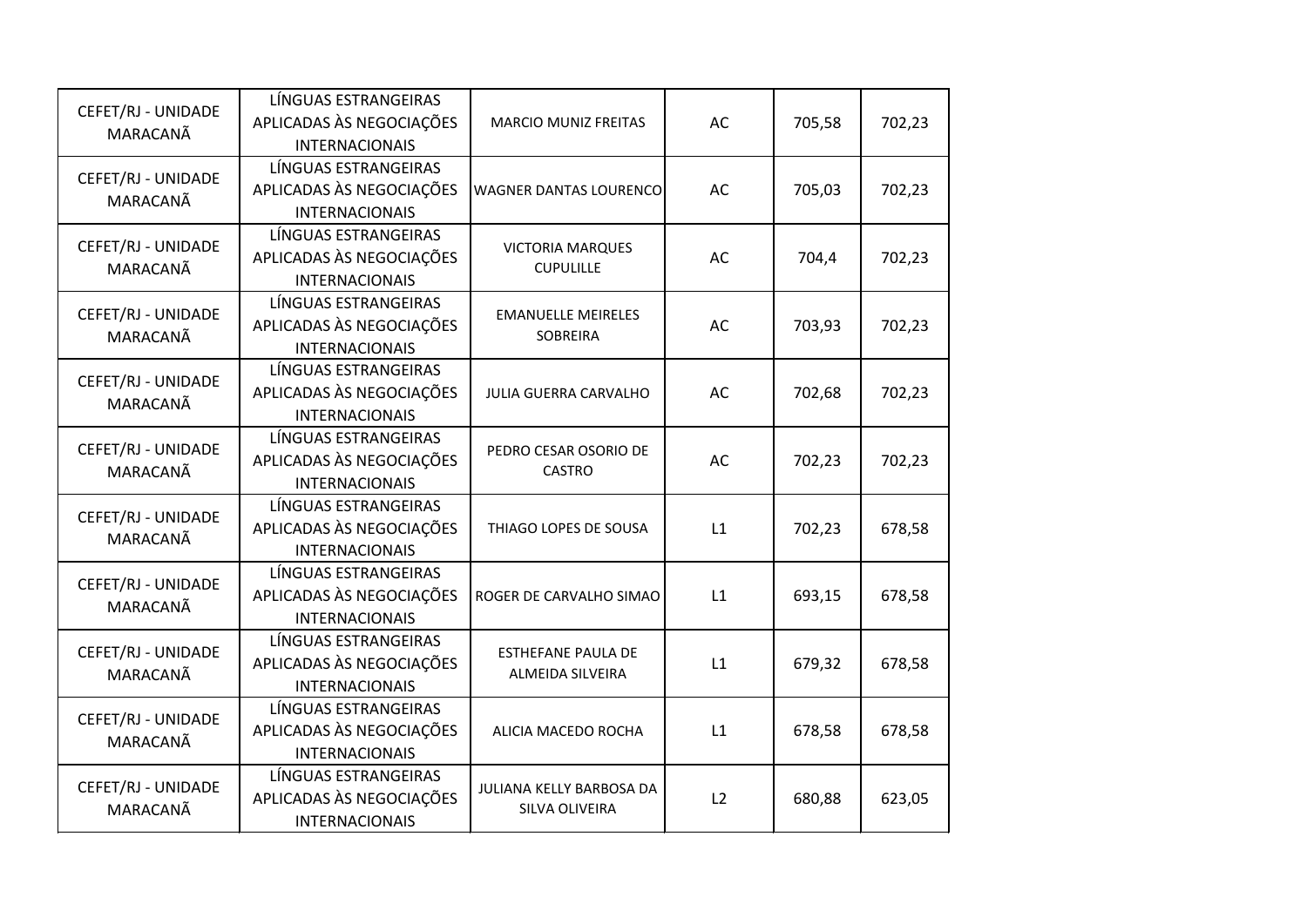| CEFET/RJ - UNIDADE<br>MARACANÃ | LÍNGUAS ESTRANGEIRAS<br>APLICADAS ÀS NEGOCIAÇÕES<br><b>INTERNACIONAIS</b> | MILENE APARECIDA OLIVEIRA                    | L2             | 676,09 | 623,05 |
|--------------------------------|---------------------------------------------------------------------------|----------------------------------------------|----------------|--------|--------|
| CEFET/RJ - UNIDADE<br>MARACANÃ | LÍNGUAS ESTRANGEIRAS<br>APLICADAS ÀS NEGOCIAÇÕES<br><b>INTERNACIONAIS</b> | BEATRIZ DE LIMA AMORIM                       | L2             | 635,43 | 623,05 |
| CEFET/RJ - UNIDADE<br>MARACANÃ | LÍNGUAS ESTRANGEIRAS<br>APLICADAS ÀS NEGOCIAÇÕES<br><b>INTERNACIONAIS</b> | ILGNER JOSE TORQUATO<br><b>MARIA</b>         |                | 632,73 | 623,05 |
| CEFET/RJ - UNIDADE<br>MARACANÃ | LÍNGUAS ESTRANGEIRAS<br>APLICADAS ÀS NEGOCIAÇÕES<br><b>INTERNACIONAIS</b> | NATHANAELY CAROLINE<br><b>GODOI DA SILVA</b> | L2             | 623,06 | 623,05 |
| CEFET/RJ - UNIDADE<br>MARACANÃ | LÍNGUAS ESTRANGEIRAS<br>APLICADAS ÀS NEGOCIAÇÕES<br><b>INTERNACIONAIS</b> | LEOMIR NASCIMENTO<br><b>MORAIS</b>           | L2             | 623,05 | 623,05 |
| CEFET/RJ - UNIDADE<br>MARACANÃ | LÍNGUAS ESTRANGEIRAS<br>APLICADAS ÀS NEGOCIAÇÕES<br><b>INTERNACIONAIS</b> | PEDRO HENRIQUE<br><b>BERNARDON SANTANA</b>   | L <sub>5</sub> | 709,26 | 677,66 |
| CEFET/RJ - UNIDADE<br>MARACANÃ | LÍNGUAS ESTRANGEIRAS<br>APLICADAS ÀS NEGOCIAÇÕES<br><b>INTERNACIONAIS</b> | YASMIN FREIRE DE LYRA                        | L5             | 695,62 | 677,66 |
| CEFET/RJ - UNIDADE<br>MARACANÃ | LÍNGUAS ESTRANGEIRAS<br>APLICADAS ÀS NEGOCIAÇÕES<br><b>INTERNACIONAIS</b> | <b>KARYNE PALERMO EIRAS</b>                  | L5             | 679,77 | 677,66 |
| CEFET/RJ - UNIDADE<br>MARACANÃ | LÍNGUAS ESTRANGEIRAS<br>APLICADAS ÀS NEGOCIAÇÕES<br><b>INTERNACIONAIS</b> | <b>GABRIELLA DE BARROS SILVA</b>             | L5             | 677,66 | 677,66 |
| CEFET/RJ - UNIDADE<br>MARACANÃ | LÍNGUAS ESTRANGEIRAS<br>APLICADAS ÀS NEGOCIAÇÕES<br><b>INTERNACIONAIS</b> | PAMELA BORGES DOS<br><b>SANTOS</b>           | L <sub>6</sub> | 698,2  | 661,23 |
| CEFET/RJ - UNIDADE<br>MARACANÃ | LÍNGUAS ESTRANGEIRAS<br>APLICADAS ÀS NEGOCIAÇÕES<br><b>INTERNACIONAIS</b> | JULIA FERREIRA FERNANDES                     | L <sub>6</sub> | 686,94 | 661,23 |